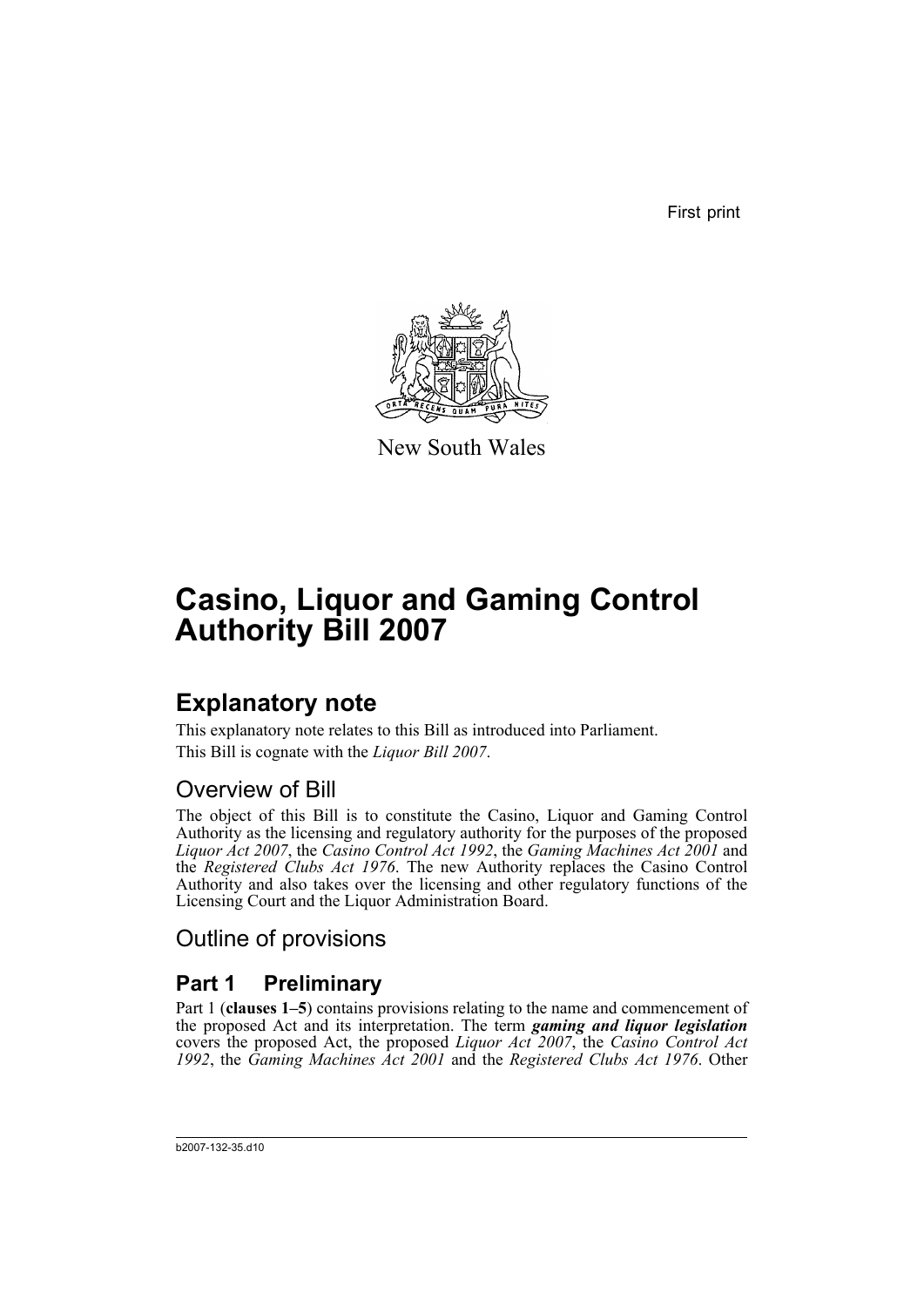Explanatory note

defined terms (such as *key official* and *close associate*) are also included for the purposes of the gaming and liquor legislation.

# **Part 2 Constitution and functions of Authority**

Part 2 (**clauses 6–13**) constitutes the new Authority as a corporation and provides for its membership (which includes a Chief Executive). The Authority will have functions under the gaming and liquor legislation. The Part contains other provisions relating to the Authority, including the power to establish committees and to delegate its functions.

# **Part 3 Probity**

Part 3 (**clauses 14–17**) contains provisions relating to the integrity of certain persons (such as the members of the new Authority and designated members of staff) who are engaged in the administration of the gaming and liquor legislation. The Part also contains restrictions in relation to key officials and former key officials (eg they must not hold a gaming or liquor licence or be employed by the holder of such a licence) and prohibits the disclosure of information obtained under that legislation. These provisions are currently contained either in the *Casino Control Act 1992* or in the other relevant gaming and liquor Acts and are being consolidated in this Part so they can be applied uniformly across the gaming and liquor legislation.

# **Part 4 Investigation and enforcement powers**

Part 4 (**clauses 18–35**) contains provisions relating to the powers of police officers and inspectors appointed under the proposed Act to carry out investigations, and to enter and search premises, for the purposes connected with the administration and enforcement of the gaming and liquor legislation. Most of these powers are currently contained either in the *Casino Control Act 1992* or in the other relevant gaming and liquor Acts and are being consolidated in this Part so they can be applied uniformly across the gaming and liquor legislation.

# **Part 5 Miscellaneous**

Part 5 (**clauses 36–50**) contains miscellaneous provisions for the purposes of the proposed Act that are mainly of an administrative nature.

**Schedule 1** contains provisions relating to the members and procedure of the Authority.

**Schedule 2** contains savings, transitional and other provisions consequent on the enactment of the proposed Act. In particular, provision is made to continue the appointment of the existing Chief Executive of the Casino Control Authority as the Chief Executive of the new Authority and to continue the appointment of existing inspectors.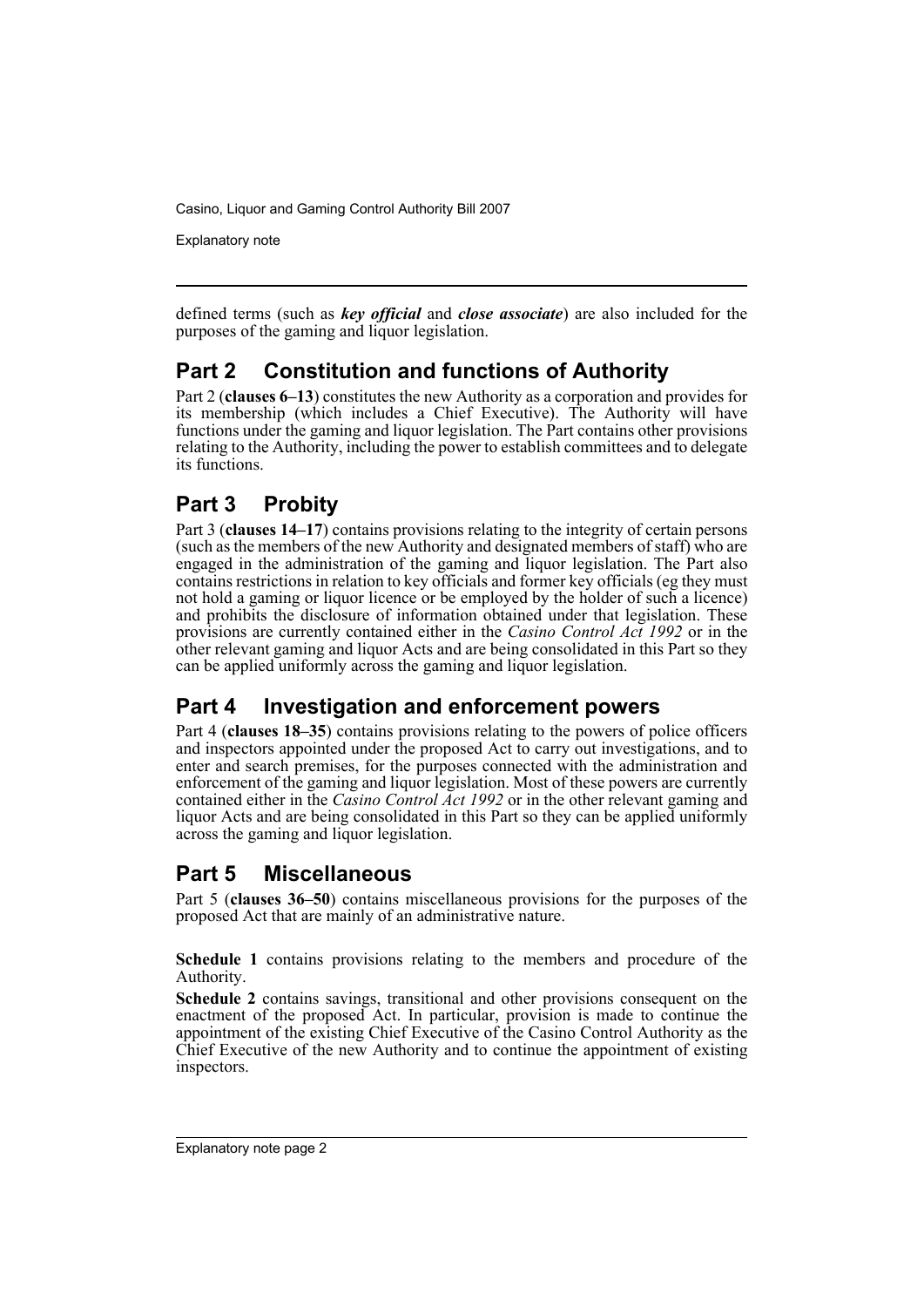First print



New South Wales

# **Casino, Liquor and Gaming Control Authority Bill 2007**

# **Contents**

|        |                 |                                                | Page |
|--------|-----------------|------------------------------------------------|------|
| Part 1 |                 | <b>Preliminary</b>                             |      |
|        |                 | Name of Act                                    | 2    |
|        | 2               | Commencement                                   | 2    |
|        | 3               | Definitions                                    | 2    |
|        | 4               | Meaning of "gaming and liquor legislation"     | 4    |
|        | 5               | Meaning of "close associate"                   | 4    |
| Part 2 |                 | <b>Constitution and functions of Authority</b> |      |
|        | 6               | <b>Constitution of Authority</b>               | 6    |
|        |                 | <b>Members of Authority</b>                    | 6    |
|        | 8               | Chief Executive to manage the Authority        | 6    |
|        | 9               | <b>General functions of Authority</b>          | 6    |
|        | 10              | Committees                                     |      |
|        | 11              | Arrangements for supply of Police records      |      |
|        | 12 <sup>2</sup> | Disclosure of spent convictions                |      |
|        |                 |                                                |      |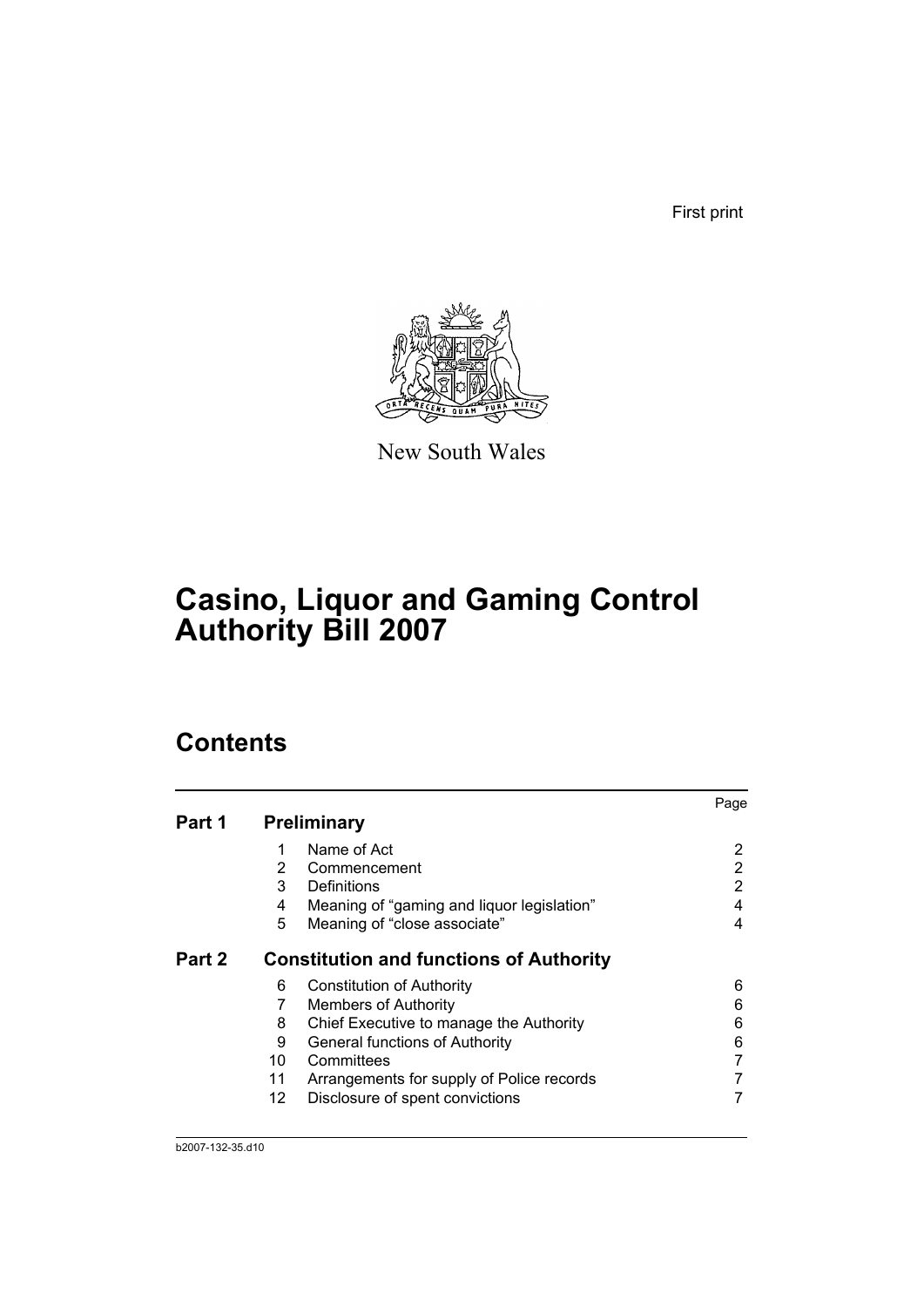Contents

|        | 13             |                   | Delegation of Authority's functions                                                                                                | Page<br>7      |
|--------|----------------|-------------------|------------------------------------------------------------------------------------------------------------------------------------|----------------|
|        |                |                   |                                                                                                                                    |                |
| Part 3 | <b>Probity</b> |                   |                                                                                                                                    |                |
|        | 14             |                   | Persons engaged in administration of gaming and liquor<br>legislation to be of highest integrity                                   | 9              |
|        | 15             |                   | Destruction of finger prints etc                                                                                                   | 10             |
|        | 16<br>17       | Secrecy           | Restrictions relating to key officials and former key officials                                                                    | 11<br>12       |
| Part 4 |                |                   | <b>Investigation and enforcement powers</b>                                                                                        |                |
|        |                | <b>Division 1</b> | Preliminary                                                                                                                        |                |
|        | 18<br>19<br>20 |                   | Purposes for which powers under Part may be exercised<br>Effect on other functions<br>Appointment and identification of inspectors | 15<br>15<br>15 |
|        |                | <b>Division 2</b> | Powers to require information or records                                                                                           |                |
|        | 21             |                   | Requirement to provide information and records                                                                                     | 16             |
|        | 22<br>23       |                   | Provisions relating to records<br>Application of Division                                                                          | 16<br>16       |
|        |                | <b>Division 3</b> | Powers of entry and search of premises                                                                                             |                |
|        | 24<br>25       | warrant           | Power to enter premises<br>Entry into residential premises only with permission or                                                 | 16<br>16       |
|        | 26             |                   | Powers to inspect and seize things                                                                                                 | 17             |
|        | 27<br>28       | Search warrants   | Assistance to be given to inspectors                                                                                               | 17<br>18       |
|        | 29             |                   | Dealing with seized things                                                                                                         | 18             |
|        |                | <b>Division 4</b> | Power to question persons                                                                                                          |                |
|        | 30             |                   | Power of inspectors to require answers                                                                                             | 19             |
|        | 31             |                   | Power of inspectors to demand name and address                                                                                     | 19             |
|        |                | <b>Division 5</b> | <b>Additional functions of inspectors relating</b><br>to casino                                                                    |                |
|        | 32<br>33       |                   | <b>Additional functions</b><br>Inspectors to investigate casino-related complaints                                                 | 19<br>20       |
|        |                | <b>Division 6</b> | <b>General</b>                                                                                                                     |                |
|        | 34             |                   | Offences under this Part                                                                                                           | 20             |
|        | 35             |                   | Provisions relating to requirements to furnish records,<br>information or answer questions                                         | 21             |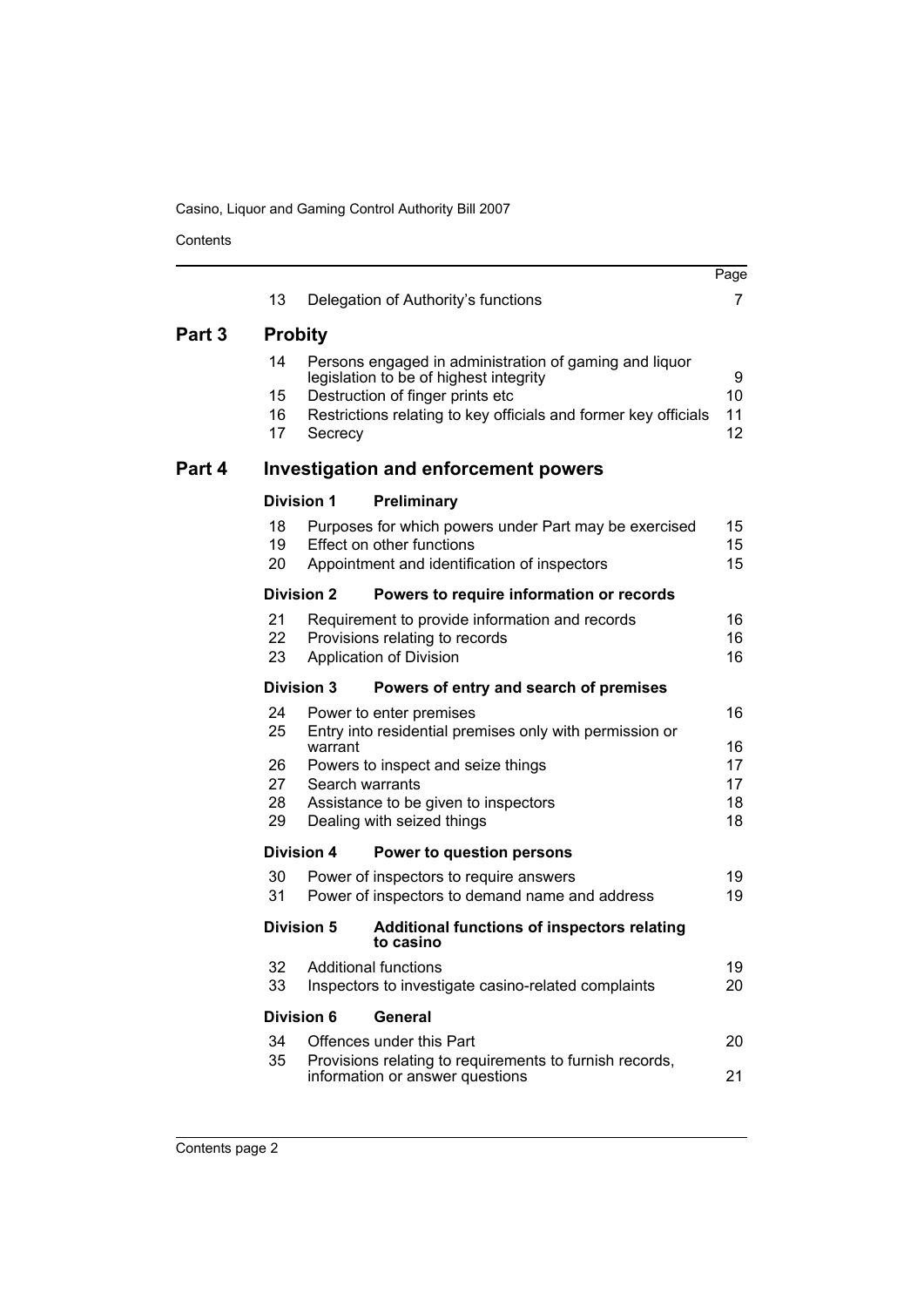Contents

|                   |    |                                            | Page |
|-------------------|----|--------------------------------------------|------|
| Part 5            |    | <b>Miscellaneous</b>                       |      |
|                   | 36 | False or misleading statements             | 23   |
|                   | 37 | Protection from personal liability         | 23   |
|                   | 38 | Delegation by Division Head                | 23   |
|                   | 39 | Annual report                              | 23   |
|                   | 40 | Recovery of money due to Authority         | 24   |
|                   | 41 | Seal of Authority                          | 24   |
|                   | 42 | Service of documents on Authority          | 24   |
|                   | 43 | Service of notices                         | 24   |
|                   | 44 | Offences by corporations                   | 25   |
|                   | 45 | Proceedings for offences                   | 25   |
|                   | 46 | Penalty notices                            | 26   |
|                   | 47 | Regulations                                | 26   |
|                   | 48 | Act to bind Crown                          | 27   |
|                   | 49 | Savings, transitional and other provisions | 27   |
|                   | 50 | Review of Act                              | 27   |
| <b>Schedule 1</b> |    | Provisions relating to the members and     |      |
|                   |    | procedure of the Authority                 | 28   |
| <b>Schedule 2</b> |    | Savings, transitional and other provisions | 35   |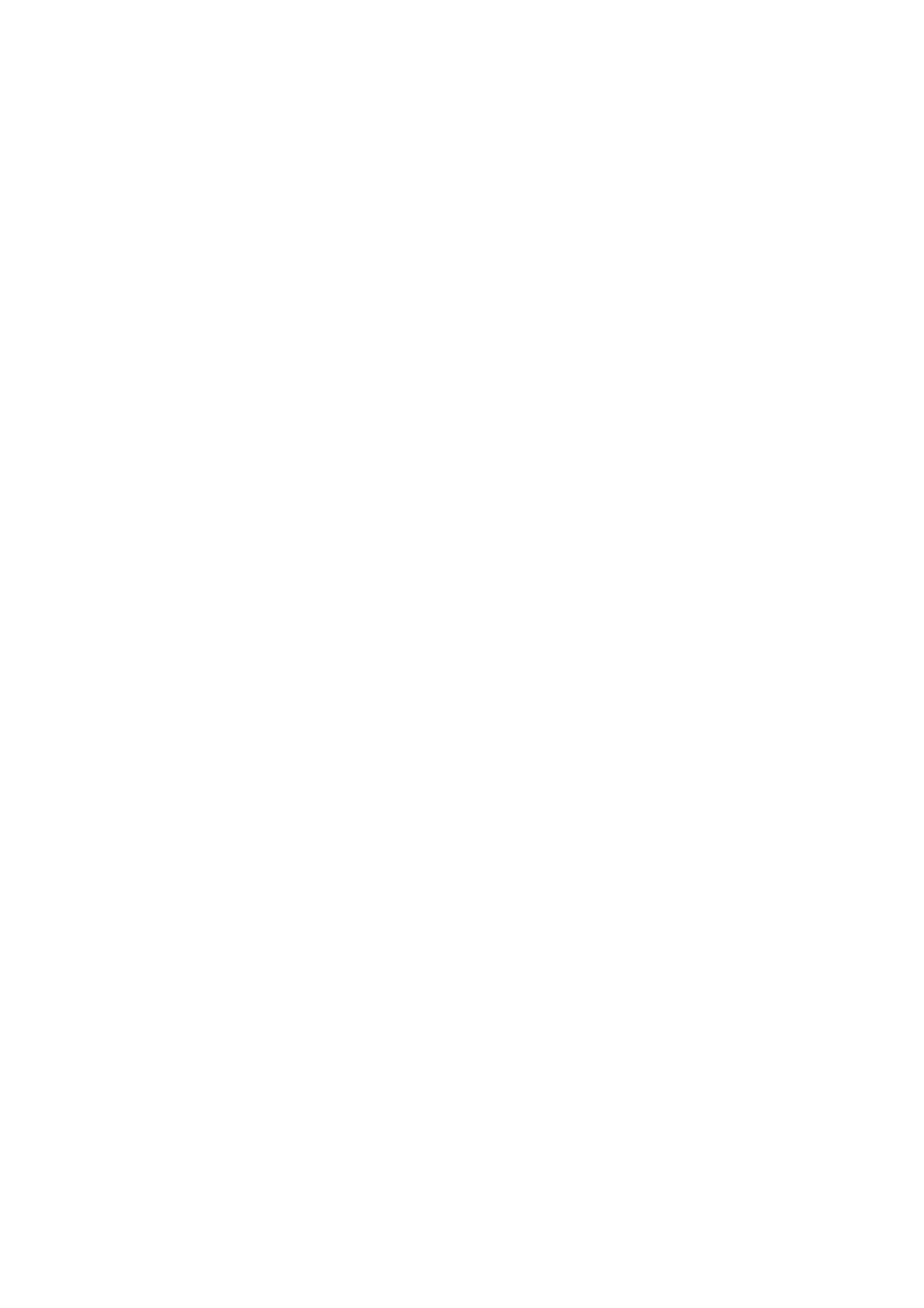

New South Wales

# **Casino, Liquor and Gaming Control Authority Bill 2007**

No , 2007

# **A Bill for**

An Act to constitute the Casino, Liquor and Gaming Control Authority and to specify its functions; to provide for the probity of officials under the gaming and liquor legislation; to confer investigation and enforcement powers for the purposes of that legislation; and for other purposes.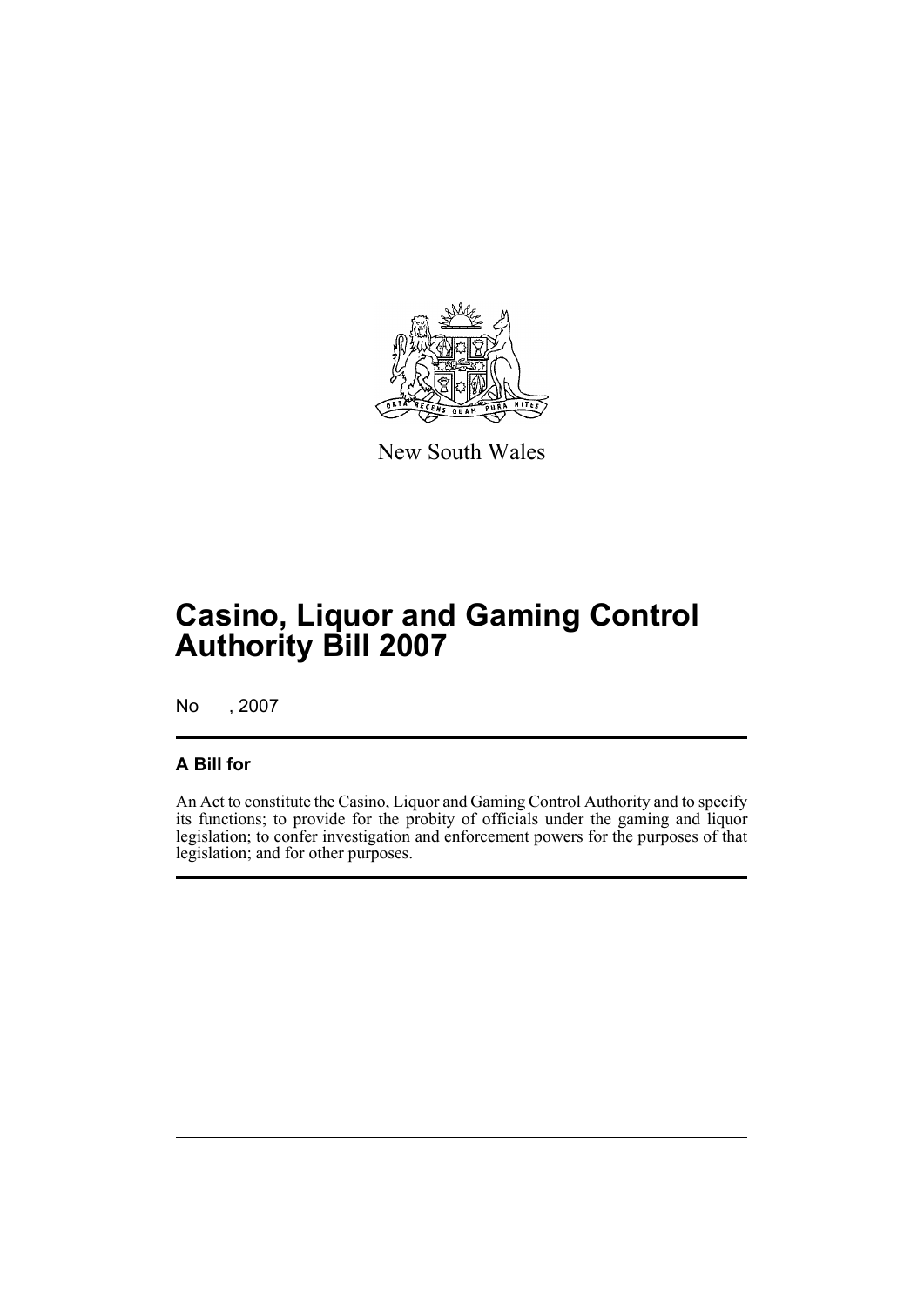Part 1 Preliminary

<span id="page-7-3"></span><span id="page-7-2"></span><span id="page-7-1"></span><span id="page-7-0"></span>

| The Legislature of New South Wales enacts: |                                                                                                                                                                                                            |                                                                                                                                                                                                              |                |
|--------------------------------------------|------------------------------------------------------------------------------------------------------------------------------------------------------------------------------------------------------------|--------------------------------------------------------------------------------------------------------------------------------------------------------------------------------------------------------------|----------------|
| Part 1                                     |                                                                                                                                                                                                            | <b>Preliminary</b>                                                                                                                                                                                           | 2              |
| 1                                          |                                                                                                                                                                                                            | <b>Name of Act</b>                                                                                                                                                                                           | 3              |
|                                            |                                                                                                                                                                                                            | This Act is the Casino, Liquor and Gaming Control Authority Act 2007.                                                                                                                                        | 4              |
| $\mathbf{2}$                               |                                                                                                                                                                                                            | Commencement                                                                                                                                                                                                 | 5              |
|                                            |                                                                                                                                                                                                            | This Act commences on a day or days to be appointed by proclamation.                                                                                                                                         | 6              |
| 3                                          |                                                                                                                                                                                                            | <b>Definitions</b>                                                                                                                                                                                           | $\overline{7}$ |
|                                            | (1)                                                                                                                                                                                                        | In this Act:                                                                                                                                                                                                 | 8              |
|                                            |                                                                                                                                                                                                            | <b>Authority</b> means the Casino, Liquor and Gaming Control Authority<br>constituted by this Act.                                                                                                           | 9<br>10        |
|                                            |                                                                                                                                                                                                            | casino, casino licence, casino operator, gaming equipment and<br><i>operations</i> have the same meanings as in the <i>Casino Control Act 1992</i> .                                                         | 11<br>12       |
|                                            | <b>Chief Executive</b> means the Chief Executive of the Casino, Liquor and<br>Gaming Control Authority holding office as such under Chapter 1A of<br>the Public Sector Employment and Management Act 2002. |                                                                                                                                                                                                              |                |
|                                            |                                                                                                                                                                                                            | <i>close associate</i> —see section 5.                                                                                                                                                                       | 16             |
|                                            |                                                                                                                                                                                                            | <i>controlled contract</i> means a contract within the meaning of section 36<br>of the Casino Control Act 1992.                                                                                              | 17<br>18       |
|                                            |                                                                                                                                                                                                            | <b>Director</b> means the Director of Liquor and Gaming holding office as<br>such under Chapter 1A of the Public Sector Employment and<br>Management Act 2002.                                               | 19<br>20<br>21 |
|                                            |                                                                                                                                                                                                            | <i>exercise</i> a function includes perform a duty.                                                                                                                                                          | 22             |
|                                            |                                                                                                                                                                                                            | <i>function</i> includes a power, authority or duty.                                                                                                                                                         | 23             |
|                                            |                                                                                                                                                                                                            | gaming and liquor legislation—see section 4.                                                                                                                                                                 | 24             |
|                                            | <i>gaming or liquor licence</i> means a licence under the gaming and liquor<br>legislation, and <i>gaming and liquor licensee</i> includes a casino operator<br>or a registered club.                      |                                                                                                                                                                                                              |                |
|                                            |                                                                                                                                                                                                            | <i>inspector</i> means a member of staff appointed by the relevant Division<br>Head under section 20 to be an inspector for the purposes of the gaming<br>and liquor legislation, and includes the Director. | 28<br>29<br>30 |
|                                            |                                                                                                                                                                                                            | key official means any of the following:                                                                                                                                                                     | 31             |
|                                            |                                                                                                                                                                                                            | a member of the Authority,<br>(a)                                                                                                                                                                            | 32             |
|                                            |                                                                                                                                                                                                            | the relevant Division Head,<br>(b)                                                                                                                                                                           | 33             |
|                                            |                                                                                                                                                                                                            | the Director,<br>(c)                                                                                                                                                                                         | 34             |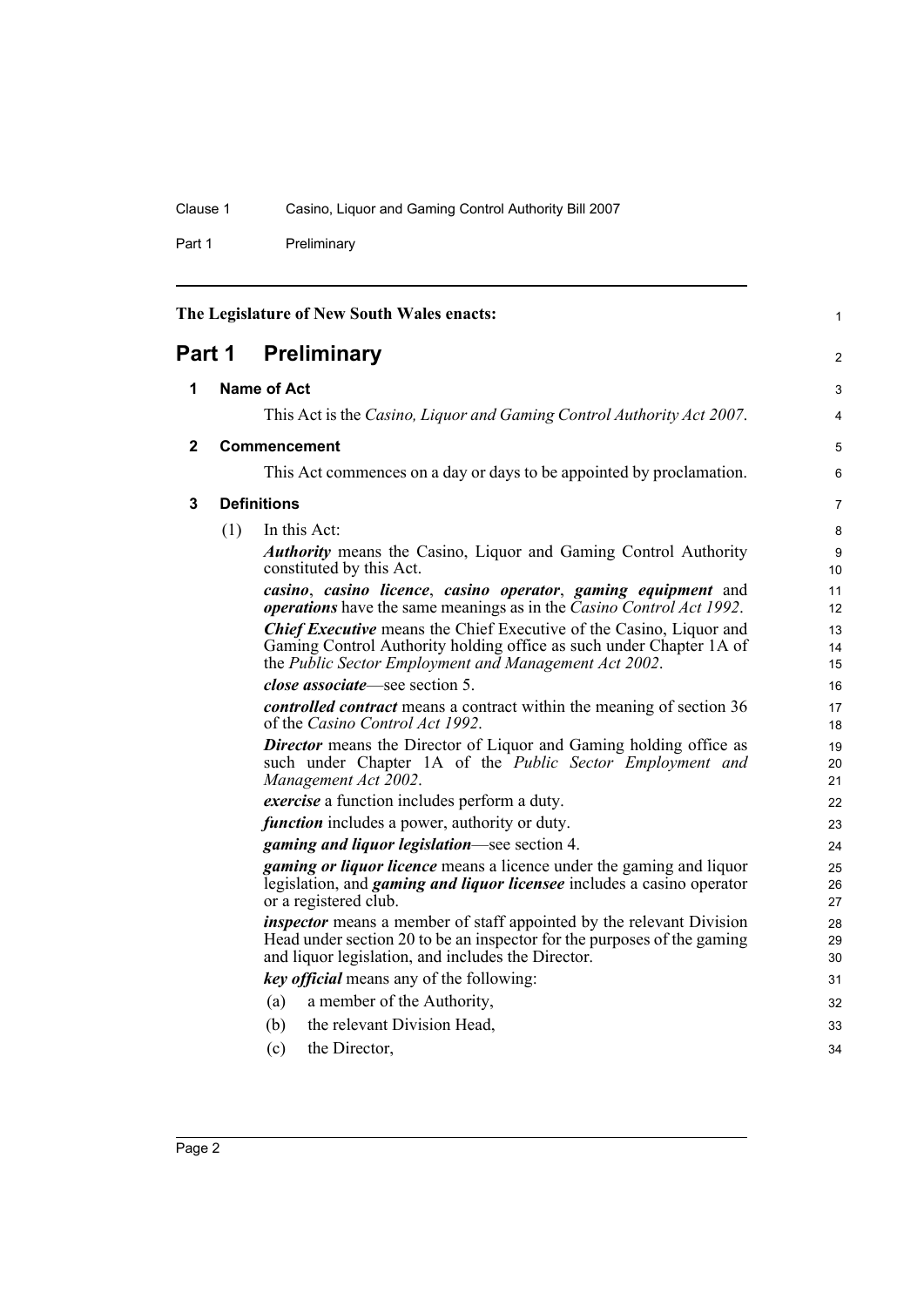Casino, Liquor and Gaming Control Authority Bill 2007 Clause 3

Preliminary **Preliminary** Part 1

|     | (d)       | a member of staff who is the subject of a current written order by<br>the relevant Division Head that has been served on the member<br>of staff and is to the effect that the member is a key official for<br>the purposes of the gaming and liquor legislation,       | 1<br>$\overline{2}$<br>3<br>4 |
|-----|-----------|------------------------------------------------------------------------------------------------------------------------------------------------------------------------------------------------------------------------------------------------------------------------|-------------------------------|
|     | (e)       | a consultant to the Authority who is the subject of a current<br>written order by the Authority that has been served on the<br>consultant and is to the effect that the consultant is a key official<br>for the purposes of the gaming and liquor legislation,         | 5<br>6<br>7<br>8              |
|     | (f)       | the Commissioner of Police or a police officer who holds the<br>position of Patrol Commander or a higher ranked or graded<br>position but is not referred to in paragraph (g),                                                                                         | 9<br>10<br>11                 |
|     | (g)       | a member of the NSW Police Force who is the subject of a current<br>written order by the Commissioner of Police that has been served<br>on the member and is to the effect that the member is a key<br>official for the purposes of the gaming and liquor legislation. | 12<br>13<br>14<br>15          |
|     |           | member of staff means any person (other than the Chief Executive) who<br>is employed in the relevant Division, and includes:                                                                                                                                           | 16<br>17                      |
|     | (a)       | any police officer who is performing services for the Authority<br>under section $9(3)(a)$ , and                                                                                                                                                                       | 18<br>19                      |
|     | (b)       | any person whose services are made use of by the Authority<br>under section $9(3)(b)$ .                                                                                                                                                                                | 20<br>21                      |
|     |           | <i>member of the Authority</i> means the Chief Executive and any person<br>appointed under section 7.                                                                                                                                                                  | 22<br>23                      |
|     |           | <i>premises</i> includes:                                                                                                                                                                                                                                              | 24                            |
|     | (a)       | a building or structure, or                                                                                                                                                                                                                                            | 25                            |
|     | (b)       | land or a place (whether enclosed or built on or not), or                                                                                                                                                                                                              | 26                            |
|     | (c)       | a vehicle, vessel or aircraft.                                                                                                                                                                                                                                         | 27                            |
|     |           | <i>records</i> includes plans, specifications, maps, reports, books and other<br>documents (whether in writing, in electronic form or otherwise).                                                                                                                      | 28<br>29                      |
|     | Act 2007. | registered club means a club that holds a club licence under the Liquor                                                                                                                                                                                                | 30<br>31                      |
|     |           | relevant Division means the Division of the Government Service<br>comprising those persons who are employed under Chapter 1A of the<br>Public Sector Employment and Management Act 2002 to enable the<br>Authority to exercise its functions.                          | 32<br>33<br>34<br>35          |
|     |           | <i>relevant Division Head</i> means the person exercising functions as the<br>Division Head of the relevant Division.                                                                                                                                                  | 36<br>37                      |
| (2) |           | Notes included in this Act do not form part of this Act.                                                                                                                                                                                                               | 38                            |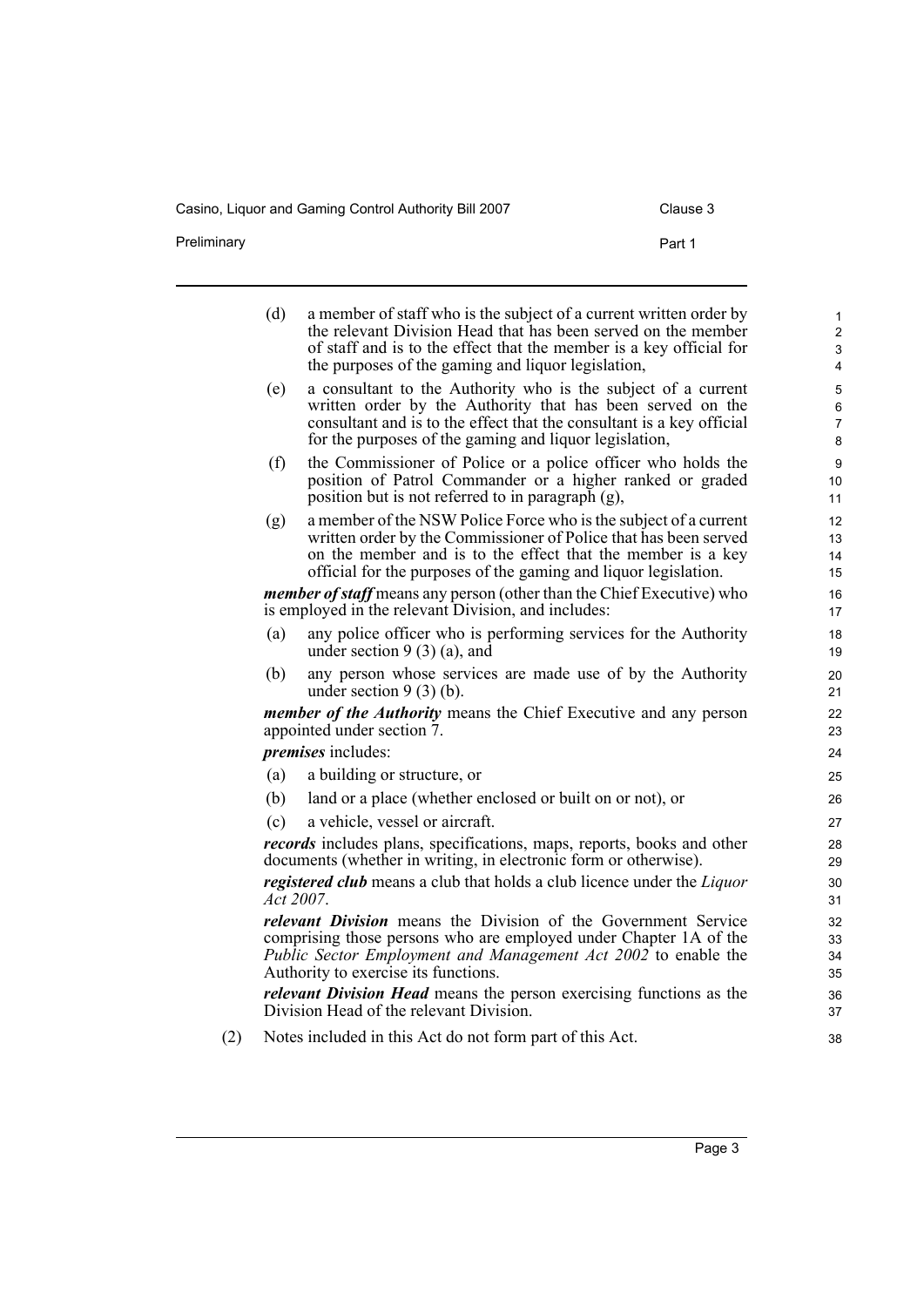Part 1 Preliminary

<span id="page-9-1"></span><span id="page-9-0"></span>

| 4 |     |     | Meaning of "gaming and liquor legislation"                                                                                                                                                                                                                                                                                                                                                                                                                                                                                     | 1                                            |
|---|-----|-----|--------------------------------------------------------------------------------------------------------------------------------------------------------------------------------------------------------------------------------------------------------------------------------------------------------------------------------------------------------------------------------------------------------------------------------------------------------------------------------------------------------------------------------|----------------------------------------------|
|   |     |     | In this Act:                                                                                                                                                                                                                                                                                                                                                                                                                                                                                                                   | $\sqrt{2}$                                   |
|   |     |     | <i>gaming and liquor legislation</i> means any of the following Acts and the<br>regulations and other instruments made under those Acts:                                                                                                                                                                                                                                                                                                                                                                                       | 3<br>4                                       |
|   |     | (a) | this Act,                                                                                                                                                                                                                                                                                                                                                                                                                                                                                                                      | $\mathbf 5$                                  |
|   |     | (b) | Casino Control Act 1992,                                                                                                                                                                                                                                                                                                                                                                                                                                                                                                       | 6                                            |
|   |     | (c) | Gaming Machines Act 2001,                                                                                                                                                                                                                                                                                                                                                                                                                                                                                                      | 7                                            |
|   |     | (d) | Liquor Act 2007,                                                                                                                                                                                                                                                                                                                                                                                                                                                                                                               | 8                                            |
|   |     | (e) | Registered Clubs Act 1976.                                                                                                                                                                                                                                                                                                                                                                                                                                                                                                     | 9                                            |
| 5 |     |     | Meaning of "close associate"                                                                                                                                                                                                                                                                                                                                                                                                                                                                                                   | 10                                           |
|   | (1) |     | For the purposes of the gaming and liquor legislation, a person is a <i>close</i><br><i>associate</i> of an applicant for, or the holder of, a gaming or liquor licence<br>if the person:                                                                                                                                                                                                                                                                                                                                      | 11<br>12<br>13                               |
|   |     | (a) | holds or will hold any relevant financial interest, or is or will be<br>entitled to exercise any relevant power (whether in his or her own<br>right or on behalf of any other person), in the business of the<br>applicant or licensee that is or will be carried on under the<br>authority of the licence, and by virtue of that interest or power is<br>or will be able (in the opinion of the Authority) to exercise a<br>significant influence over or with respect to the management or<br>operation of that business, or | 14<br>15<br>16<br>17<br>18<br>19<br>20<br>21 |
|   |     | (b) | holds or will hold any relevant position, whether in his or her own<br>right or on behalf of any other person, in the business of the<br>applicant or licensee that is or will be carried on under the<br>authority of the licence.                                                                                                                                                                                                                                                                                            | 22<br>23<br>24<br>25                         |
|   | (2) |     | In this section:                                                                                                                                                                                                                                                                                                                                                                                                                                                                                                               | 26                                           |
|   |     |     | relevant financial interest, in relation to a business, means:                                                                                                                                                                                                                                                                                                                                                                                                                                                                 | 27                                           |
|   |     | (a) | any share in the capital of the business, or                                                                                                                                                                                                                                                                                                                                                                                                                                                                                   | 28                                           |
|   |     | (b) | any entitlement to receive any income derived from the business,<br>or to receive any other financial benefit or financial advantage<br>from the carrying on of the business, whether the entitlement<br>arises at law or in equity or otherwise, or                                                                                                                                                                                                                                                                           | 29<br>30<br>31<br>32                         |
|   |     | (c) | any entitlement to receive any rent, profit or other income in<br>connection with the use or occupation of premises on which the<br>business of the club is or is to be carried on (such as, for example,<br>an entitlement of the owner of the premises of a registered club<br>to receive rent as lessor of the premises).                                                                                                                                                                                                   | 33<br>34<br>35<br>36<br>37                   |
|   |     |     | <i>relevant position</i> means:                                                                                                                                                                                                                                                                                                                                                                                                                                                                                                | 38                                           |
|   |     | (a) | the position of director, manager or secretary, or                                                                                                                                                                                                                                                                                                                                                                                                                                                                             | 39                                           |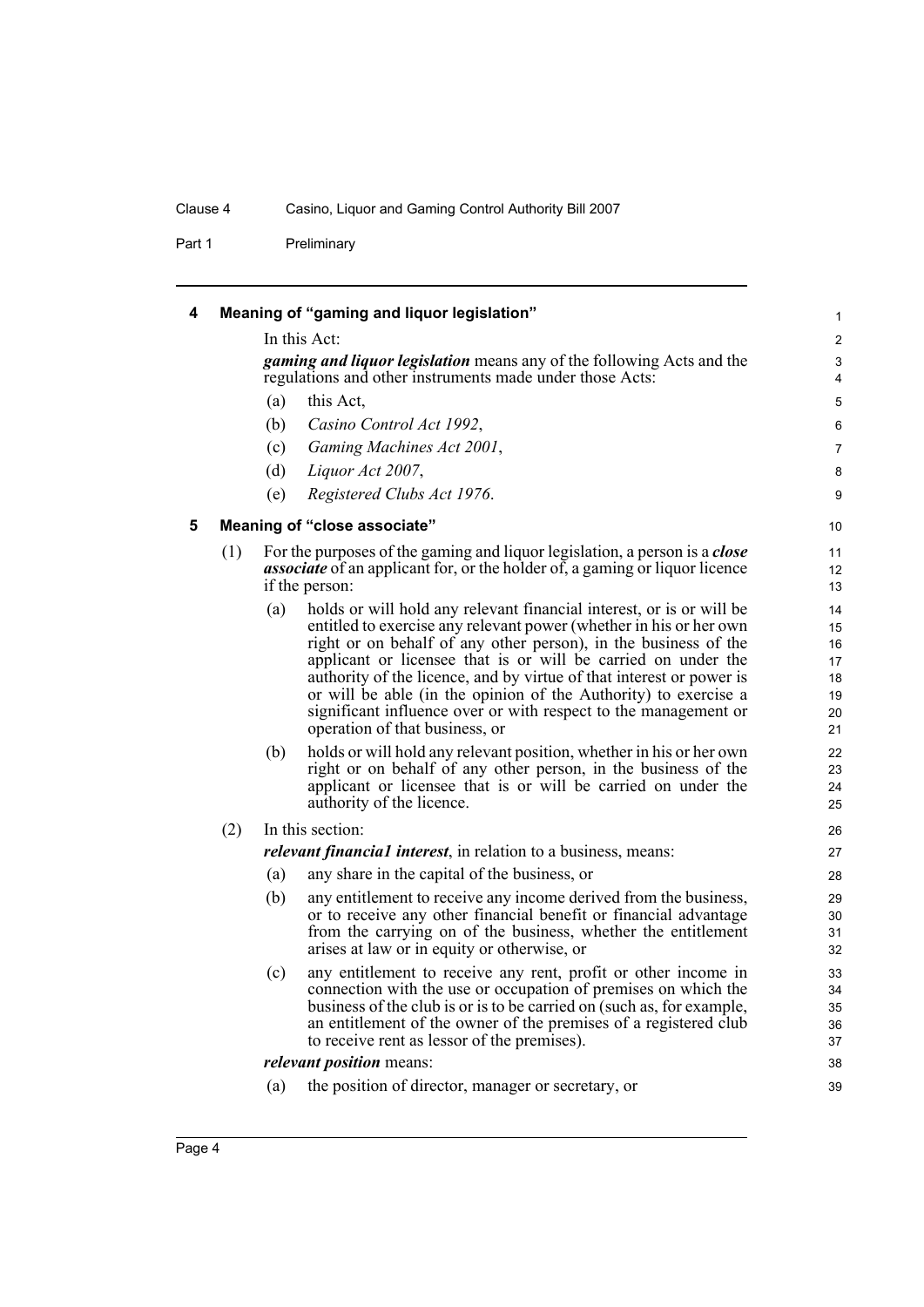Casino, Liquor and Gaming Control Authority Bill 2007 Clause 5

Parliamentary precincts.

Preliminary **Part 1** 

15

(b) any other position, however designated, if it is an executive position. *relevant power* means any power, whether exercisable by voting or otherwise and whether exercisable alone or in association with others: (a) to participate in any directorial, managerial or executive decision, or (b) to elect or appoint any person to any relevant position. (3) For the purposes of this section, a financial institution is not a close associate by reason only of having a relevant financial interest in relation to a business. (4) For the purposes of this section, a Presiding Officer (within the meaning of the *Parliamentary Precincts Act 1997*) is not, in the case of a licence under the *Liquor Act 2007*, a close associate of an applicant for a licence or the holder of a licence that relates to premises within the 1 2 3 4 5 6 7 8 9 10 11 12 13 14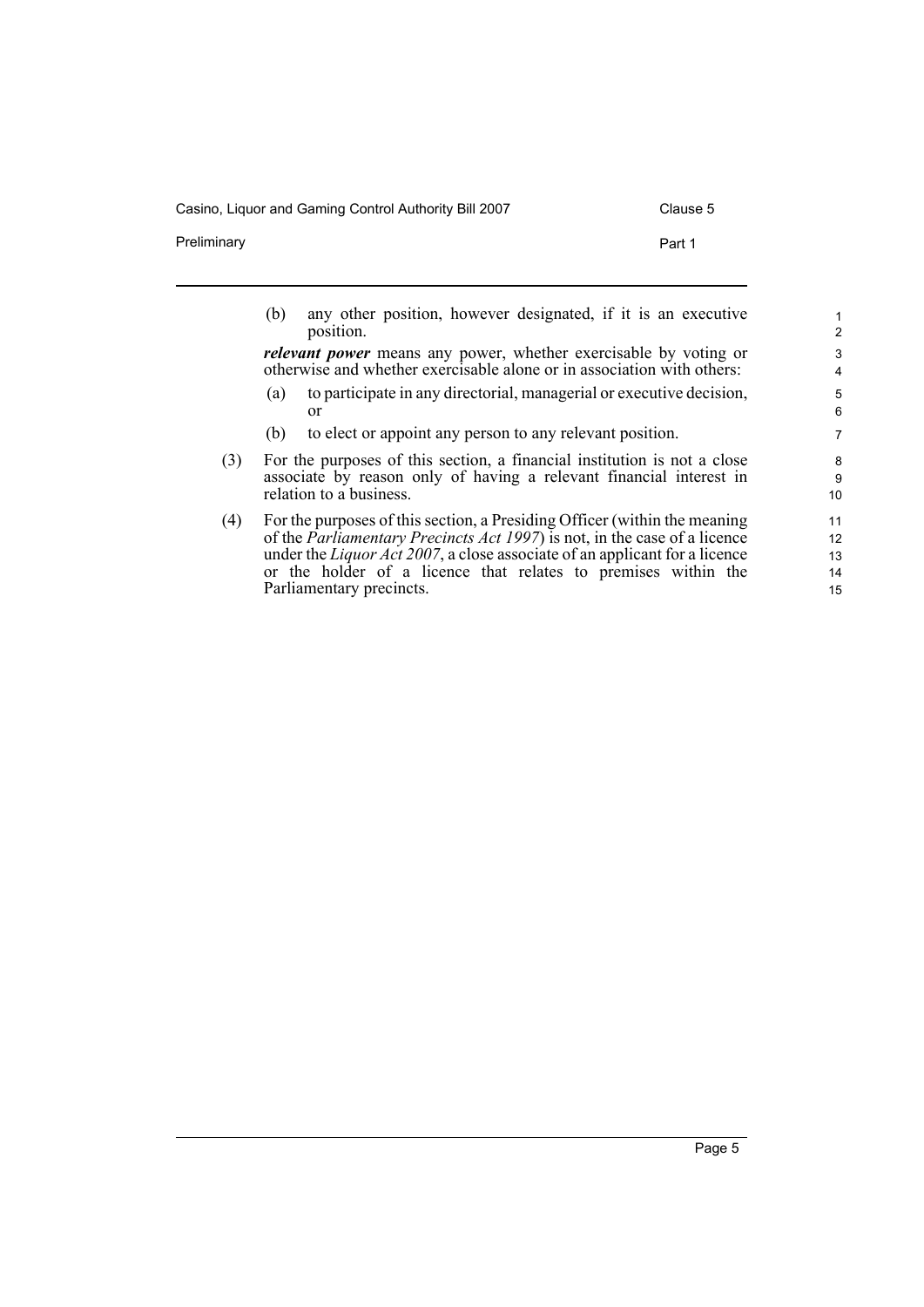Part 2 Constitution and functions of Authority

# <span id="page-11-1"></span><span id="page-11-0"></span>**Part 2 Constitution and functions of Authority**

# **6 Constitution of Authority**

<span id="page-11-4"></span><span id="page-11-3"></span><span id="page-11-2"></span>

|                | (1) | There is constituted by this Act a corporation with the corporate name<br>of the Casino, Liquor and Gaming Control Authority.                                                                                                                       | 3<br>4                       |
|----------------|-----|-----------------------------------------------------------------------------------------------------------------------------------------------------------------------------------------------------------------------------------------------------|------------------------------|
|                | (2) | The Authority is a NSW Government agency.                                                                                                                                                                                                           | 5                            |
|                | (3) | The Authority is not subject to the direction or control of the Minister,<br>except to the extent specifically provided for in the gaming and liquor<br>legislation.                                                                                | 6<br>7<br>$\bf 8$            |
|                |     | Note. Sections 5, 7, 9 and 10 of the Casino Control Act 1992 and section 205<br>of the Gaming Machines Act 2001 are examples of when the Authority exercises<br>its functions subject to the control, or at the direction of, the Minister.         | $\boldsymbol{9}$<br>10<br>11 |
| $\overline{7}$ |     | <b>Members of Authority</b>                                                                                                                                                                                                                         | 12                           |
|                | (1) | The Authority consists of:                                                                                                                                                                                                                          | 13                           |
|                |     | the Chief Executive, and<br>(a)                                                                                                                                                                                                                     | 14                           |
|                |     | such number of other members as are appointed by the Governor<br>(b)<br>on the recommendation of the Minister.                                                                                                                                      | 15<br>16                     |
|                | (2) | At least one of the members of the Authority (other than the Chief<br>Executive) must be a person who:                                                                                                                                              | 17<br>18                     |
|                |     | is or has been a Judge, or<br>(a)                                                                                                                                                                                                                   | 19                           |
|                |     | has been an Australian lawyer for at least 7 years.<br>(b)                                                                                                                                                                                          | 20                           |
|                | (3) | One of the members of the Authority (other than the Chief Executive)<br>is to be appointed as Chairperson of the Authority in and by the<br>member's instrument of appointment or a subsequent instrument<br>executed by the Governor.              | 21<br>22<br>23<br>24         |
|                | (4) | One of the other members of the Authority (other than the Chief<br>Executive) is to be appointed as Deputy Chairperson of the Authority in<br>and by the member's instrument of appointment or a subsequent<br>instrument executed by the Governor. | 25<br>26<br>27<br>28         |
|                | (5) | Schedule 1 has effect with respect to the members and procedure of the<br>Authority.                                                                                                                                                                | 29<br>30                     |
| 8              |     | <b>Chief Executive to manage the Authority</b>                                                                                                                                                                                                      | 31                           |
|                |     | The affairs of the Authority are to be managed and controlled by the<br>Chief Executive in accordance with the directions of the Authority.                                                                                                         | 32<br>33                     |
| 9              |     | <b>General functions of Authority</b>                                                                                                                                                                                                               | 34                           |
|                | (1) | The Authority has the functions conferred or imposed on it by or under:                                                                                                                                                                             | 35                           |
|                |     |                                                                                                                                                                                                                                                     |                              |

1

2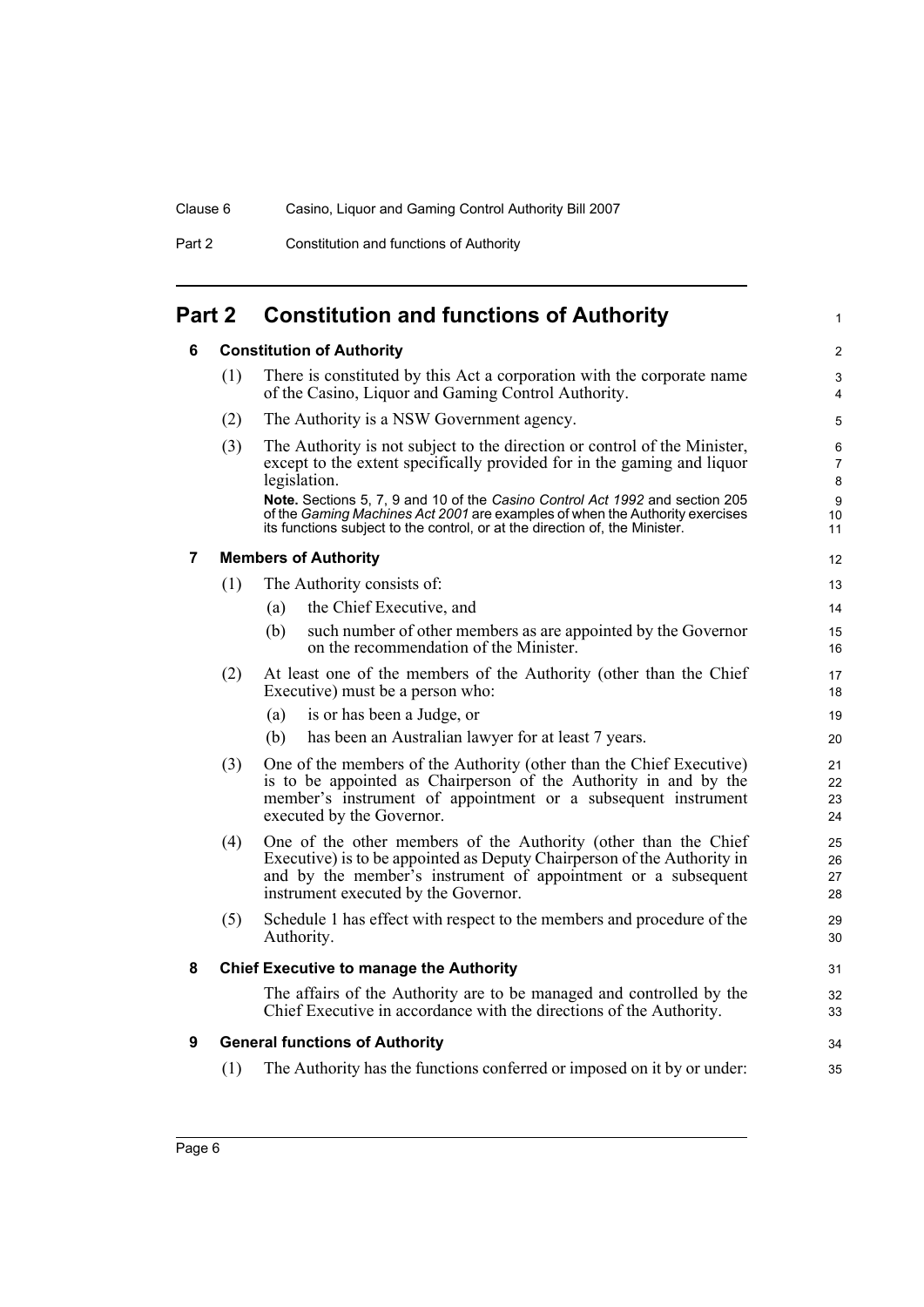| Casino, Liquor and Gaming Control Authority Bill 2007 | Clause 10 |
|-------------------------------------------------------|-----------|
| Constitution and functions of Authority               | Part 2    |

<span id="page-12-3"></span><span id="page-12-2"></span><span id="page-12-1"></span><span id="page-12-0"></span>

|    |     | the gaming and liquor legislation, or<br>(a)                                                                                                                                                                                                                       | 1                    |
|----|-----|--------------------------------------------------------------------------------------------------------------------------------------------------------------------------------------------------------------------------------------------------------------------|----------------------|
|    |     | any other legislation.<br>(b)                                                                                                                                                                                                                                      | $\overline{c}$       |
|    | (2) | The Authority cannot employ any staff.                                                                                                                                                                                                                             | 3                    |
|    |     | Note. Staff to enable the Authority to exercise its functions may be employed<br>under Chapter 1A of the Public Sector Employment and Management Act 2002<br>in the Government Service.                                                                            | 4<br>5<br>6          |
|    | (3) | The Authority may however:                                                                                                                                                                                                                                         | 7                    |
|    |     | arrange for police officers to be made available to perform<br>(a)<br>services for the Authority, and                                                                                                                                                              | 8<br>9               |
|    |     | arrange for the use of the services of any staff (by second ment or<br>(b)<br>otherwise) or facilities of a Division of the Government Service<br>(other than the relevant Division) or a public or local authority,<br>and                                        | 10<br>11<br>12<br>13 |
|    |     | (c)<br>engage such consultants as it requires to exercise its functions.                                                                                                                                                                                           | 14                   |
| 10 |     | <b>Committees</b>                                                                                                                                                                                                                                                  | 15                   |
|    | (1) | The Authority may establish committees to assist it in connection with<br>the exercise of any of its functions.                                                                                                                                                    | 16<br>17             |
|    | (2) | A committee of the Authority need not include a member of the<br>Authority.                                                                                                                                                                                        | 18<br>19             |
|    | (3) | The procedure for the calling of meetings of a committee and for the<br>conduct of business at those meetings is to be as determined by the<br>Authority or (subject to any determination of the Authority) by the<br>committee.                                   | 20<br>21<br>22<br>23 |
| 11 |     | <b>Arrangements for supply of Police records</b>                                                                                                                                                                                                                   | 24                   |
|    | (1) | The Authority and the Commissioner of Police may enter into<br>arrangements for the supply to the Authority of information contained<br>in the records of the NSW Police Force, to assist in the effectual<br>administration of the gaming and liquor legislation. | 25<br>26<br>27<br>28 |
|    | (2) | Those arrangements are sufficient authority for the supply of that<br>information.                                                                                                                                                                                 | 29<br>30             |
| 12 |     | <b>Disclosure of spent convictions</b>                                                                                                                                                                                                                             | 31                   |
|    |     | The Authority is taken to be a law enforcement agency for the purposes<br>of section 13 of the Criminal Records Act 1991.                                                                                                                                          | 32<br>33             |
| 13 |     | <b>Delegation of Authority's functions</b>                                                                                                                                                                                                                         | 34                   |
|    | (1) | The Authority may delegate to an authorised person or body the<br>exercise of any of its functions other than this power of delegation.                                                                                                                            | 35<br>36             |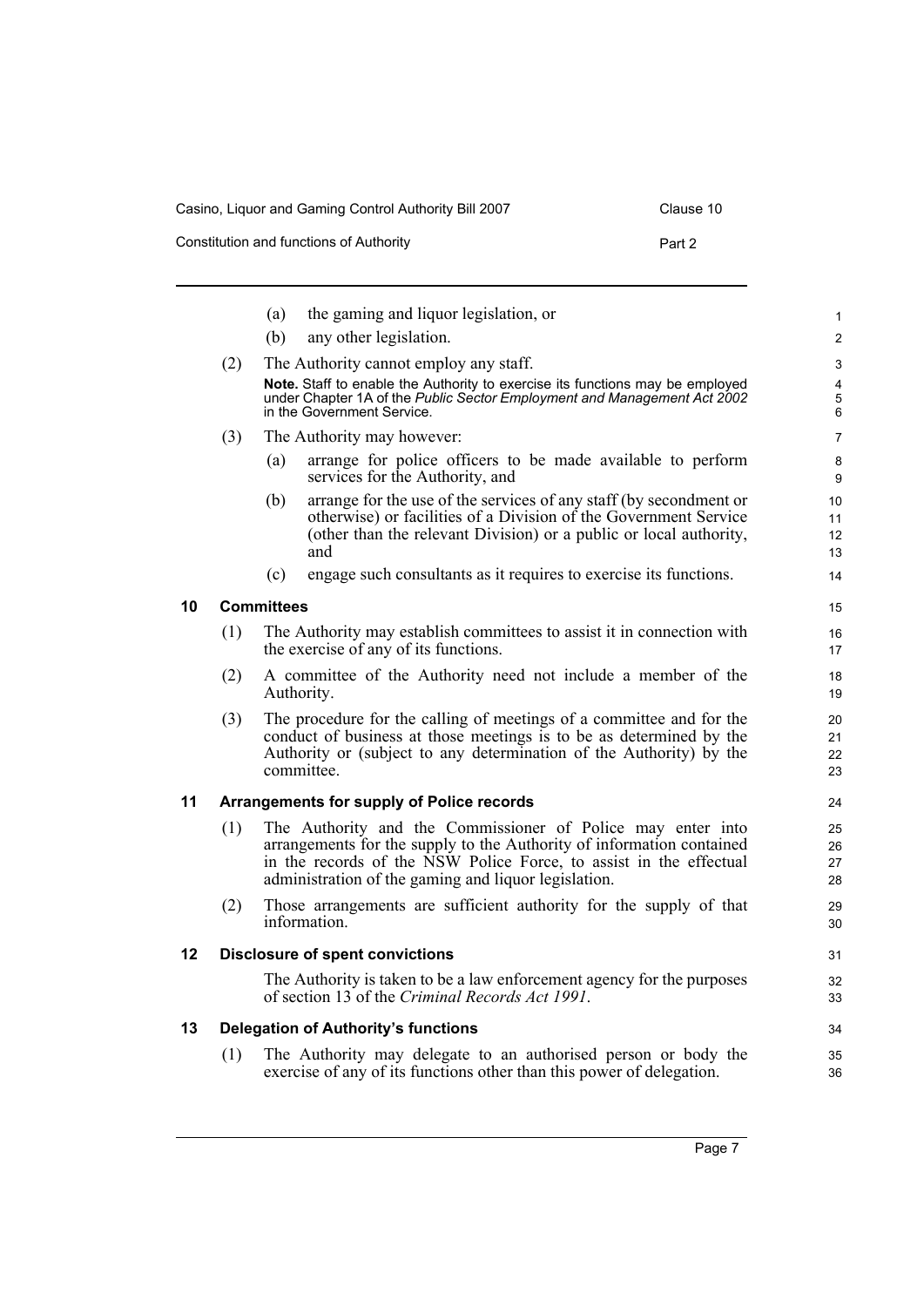|                                         | The Authority cannot, however, delegate its functions under sections<br>18, 19, 22, 23, 28 and 59 of the Casino Control Act 1992. | 1<br>$\mathcal{P}$ |
|-----------------------------------------|-----------------------------------------------------------------------------------------------------------------------------------|--------------------|
|                                         | In this section:                                                                                                                  | 3                  |
| <i>authorised person or body means:</i> | 4                                                                                                                                 |                    |
| (a)                                     | a member of staff, or                                                                                                             | 5                  |
| (b)                                     | a committee of the Authority, or                                                                                                  | 6                  |
| (c)                                     | a person of a class prescribed by the regulations.                                                                                | 7                  |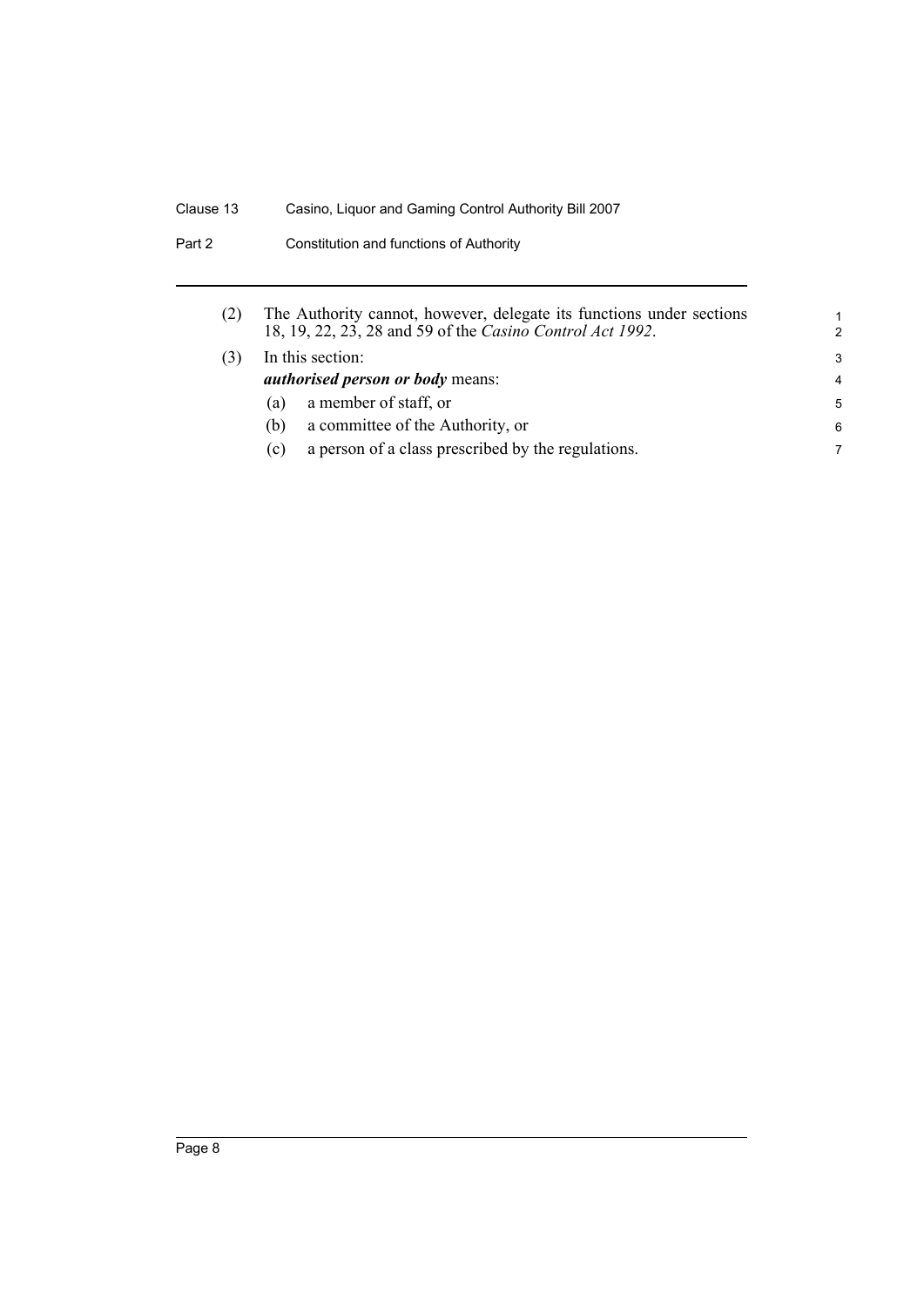Casino, Liquor and Gaming Control Authority Bill 2007 Clause 14

1

# <span id="page-14-0"></span>**Part 3 Probity**

<span id="page-14-1"></span>

| 14 | Persons engaged in administration of gaming and liquor legislation to<br>be of highest integrity |                                                                                                                                                                                                                                                                                                                                                                                                                                                                                                                                                                               |                                              |  |  |
|----|--------------------------------------------------------------------------------------------------|-------------------------------------------------------------------------------------------------------------------------------------------------------------------------------------------------------------------------------------------------------------------------------------------------------------------------------------------------------------------------------------------------------------------------------------------------------------------------------------------------------------------------------------------------------------------------------|----------------------------------------------|--|--|
|    | (1)                                                                                              | This section applies to the following positions:                                                                                                                                                                                                                                                                                                                                                                                                                                                                                                                              | 4                                            |  |  |
|    |                                                                                                  | member of the Authority,<br>(a)                                                                                                                                                                                                                                                                                                                                                                                                                                                                                                                                               | 5                                            |  |  |
|    |                                                                                                  | (b)<br>member of staff designated by the Authority in writing for the<br>purposes of this section,                                                                                                                                                                                                                                                                                                                                                                                                                                                                            | 6<br>$\overline{7}$                          |  |  |
|    |                                                                                                  | consultant to the Authority designated by the Authority in writing<br>(c)<br>for the purposes of this section.                                                                                                                                                                                                                                                                                                                                                                                                                                                                | 8<br>9                                       |  |  |
|    | (2)                                                                                              | A person is not eligible to be appointed to, or to hold, a position to which<br>this section applies unless the person possesses the highest standard of<br>integrity.                                                                                                                                                                                                                                                                                                                                                                                                        | 10<br>11<br>12                               |  |  |
|    | (3)                                                                                              | The question of whether a person possesses the highest standard of<br>integrity is to be determined by the person responsible for the position<br>concerned, namely:                                                                                                                                                                                                                                                                                                                                                                                                          | 13<br>14<br>15                               |  |  |
|    |                                                                                                  | the Minister—in the case of the position of member of the<br>(a)<br>Authority, or                                                                                                                                                                                                                                                                                                                                                                                                                                                                                             | 16<br>17                                     |  |  |
|    |                                                                                                  | the Authority—in the case of the position of member of staff or<br>(b)<br>consultant to the Authority.                                                                                                                                                                                                                                                                                                                                                                                                                                                                        | 18<br>19                                     |  |  |
|    | (4)                                                                                              | For the purpose of making such a determination, the person responsible<br>for the position must (in the case of proposed appointments) and may<br>(in all other cases) cause to be carried out all such investigations and<br>inquiries as the person considers proper and, in particular, must (in the<br>case of proposed appointments) and may (in all other cases) obtain and<br>consider a report from the Commissioner of Police in relation to any<br>person being considered for appointment to the position, or the holder<br>of the position, as the case requires. | 20<br>21<br>22<br>23<br>24<br>25<br>26<br>27 |  |  |
|    | (5)                                                                                              | In carrying out any investigation or inquiry for the purposes of this<br>section, the Authority must comply with such guidelines as the<br>Authority may from time to time establish in connection with the<br>conduct of such an investigation or inquiry.                                                                                                                                                                                                                                                                                                                   | 28<br>29<br>30<br>31                         |  |  |
|    | (6)                                                                                              | The Commissioner of Police is to furnish such a report at the request of<br>the person responsible for the position and may for the purpose of the<br>report require a person to whom the report relates to consent to having<br>his or her photograph, finger prints and palm prints taken.                                                                                                                                                                                                                                                                                  | 32<br>33<br>34<br>35                         |  |  |
|    | (7)                                                                                              | If a person fails to co-operate with an investigation or inquiry under<br>subsection (4) in relation to a position to which this section applies:                                                                                                                                                                                                                                                                                                                                                                                                                             | 36<br>37                                     |  |  |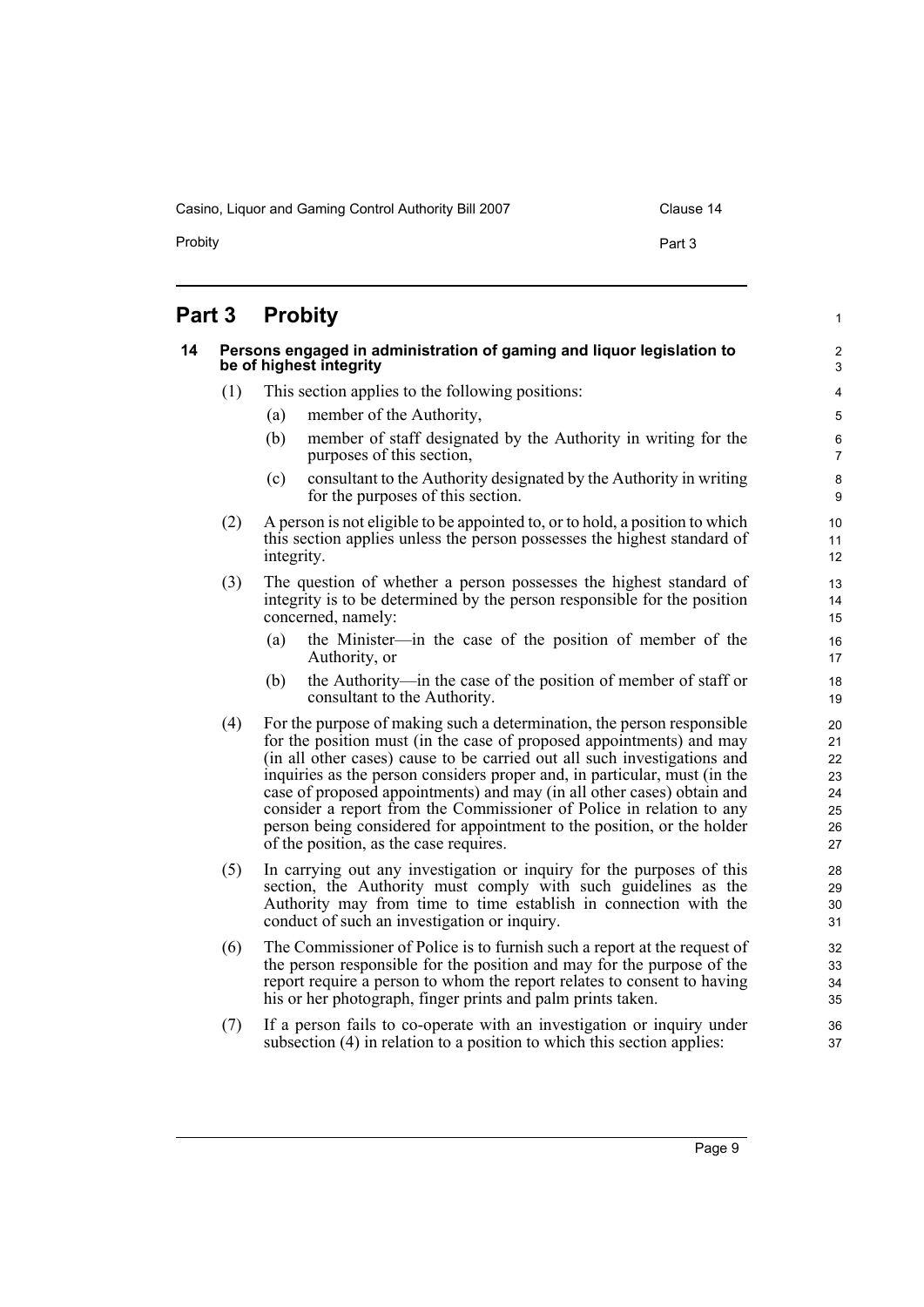Part 3 Probity

(a) in the case of a candidate for appointment to such a position, the person is not eligible to be appointed to the position, and (b) in the case of the holder of such a position, that person is liable to be removed from the position. (8) For the purposes of subsection (7), a person fails to co-operate with an investigation or inquiry under subsection (4) if: (a) the person refuses or fails to comply with a request for information from the person conducting the investigation or inquiry, or (b) the person refuses or fails to comply with a request for information from the Commissioner of Police in relation to the preparation of a report under subsection (6), or (c) the person refuses or fails to comply with a request for consent under subsection (6). (9) No compensation is payable to any person as a consequence of the holder of a position to which this section applies being removed from the position under subsection (7). (10) A person is not eligible to be appointed to, or to hold, a position to which this section applies if: (a) the person is, or was at any time during the previous 4 years, an employee of a person who is the holder of, or a close associate of the holder of, a casino licence or a party to a controlled contract with the holder of a casino licence, or (b) the person has, or had at any time during the previous 4 years, directly or indirectly any business or financial association with, or any business or financial interest in any matter in conjunction with, a person who is the holder of, or a close associate of the holder of, a casino licence or a party to a controlled contract with the holder of a casino licence. (11) For the purposes of subsection (10), *casino licence* includes any licence or other form of authorisation that authorises its holder to conduct casino style gaming in any place outside the State (including outside Australia). (12) In the case of the position of a member of staff or consultant to the Authority, the Authority may waive the operation of subsection (10) in a particular case. **15 Destruction of finger prints etc** A person who has possession of any finger prints or palm prints obtained for the purposes of section 14 (or any copies of them) must 1 2  $\overline{a}$ 4 5 6 7 8 9 10 11 12 13 14 15 16 17 18 19 20 21 22 23 24 25 26 27 28 29 30 31 32 33 34 35 36 37 38 39

<span id="page-15-0"></span>cause the finger prints or palm prints (or the copies of them) to be

40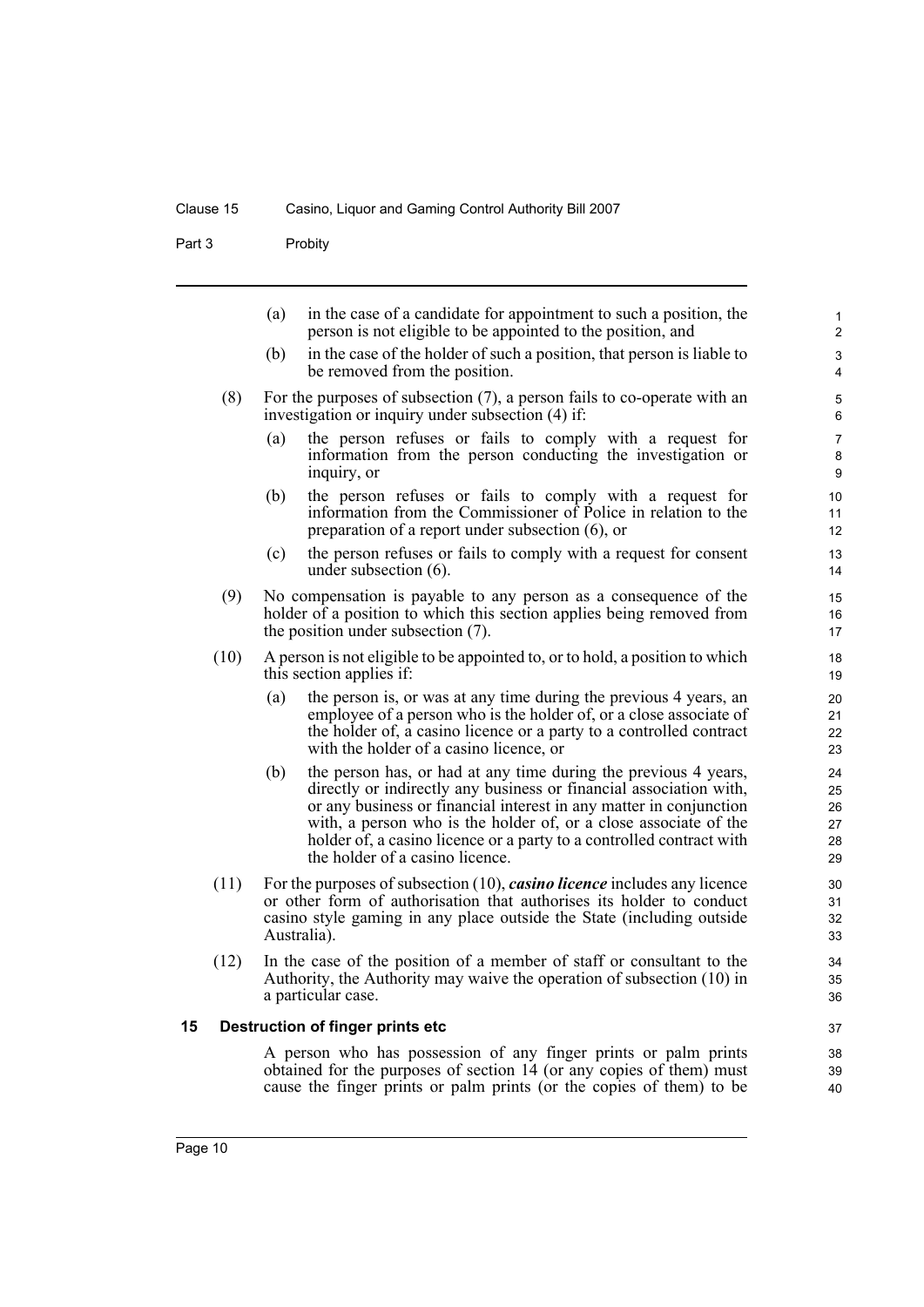Casino, Liquor and Gaming Control Authority Bill 2007 Clause 16

Probity **Probity Probity Part 3** 

<span id="page-16-0"></span>

|    |     |      | destroyed as soon as possible after the person to whom they relate no<br>longer holds a position to which that section applies.<br>Maximum penalty: 20 penalty units.                                                                                                                                                                 | $\mathbf{1}$<br>$\overline{2}$<br>3 |
|----|-----|------|---------------------------------------------------------------------------------------------------------------------------------------------------------------------------------------------------------------------------------------------------------------------------------------------------------------------------------------|-------------------------------------|
| 16 |     |      | Restrictions relating to key officials and former key officials                                                                                                                                                                                                                                                                       | 4                                   |
|    | (1) |      | A key official or former key official must not:                                                                                                                                                                                                                                                                                       | 5                                   |
|    |     | (a)  | hold any type of gaming or liquor licence, or                                                                                                                                                                                                                                                                                         | 6                                   |
|    |     | (b)  | without the approval of the appropriate authority, hold office as a<br>member of the governing body of a registered club, or                                                                                                                                                                                                          | 7<br>8                              |
|    |     | (c)  | solicit employment, in any capacity, from a gaming or liquor<br>licensee or from a person known by the official to be a close<br>associate of such a licensee, or                                                                                                                                                                     | 9<br>10<br>11                       |
|    |     | (d)  | be an employee in any capacity of:                                                                                                                                                                                                                                                                                                    | 12                                  |
|    |     |      | a gaming or liquor licensee, or<br>(i)                                                                                                                                                                                                                                                                                                | 13                                  |
|    |     |      | a person known by the official to be a close associate of a<br>(ii)<br>gaming or liquor licensee, or                                                                                                                                                                                                                                  | 14<br>15                            |
|    |     |      | a casino contractor, or<br>(111)                                                                                                                                                                                                                                                                                                      | 16                                  |
|    |     | (e)  | without the approval of the appropriate authority, knowingly<br>have, directly or indirectly, any business or financial association<br>with, or any business or financial interest in any matter in<br>conjunction with, a gaming or liquor licensee or a person known<br>by the official to be a close associate of such a licensee. | 17<br>18<br>19<br>20<br>21          |
|    |     |      | Maximum penalty: 50 penalty units.                                                                                                                                                                                                                                                                                                    | 22                                  |
|    | (2) | not: | A gaming or liquor licensee or a close associate of such a licensee must                                                                                                                                                                                                                                                              | 23<br>24                            |
|    |     | (a)  | employ, in any capacity, a person known by the licensee or close<br>associate to be a key official or former key official, or                                                                                                                                                                                                         | 25<br>26                            |
|    |     | (b)  | without the approval of the appropriate authority, knowingly<br>have, directly or indirectly, any business or financial association<br>with, or any business or financial interest in any matter in<br>conjunction with, a person known by the licensee or close<br>associate to be a key official or former key official.            | 27<br>28<br>29<br>30<br>31          |
|    |     |      | Maximum penalty: 50 penalty units.                                                                                                                                                                                                                                                                                                    | 32                                  |
|    | (3) |      | Approvals granted by the appropriate authority under this section are to<br>be recorded and available for public inspection.                                                                                                                                                                                                          | 33<br>34                            |
|    | (4) |      | In this section:                                                                                                                                                                                                                                                                                                                      | 35                                  |
|    |     |      | <i>appropriate authority</i> , in relation to a key official or former key<br>official, means:                                                                                                                                                                                                                                        | 36<br>37                            |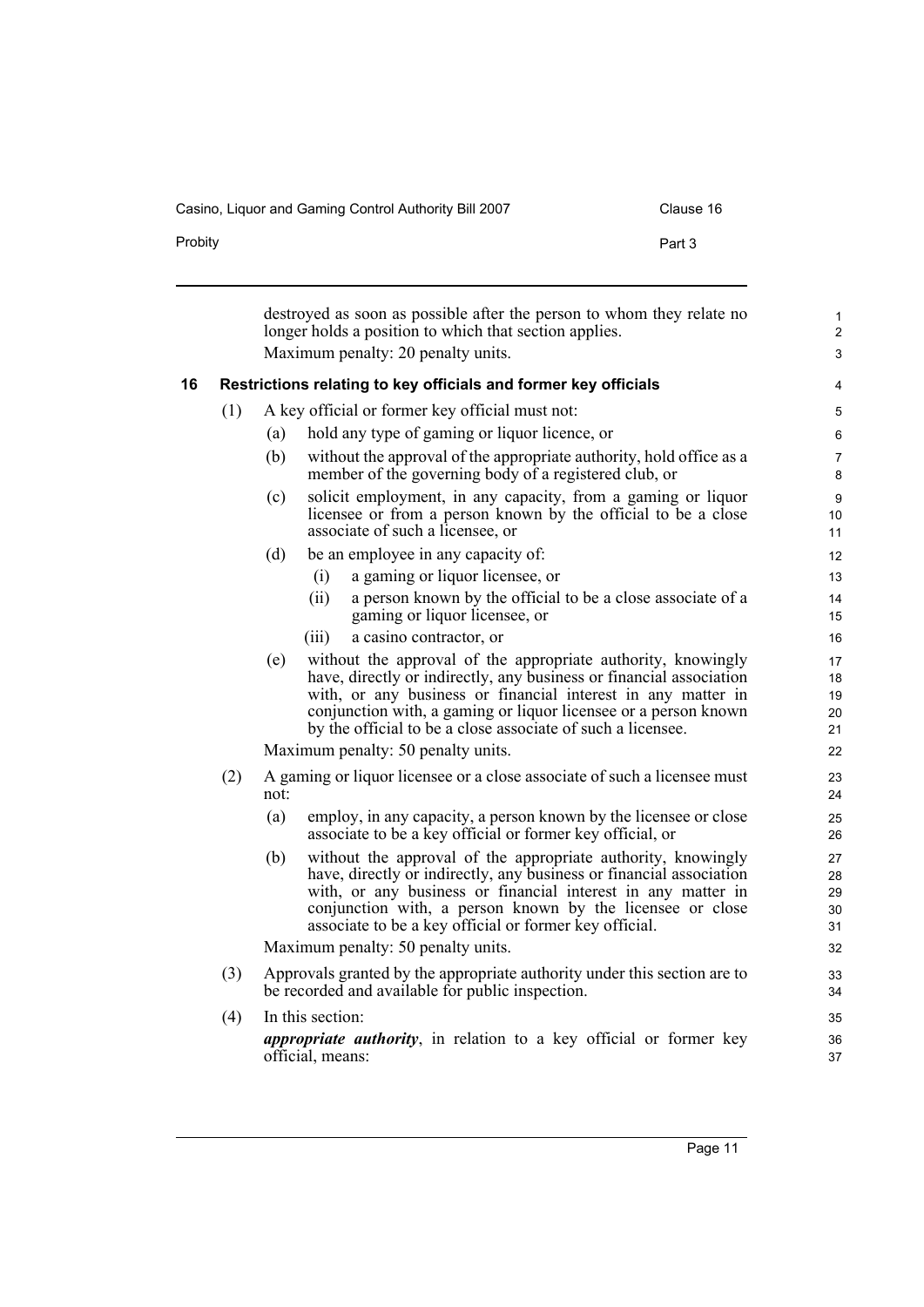Part 3 Probity

- (a) in the case of a member of staff or former member of staff—the relevant Division Head, or
- (b) in the case of a consultant to the Authority or former consultant to the Authority—the Authority, or

- (c) in the case of a member of the NSW Police Force or former member of the NSW Police Force—the Commissioner of Police, or
- (d) in any other case—the Minister.

*casino contractor* means a person who is a party to a controlled contract with a casino operator or with a person who is the subject of a notice under section 38 of the *Casino Control Act 1992*.

*former key official* means a person who was a key official at any time during the previous 4 years (or the previous 3 years in the case of a person who was, immediately before the commencement of this section, a former key official for the purposes of the *Liquor Act 1982*, the *Registered Clubs Act 1976* or the *Gaming Machines Act 2001*) but who is no longer a key official.

## <span id="page-17-0"></span>**17 Secrecy**

- (1) A person who acquires information in the exercise of functions under the gaming and liquor legislation must not, directly or indirectly:
	- (a) make a record of the information, or
	- (b) divulge the information to another person,

except in the exercise of functions under the gaming and liquor legislation.

Maximum penalty: 50 penalty units.

- (2) Despite subsection (1), information may be divulged:
	- (a) to a particular person or persons, if the Authority certifies that it is necessary in the public interest that the information be divulged to the person or persons, or
	- (b) to a person or body prescribed by the regulations, or
	- (c) to a person who is expressly or impliedly authorised to obtain it by the person to whom the information relates, or
	- (d) to the Minister, or to a person who is engaged in the administration of the gaming and liquor legislation and is authorised in writing by the Minister to receive information under this section.
- (3) Information to which section 143C of the *Casino Control Act 1992* applies may not be divulged under subsection (2) except with the consent of the Commissioner of Police.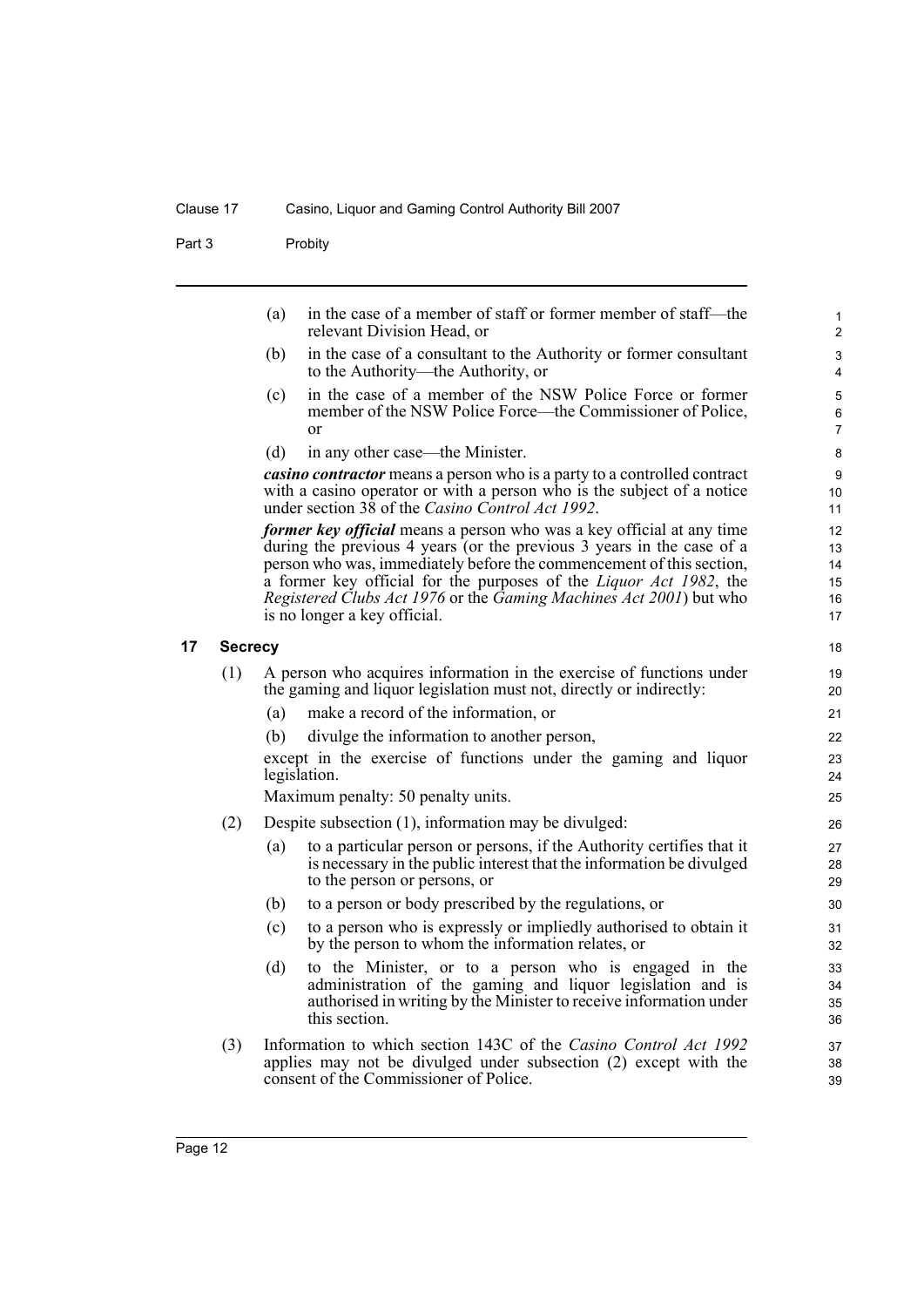| Clause ∶ |  |
|----------|--|
|----------|--|

| Probity | Part 3 |
|---------|--------|
|         |        |

| (4) |     | A person cannot be required:                                                                                                                                                                                                                                                                                                                                                                                                                                                     | $\mathbf{1}$                                     |
|-----|-----|----------------------------------------------------------------------------------------------------------------------------------------------------------------------------------------------------------------------------------------------------------------------------------------------------------------------------------------------------------------------------------------------------------------------------------------------------------------------------------|--------------------------------------------------|
|     | (a) | to produce in any court any document or other thing that has<br>come into the person's possession, custody or control by reason<br>of, or in the course of, the exercise of the person's functions under<br>the gaming and liquor legislation, or                                                                                                                                                                                                                                | 2<br>3<br>$\overline{\mathbf{4}}$<br>$\mathbf 5$ |
|     | (b) | to divulge to any court any information that has come to the<br>person's notice in the exercise of the person's functions under<br>that legislation.                                                                                                                                                                                                                                                                                                                             | $\,6\,$<br>$\overline{7}$<br>8                   |
| (5) |     | Despite subsection (4), a person may be required to produce a document<br>or other thing in a court or to divulge information to a court if:                                                                                                                                                                                                                                                                                                                                     | $\boldsymbol{9}$<br>10                           |
|     | (a) | the Authority certifies that it is necessary in the public interest to<br>do so, or                                                                                                                                                                                                                                                                                                                                                                                              | 11<br>12                                         |
|     | (b) | a person to whom the information relates (or to whom the<br>information contained in the document or thing relates) has<br>expressly authorised it to be divulged to or produced in the court.                                                                                                                                                                                                                                                                                   | 13<br>14<br>15                                   |
| (6) |     | A person or body to whom or which information is divulged under<br>subsection (2), and a person or employee under the control of that<br>person or body, are, in respect of that information, subject to the same<br>rights, privileges and duties under this section as they would be if that<br>person, body or employee were a person exercising functions under the<br>gaming and liquor legislation and had acquired the information in the<br>exercise of those functions. | 16<br>17<br>18<br>19<br>20<br>21<br>22           |
| (7) |     | This section does not apply to the divulging of information to, or the<br>production of any document or other thing to, any of the following:                                                                                                                                                                                                                                                                                                                                    | 23<br>24                                         |
|     | (a) | the New South Wales Crime Commission,                                                                                                                                                                                                                                                                                                                                                                                                                                            | 25                                               |
|     | (b) | the Independent Commission Against Corruption,                                                                                                                                                                                                                                                                                                                                                                                                                                   | 26                                               |
|     | (c) | the Australian Crime Commission,                                                                                                                                                                                                                                                                                                                                                                                                                                                 | 27                                               |
|     | (d) | the NSW Police Force or the police force of another State or a<br>Territory,                                                                                                                                                                                                                                                                                                                                                                                                     | 28<br>29                                         |
|     | (e) | the Australian Federal Police,                                                                                                                                                                                                                                                                                                                                                                                                                                                   | 30                                               |
|     | (f) | any other person or body prescribed for the purposes of this<br>subsection.                                                                                                                                                                                                                                                                                                                                                                                                      | 31<br>32                                         |
| (8) |     | This section does not prevent a person being given access to a document<br>in accordance with the Freedom of Information Act 1989, unless the<br>document:                                                                                                                                                                                                                                                                                                                       | 33<br>34<br>35                                   |
|     | (a) | contains matter the disclosure of which could reasonably be<br>expected to do any of the following:                                                                                                                                                                                                                                                                                                                                                                              | 36<br>37                                         |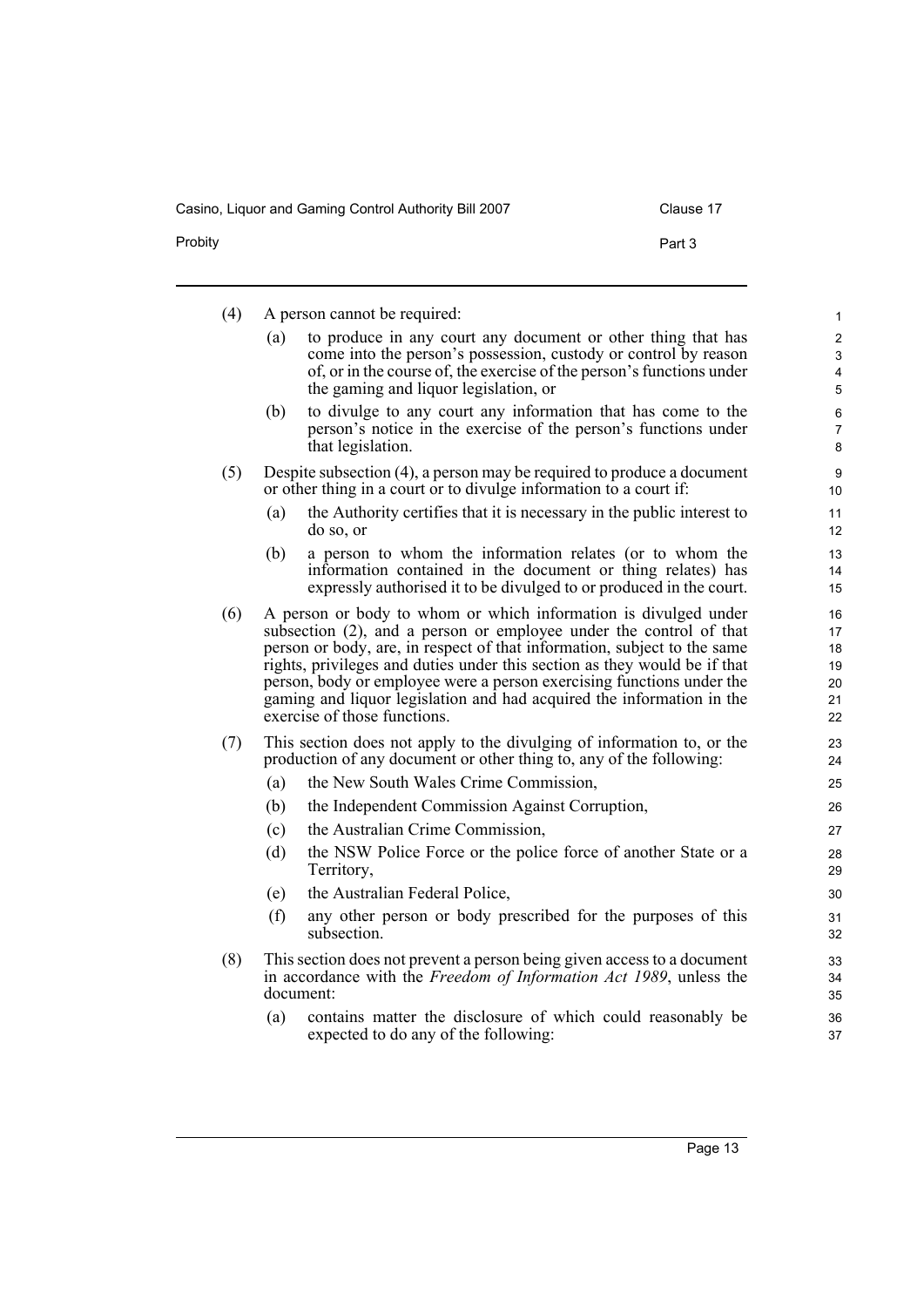Part 3 Probity

 $(9)$ 

| (i)              | prejudice the investigation of any contravention or<br>possible contravention of the law (including any revenue                 | 1              |
|------------------|---------------------------------------------------------------------------------------------------------------------------------|----------------|
|                  | law) whether generally or in a particular case,                                                                                 | $\frac{2}{3}$  |
| (ii)             | enable the existence or identity of any confidential source                                                                     | 4              |
|                  | of information, in relation to the enforcement or                                                                               | 5              |
|                  | administration of the law, to be ascertained,                                                                                   | $6\phantom{a}$ |
| (iii)            | prejudice the effectiveness of any lawful method or                                                                             | $\overline{7}$ |
|                  | procedure for preventing, detecting, investigating or                                                                           | 8              |
|                  | dealing with any contravention or possible contravention                                                                        | $\overline{9}$ |
|                  | of the law (including any revenue law), or                                                                                      | 10             |
| (b)              | is a document the disclosure of which would disclose any of the                                                                 | 11             |
|                  | following information:                                                                                                          | 12             |
| (i)              | information concerning the business, commercial,                                                                                | 13             |
|                  | professional or financial affairs of an applicant for a casino<br>licence under the <i>Casino Control Act 1992</i> or a licence | 14             |
|                  | under Part 4 of that Act,                                                                                                       | 15<br>16       |
|                  | information obtained in the course of an investigation of an                                                                    | 17             |
| (ii)             | application for such a licence,                                                                                                 | 18             |
| (iii)            | information concerning the system of internal controls and                                                                      | 19             |
|                  | administrative and accounting procedures for a casino.                                                                          | 20             |
|                  |                                                                                                                                 |                |
| In this section: |                                                                                                                                 | 21             |
|                  | <i>court</i> includes any tribunal, authority or person having power to require                                                 | 22             |
|                  | the production of documents or the answering of questions.                                                                      | 23             |
|                  | <i>produce</i> includes permit access to.                                                                                       | 24             |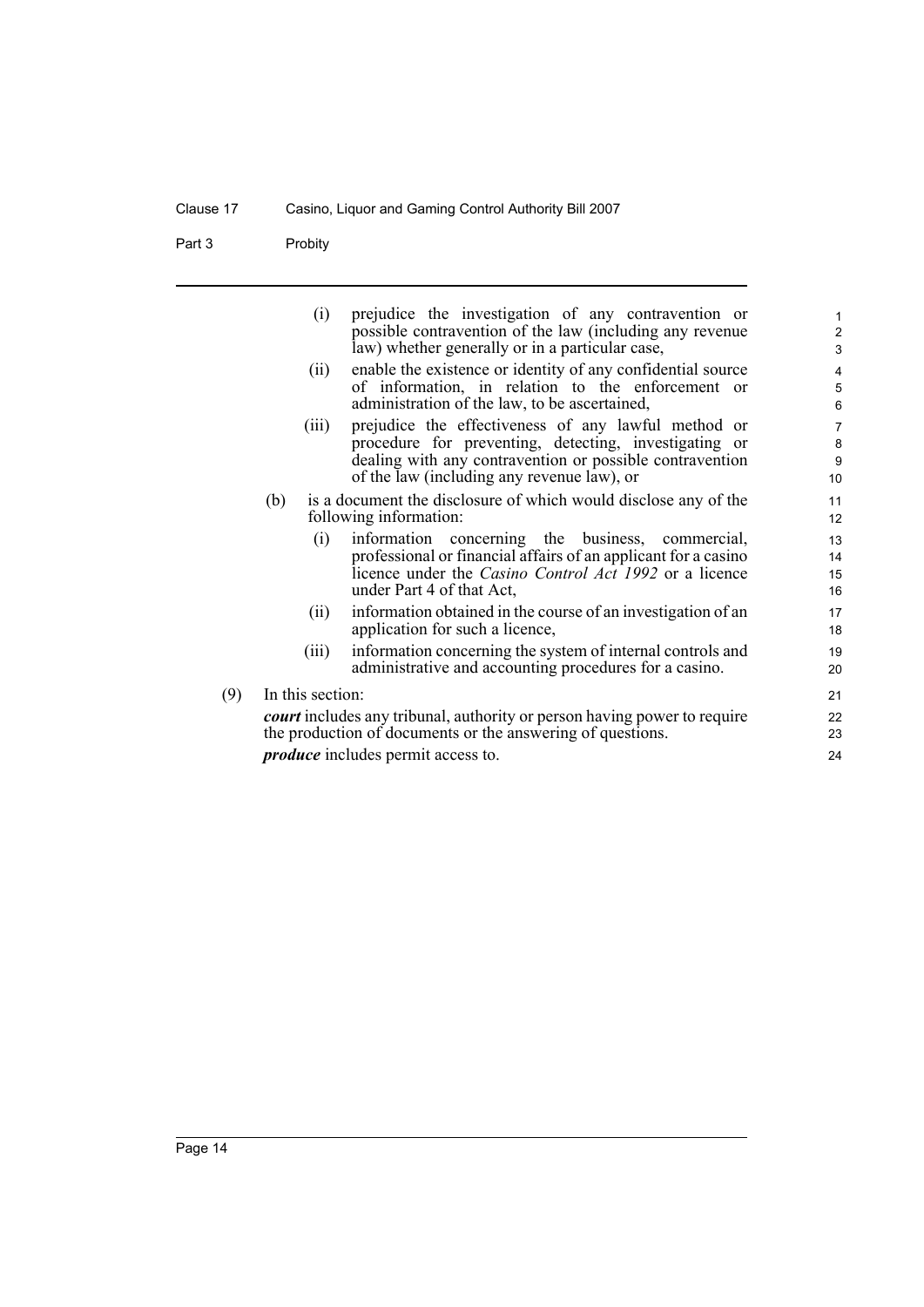Casino, Liquor and Gaming Control Authority Bill 2007 Clause 18

Investigation and enforcement powers **Part 4** 

<span id="page-20-4"></span><span id="page-20-3"></span><span id="page-20-2"></span><span id="page-20-1"></span><span id="page-20-0"></span>

| Part 4<br><b>Investigation and enforcement powers</b> |                                                       |     | $\mathbf{1}$                                                                                                                                                                                                                                                                                                                                                                    |                            |
|-------------------------------------------------------|-------------------------------------------------------|-----|---------------------------------------------------------------------------------------------------------------------------------------------------------------------------------------------------------------------------------------------------------------------------------------------------------------------------------------------------------------------------------|----------------------------|
| <b>Division 1</b><br><b>Preliminary</b>               |                                                       |     |                                                                                                                                                                                                                                                                                                                                                                                 | 2                          |
| 18                                                    | Purposes for which powers under Part may be exercised |     |                                                                                                                                                                                                                                                                                                                                                                                 | 3                          |
|                                                       | (1)                                                   |     | Powers may be exercised under this Part for the following purposes:                                                                                                                                                                                                                                                                                                             | 4                          |
|                                                       |                                                       | (a) | for determining whether there has been compliance with or a<br>contravention of the gaming and liquor legislation,                                                                                                                                                                                                                                                              | 5<br>$\,6\,$               |
|                                                       |                                                       | (b) | for obtaining information or records for purposes connected with<br>the administration of the gaming and liquor legislation,                                                                                                                                                                                                                                                    | $\overline{7}$<br>8        |
|                                                       |                                                       | (c) | in connection with exercising the functions of an inspector under<br>the gaming and liquor legislation,                                                                                                                                                                                                                                                                         | 9<br>10                    |
|                                                       |                                                       | (d) | generally for administering the gaming and liquor legislation and<br>promoting its objects.                                                                                                                                                                                                                                                                                     | 11<br>12                   |
|                                                       | (2)                                                   |     | Without limiting subsection (1), powers may be exercised under this<br>Part in relation to a casino for the purposes of:                                                                                                                                                                                                                                                        | 13<br>14                   |
|                                                       |                                                       | (a) | observing any of the operations of the casino, and                                                                                                                                                                                                                                                                                                                              | 15                         |
|                                                       |                                                       | (b) | determining whether the operation of a casino is being properly<br>conducted, supervised and managed.                                                                                                                                                                                                                                                                           | 16<br>17                   |
| 19                                                    |                                                       |     | <b>Effect on other functions</b>                                                                                                                                                                                                                                                                                                                                                | 18                         |
|                                                       |                                                       |     | Nothing in this Part affects any function under any other provision of<br>the gaming and liquor legislation or under any other legislation.                                                                                                                                                                                                                                     | 19<br>20                   |
| 20                                                    |                                                       |     | Appointment and identification of inspectors                                                                                                                                                                                                                                                                                                                                    | 21                         |
|                                                       | (1)                                                   |     | The relevant Division Head may appoint a member of staff to be an<br>inspector for the purposes of the gaming and liquor legislation.                                                                                                                                                                                                                                           | 22<br>23                   |
|                                                       | (2)                                                   |     | The Director is taken to have been appointed as an inspector.                                                                                                                                                                                                                                                                                                                   | 24                         |
|                                                       | (3)                                                   |     | The relevant Division Head is to cause each inspector to be issued with<br>a means of identification in the form approved by the Division Head.                                                                                                                                                                                                                                 | 25<br>26                   |
|                                                       | (4)                                                   |     | In the course of exercising the functions of an inspector under the<br>gaming and liquor legislation, the inspector must, if requested to do so<br>by any person affected by the exercise of any such function, produce the<br>inspector's identification for inspection by the person unless to do so<br>would defeat the purpose for which the functions are to be exercised. | 27<br>28<br>29<br>30<br>31 |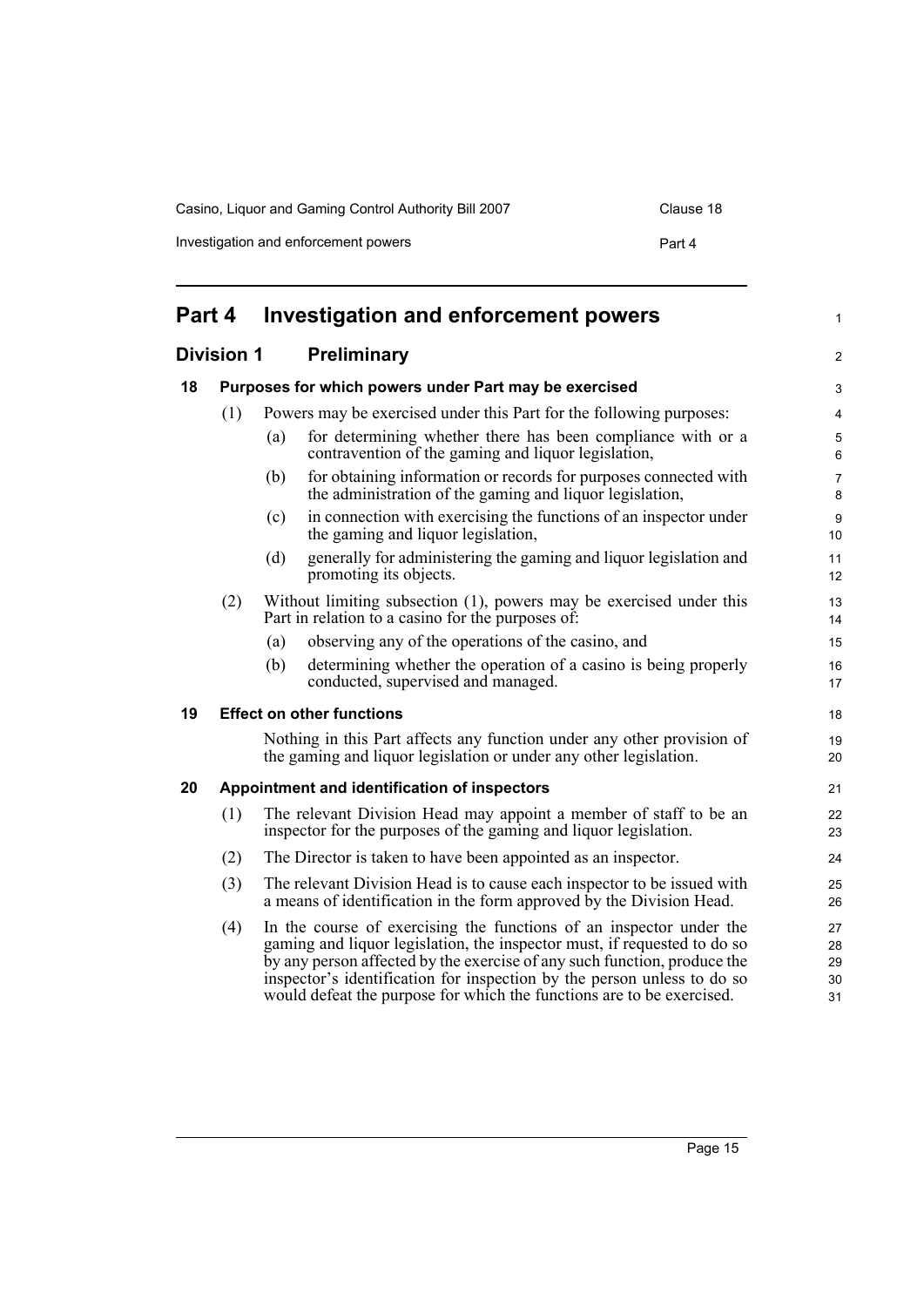Part 4 **Investigation and enforcement powers** 

# <span id="page-21-0"></span>**Division 2 Powers to require information or records**

## <span id="page-21-1"></span>**21 Requirement to provide information and records**

(1) The Authority or an inspector may, by notice in writing given to a person, require the person to furnish to the Authority or inspector such information or records (or both) as the Authority or inspector requires by the notice in connection with any matter relating to the responsibilities or functions of the Authority under the gaming and liquor legislation.

1

21 22 23

24

(2) Any such notice must specify the manner in which information or records are required to be furnished and a reasonable time by which the information or records are required to be furnished.

## <span id="page-21-2"></span>**22 Provisions relating to records**

- (1) A notice under this Division may only require a person to furnish records that are in the person's possession or that are within the person's power to obtain lawfully.
- (2) The body or person to whom any record is furnished under this Division may take copies of it.
- (3) If any record required to be furnished under this Division is in electronic, mechanical or other form, the notice requires the record to be furnished in written form, unless the notice otherwise provides.

## <span id="page-21-3"></span>**23 Application of Division**

This Division applies whether or not a power of entry under Division 3 is being or has been exercised.

# <span id="page-21-4"></span>**Division 3 Powers of entry and search of premises**

# <span id="page-21-5"></span>**24 Power to enter premises**

- (1) An inspector or police officer may enter any premises at any time for the purposes referred to in section 18.
- (2) Entry may be effected under this Act by an inspector with the aid of such other inspectors or police officers as the inspector considers necessary and with the use of reasonable force.

## <span id="page-21-6"></span>**25 Entry into residential premises only with permission or warrant**

This Division does not empower an inspector or police officer to enter any part of premises used only for residential purposes without the permission of the occupier or the authority of a search warrant under section 27.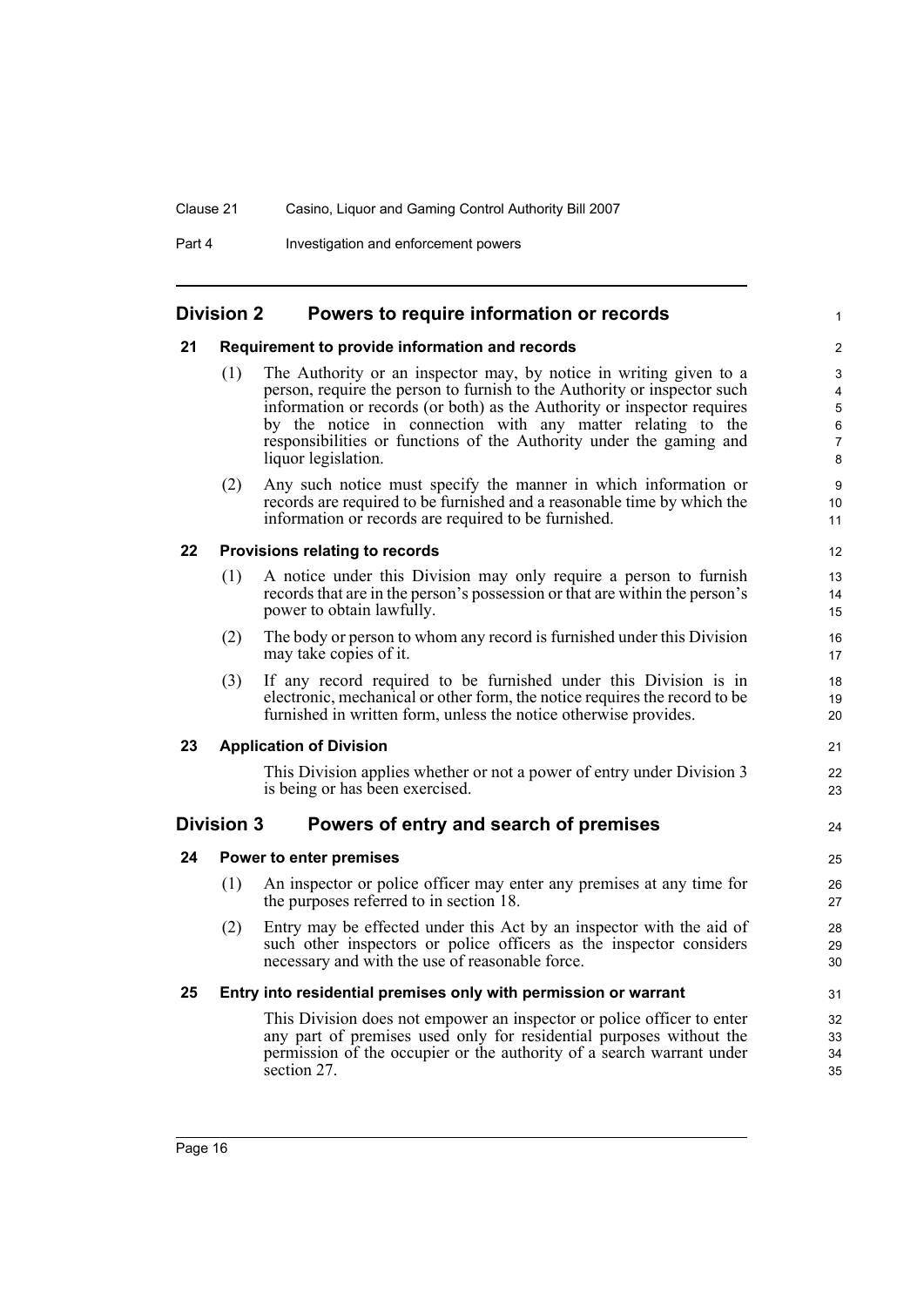| Casino, Liguor and Gaming Control Authority Bill 2007 |        |  |  |  |
|-------------------------------------------------------|--------|--|--|--|
| Investigation and enforcement powers                  | Part 4 |  |  |  |

# <span id="page-22-0"></span>**26 Powers to inspect and seize things**

<span id="page-22-1"></span>**27 Search warrants**

|     |                                                                                                                                                                                                                                                                          | Powers to inspect and seize things                                                                                                                                                                                        | $\mathbf{1}$   |
|-----|--------------------------------------------------------------------------------------------------------------------------------------------------------------------------------------------------------------------------------------------------------------------------|---------------------------------------------------------------------------------------------------------------------------------------------------------------------------------------------------------------------------|----------------|
| (1) | An inspector or police officer may, on any premises lawfully entered,<br>do anything that in the opinion of the inspector or officer is necessary to<br>be done for the purposes of this Part, including (but not limited to) the<br>things specified in subsection (2). |                                                                                                                                                                                                                           |                |
| (2) |                                                                                                                                                                                                                                                                          | An inspector or police officer may do any or all of the following:                                                                                                                                                        | 6              |
|     | (a)                                                                                                                                                                                                                                                                      | examine and inspect any part of the premises or any article or<br>thing on the premises,                                                                                                                                  | 7<br>8         |
|     | (b)                                                                                                                                                                                                                                                                      | make such examinations and inquiries as the inspector or officer<br>considers necessary,                                                                                                                                  | 9<br>10        |
|     | (c)                                                                                                                                                                                                                                                                      | require records to be produced for inspection,                                                                                                                                                                            | 11             |
|     | (d)                                                                                                                                                                                                                                                                      | examine and inspect any records,                                                                                                                                                                                          | 12             |
|     | (e)                                                                                                                                                                                                                                                                      | copy any records,                                                                                                                                                                                                         | 13             |
|     | (f)                                                                                                                                                                                                                                                                      | seize anything that the inspector or officer has reasonable<br>grounds for believing is connected with an offence under the<br>gaming and liquor legislation,                                                             | 14<br>15<br>16 |
|     | (g)                                                                                                                                                                                                                                                                      | do any other thing the inspector or officer is empowered to do<br>under this Part.                                                                                                                                        | 17<br>18       |
| (3) |                                                                                                                                                                                                                                                                          | The power to seize anything connected with an offence includes a<br>power to seize:                                                                                                                                       | 19<br>20       |
|     | (a)                                                                                                                                                                                                                                                                      | a thing with respect to which the offence has been committed,<br>and                                                                                                                                                      | 21<br>22       |
|     | (b)                                                                                                                                                                                                                                                                      | a thing that will afford evidence of the commission of the<br>offence, and                                                                                                                                                | 23<br>24       |
|     | (c)                                                                                                                                                                                                                                                                      | a thing that was used for the purpose of committing the offence.                                                                                                                                                          | 25             |
|     |                                                                                                                                                                                                                                                                          | A reference to any such offence includes a reference to an offence that<br>there are reasonable grounds for believing has been committed.                                                                                 | 26<br>27       |
|     |                                                                                                                                                                                                                                                                          | <b>Search warrants</b>                                                                                                                                                                                                    | 28             |
| (1) |                                                                                                                                                                                                                                                                          | An inspector or police officer may apply to an authorised officer for the<br>issue of a search warrant if the inspector or police officer believes on<br>reasonable grounds that:                                         | 29<br>30<br>31 |
|     | (a)                                                                                                                                                                                                                                                                      | a provision of the gaming and liquor legislation is being or has<br>been contravened at any premises, or                                                                                                                  | 32<br>33       |
|     | (b)                                                                                                                                                                                                                                                                      | there is in or on any premises matter or a thing that is connected<br>with an offence under the gaming and liquor legislation.                                                                                            | 34<br>35       |
| (2) |                                                                                                                                                                                                                                                                          | An authorised officer to whom such an application is made may, if<br>satisfied that there are reasonable grounds for doing so, issue a search<br>warrant authorising an inspector or police officer named in the warrant: | 36<br>37<br>38 |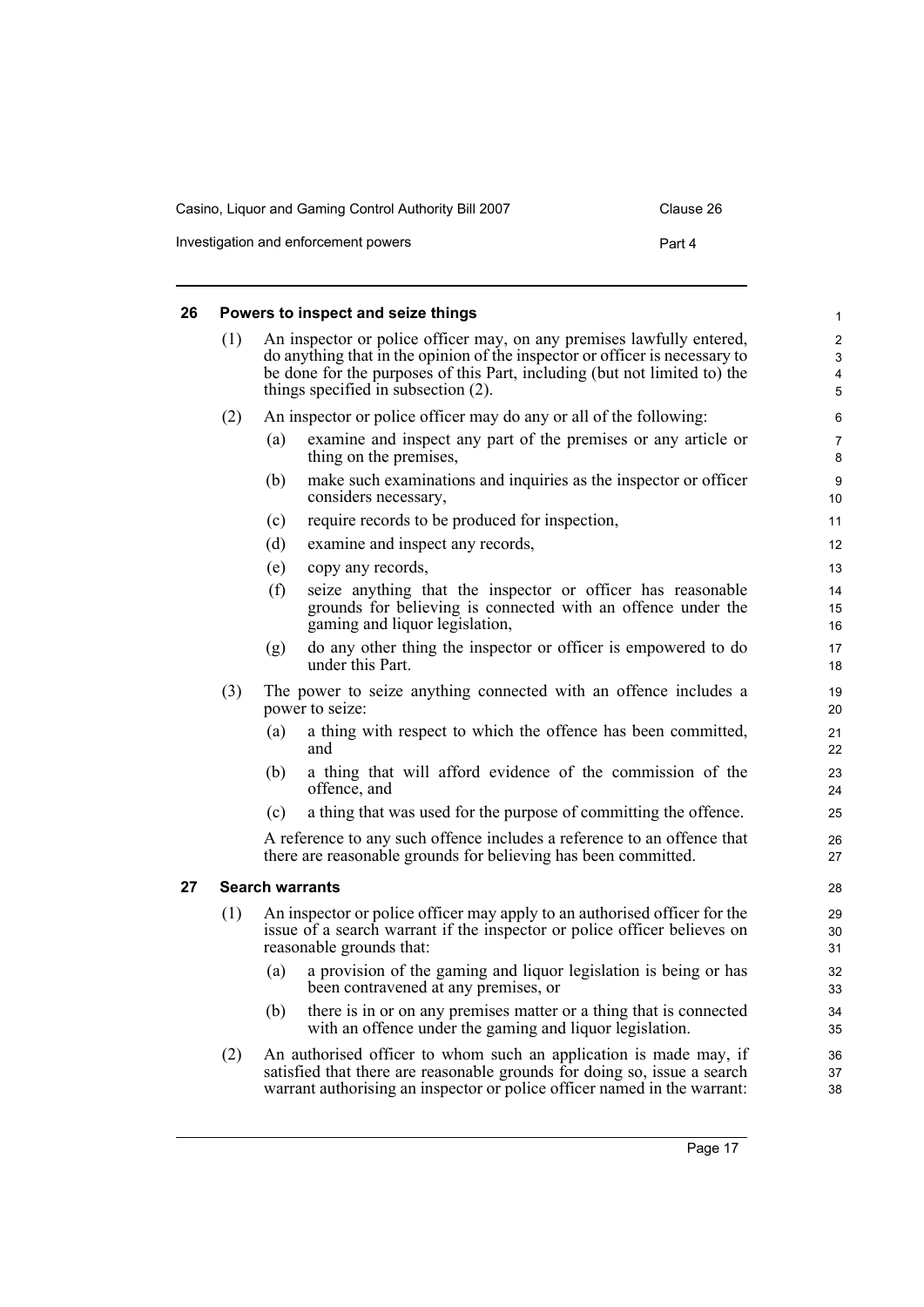Part 4 **Investigation and enforcement powers** 

<span id="page-23-1"></span><span id="page-23-0"></span>

|    |     | (a)      | to enter the premises, and                                                                                                                                                                                                                                            | $\mathbf{1}$             |
|----|-----|----------|-----------------------------------------------------------------------------------------------------------------------------------------------------------------------------------------------------------------------------------------------------------------------|--------------------------|
|    |     | (b)      | to exercise any function of an inspector under this Division.                                                                                                                                                                                                         | 2                        |
|    | (3) | section. | Division 4 of Part 5 of the Law Enforcement (Powers and<br><i>Responsibilities) Act 2002</i> applies to a search warrant issued under this                                                                                                                            | 3<br>$\overline{4}$<br>5 |
|    | (4) |          | In this section:                                                                                                                                                                                                                                                      | 6                        |
|    |     |          | <b>authorised officer</b> has the same meaning as in the Law Enforcement<br>(Powers and Responsibilities) Act 2002.                                                                                                                                                   | $\overline{7}$<br>8      |
|    |     |          | <i>matter or a thing</i> connected with an offence means:                                                                                                                                                                                                             | 9                        |
|    |     | (a)      | matter or a thing with respect to which the offence has been<br>committed, or                                                                                                                                                                                         | 10<br>11                 |
|    |     | (b)      | matter or a thing that will afford evidence of the commission of<br>an offence, or                                                                                                                                                                                    | 12<br>13                 |
|    |     | (c)      | matter or a thing that was used, or is intended to be used, for the<br>purpose of committing the offence.                                                                                                                                                             | 14<br>15                 |
|    |     |          | <i>offence</i> includes an offence that there are reasonable grounds for<br>believing has been, or is to be, committed.                                                                                                                                               | 16<br>17                 |
| 28 |     |          | Assistance to be given to inspectors                                                                                                                                                                                                                                  | 18                       |
|    | (1) |          | This section applies for the purpose of enabling an inspector to exercise<br>any of the powers of an inspector under this Division in connection with<br>any premises.                                                                                                | 19<br>20<br>21           |
|    | (2) |          | The Authority may, by notice in writing given to the owner or occupier<br>of the premises, require the owner or occupier to provide such<br>reasonable assistance and facilities as are specified in the notice within<br>a specified time and in a specified manner. | 22<br>23<br>24<br>25     |
|    | (3) |          | Assistance and facilities can be required under this section, whether<br>they are of the same kind as, or a different kind from, any prescribed by<br>the regulations.                                                                                                | 26<br>27<br>28           |
| 29 |     |          | Dealing with seized things                                                                                                                                                                                                                                            | 29                       |
|    | (1) |          | If an inspector or police officer seizes anything under section 26 on any<br>premises, the inspector or officer must issue the person apparently in<br>charge of the premises with a written receipt for the thing seized.                                            | 30<br>31<br>32           |
|    | (2) |          | An inspector or police officer may retain anything seized under section<br>26 until the completion of any proceedings (including proceedings on<br>appeal) in which it may be evidence.                                                                               | 33<br>34<br>35           |
|    | (3) |          | A record may only be retained under subsection $(2)$ if the person from<br>whom the record was seized is provided, within a reasonable time after<br>the seizure, with a copy of the record certified by the inspector or police                                      | 36<br>37<br>38           |
|    |     |          |                                                                                                                                                                                                                                                                       |                          |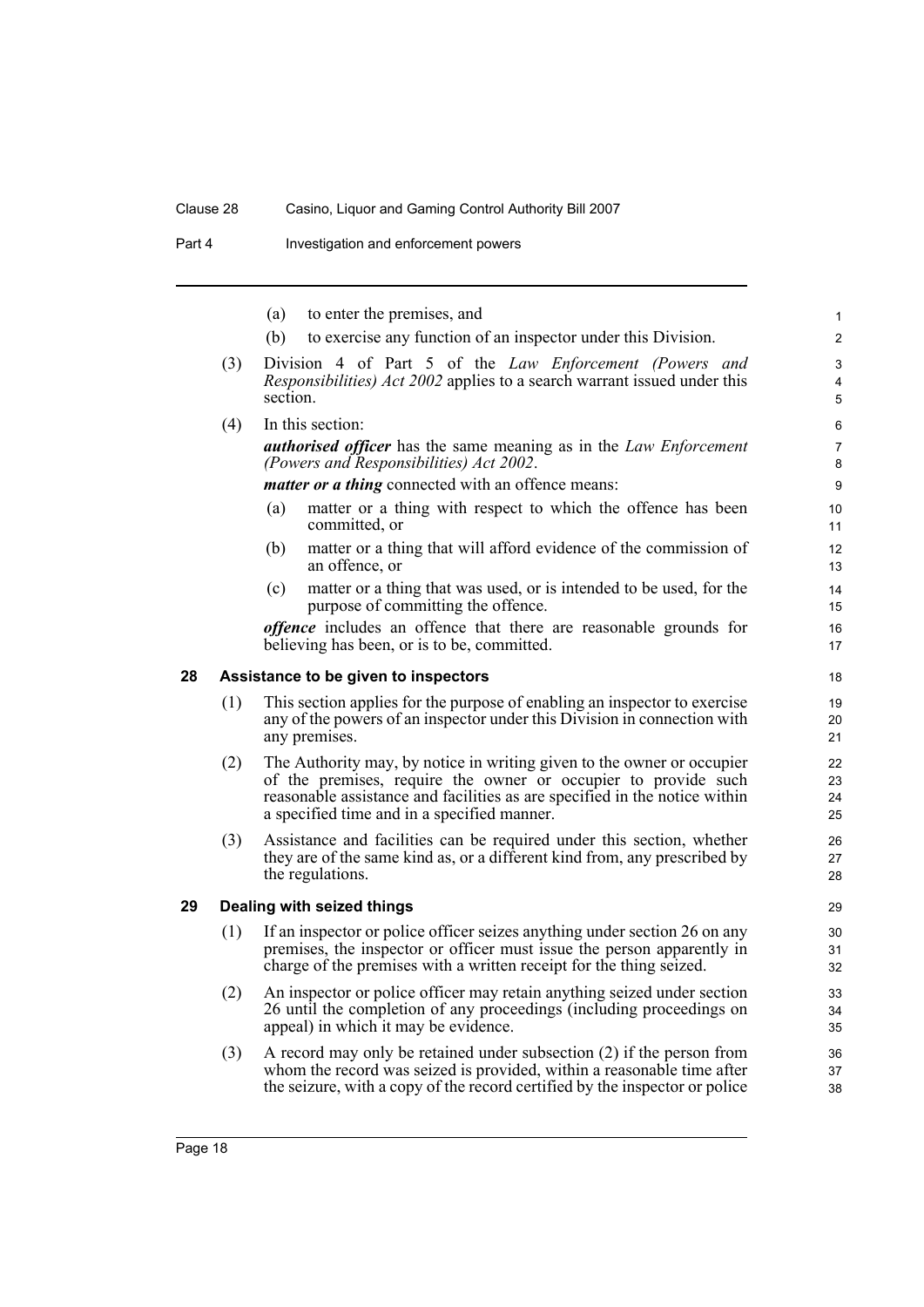| Casino, Liguor and Gaming Control Authority Bill 2007 | Clause 30 |
|-------------------------------------------------------|-----------|
| Investigation and enforcement powers                  | Part 4    |

officer as a true copy. The copy is, as evidence, of equal validity to the document of which it is certified to be a copy.

(4) Subsection (2) ceases to have effect in relation to anything seized if, on the application of a person aggrieved by the seizure, the court in which proceedings referred to in that subsection are commenced so orders.

# <span id="page-24-0"></span>**Division 4 Power to question persons**

6 7

27 28

# <span id="page-24-1"></span>**30 Power of inspectors to require answers**

- (1) An inspector may require a person whom the inspector suspects on reasonable grounds to have knowledge of matters in respect of which information reasonably required for the purposes of the gaming and liquor legislation to answer questions in relation to those matters.
- (2) The Authority may, by notice in writing, require a corporation to nominate, in writing within the time specified in the notice, a director or officer of the corporation to be the corporation's representative for the purpose of answering questions under this section.
- (3) Answers given by a person nominated under subsection (2) bind the corporation.

# <span id="page-24-2"></span>**31 Power of inspectors to demand name and address**

- (1) An inspector may require a person whom the inspector suspects on reasonable grounds to have offended or to be offending against the gaming and liquor legislation to state his or her full name and residential address.
- (2) An inspector may request a person who is required under this section to state his or her full name and residential address to provide proof of the name and address. It is not an offence under section 34 to fail to comply with any such request.

# <span id="page-24-3"></span>**Division 5 Additional functions of inspectors relating to casino**

# <span id="page-24-4"></span>**32 Additional functions**

Without limiting the functions of an inspector under this Part or any of the other provisions of the gaming and liquor legislation, inspectors have the following functions:

- (a) to supervise operations in a casino and to inspect the gaming equipment used in a casino,
- (b) to supervise the handling and counting of money in a casino,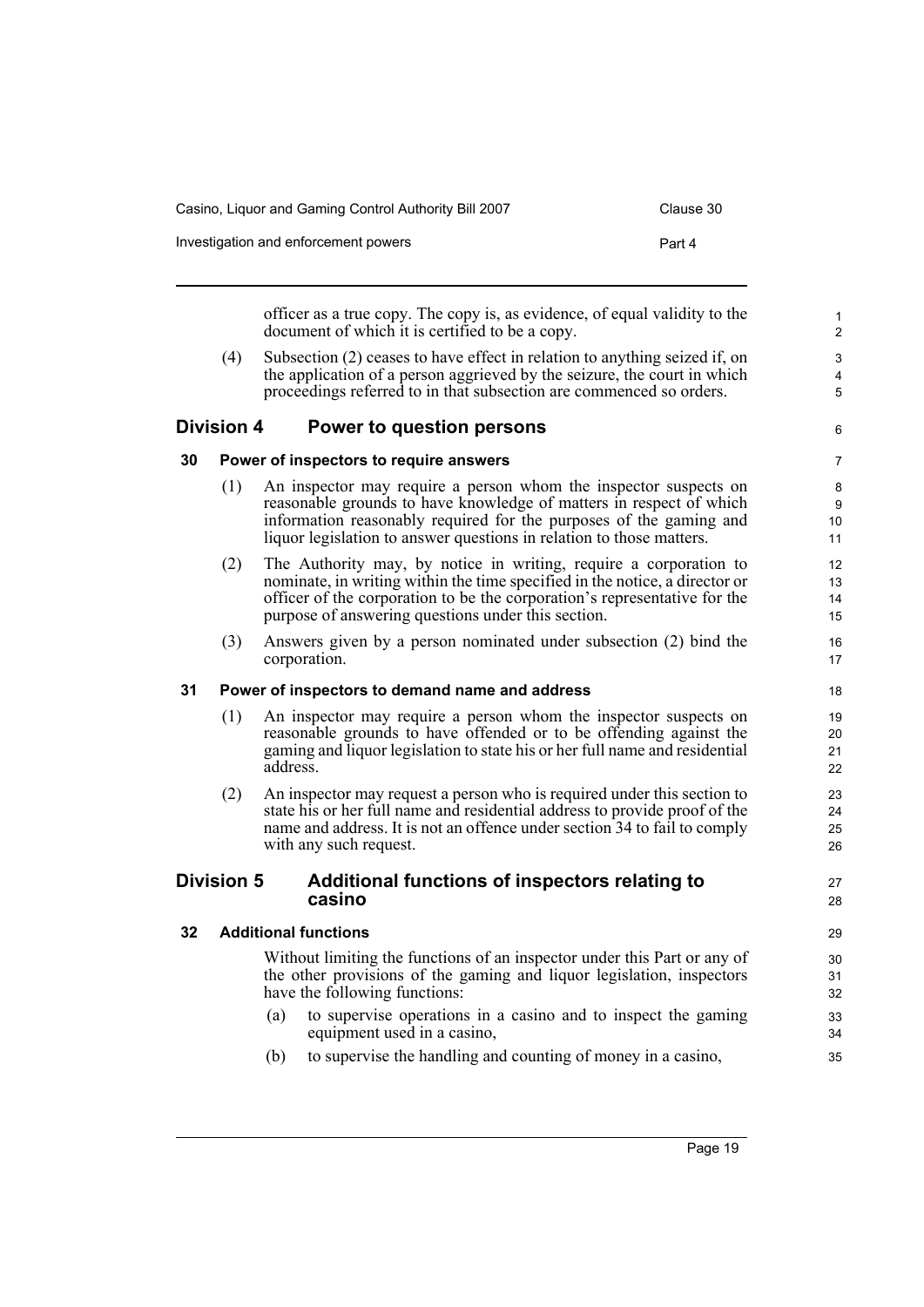Part 4 **Investigation and enforcement powers** 

<span id="page-25-2"></span><span id="page-25-1"></span><span id="page-25-0"></span>

|    |                   | (c) | to direct a person to cease having available for use any gaming<br>equipment considered by the inspector to be unsatisfactory for<br>use,                                                                                                       | 1<br>$\overline{2}$<br>3 |
|----|-------------------|-----|-------------------------------------------------------------------------------------------------------------------------------------------------------------------------------------------------------------------------------------------------|--------------------------|
|    |                   | (d) | to assist in any other manner, where necessary, in the detection of<br>offences committed against the <i>Casino Control Act 1992</i> in a<br>casino,                                                                                            | 4<br>5<br>6              |
|    |                   | (e) | to receive and investigate complaints, in accordance with section<br>33, from casino patrons relating to the conduct of gaming in a<br>casino,                                                                                                  | 7<br>8<br>9              |
|    |                   | (f) | to report to the Authority regarding operations in a casino.                                                                                                                                                                                    | 10                       |
| 33 |                   |     | Inspectors to investigate casino-related complaints                                                                                                                                                                                             | 11                       |
|    | (1)               |     | On receiving a complaint from a patron relating to the conduct of<br>gaming in a casino, an inspector must investigate the complaint with<br>due diligence.                                                                                     | 12<br>13<br>14           |
|    | (2)               |     | The inspector must inform the casino operator of the substance of the<br>complaint and give the operator a reasonable opportunity to make a<br>response to it.                                                                                  | 15<br>16<br>17           |
|    | (3)               |     | If, as a result of the investigation, the inspector is satisfied that:                                                                                                                                                                          | 18                       |
|    |                   | (a) | the conduct of any game in a casino has contravened any<br>condition of the casino licence, any game rules or any direction<br>given by the Authority under the <i>Casino Control Act 1992</i> , or                                             | 19<br>20<br>21           |
|    |                   | (b) | there has been any other contravention of a provision of the<br>gaming and liquor legislation,                                                                                                                                                  | 22<br>23                 |
|    |                   |     | the inspector is to report the matter to the Authority in writing.                                                                                                                                                                              | 24                       |
|    | (4)               |     | The inspector must give or send a copy of his or her report to the casino<br>operator and must inform the complainant of the results of the<br>investigation of the complaint and of any action taken or to be taken as<br>a consequence of it. | 25<br>26<br>27<br>28     |
|    | <b>Division 6</b> |     | <b>General</b>                                                                                                                                                                                                                                  | 29                       |
| 34 |                   |     | <b>Offences under this Part</b>                                                                                                                                                                                                                 | 30                       |
|    | (1)               |     | A person must not, without lawful excuse, refuse or fail to comply with<br>a requirement made of the person under this Part.                                                                                                                    | 31<br>32                 |
|    | (2)               |     | A person must not furnish any information or do any other thing in<br>purported compliance with a requirement made under this Part,<br>knowing that it is false or misleading in a material respect.                                            | 33<br>34<br>35           |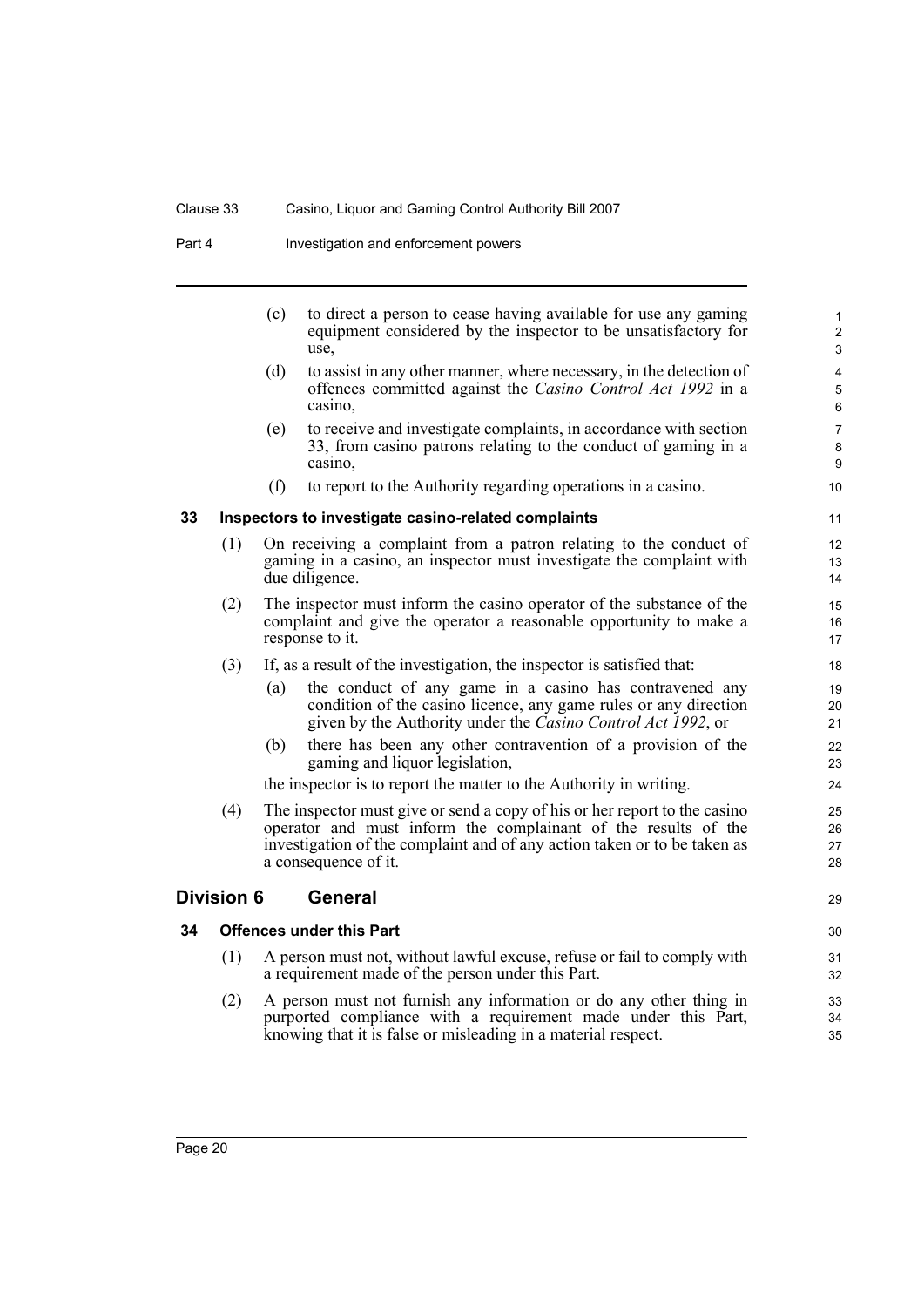| Casino, Liquor and Gaming Control Authority Bill 2007 | Clause 35 |
|-------------------------------------------------------|-----------|
| Investigation and enforcement powers                  | Part 4    |

<span id="page-26-0"></span>

|    | (3) | A person must not wilfully:                                                                                                                                                                                                                                       | 1                                                       |
|----|-----|-------------------------------------------------------------------------------------------------------------------------------------------------------------------------------------------------------------------------------------------------------------------|---------------------------------------------------------|
|    |     | obstruct, delay, hinder, assault, threaten, insult or intimidate an<br>(a)<br>inspector or police officer in the exercise of the inspector's or<br>officer's powers under this Part, or                                                                           | $\overline{\mathbf{c}}$<br>3<br>$\overline{\mathbf{4}}$ |
|    |     | refuse to allow an inspector or officer to enter any premises the<br>(b)<br>inspector or officer may lawfully enter under this Part.                                                                                                                              | 5<br>6                                                  |
|    | (4) | A person must not impersonate an inspector.                                                                                                                                                                                                                       | 7                                                       |
|    |     | Maximum penalty: 100 penalty units.                                                                                                                                                                                                                               | 8                                                       |
| 35 |     | Provisions relating to requirements to furnish records, information or<br>answer questions                                                                                                                                                                        | 9<br>10                                                 |
|    | (1) | Warning to be given on each occasion                                                                                                                                                                                                                              | 11                                                      |
|    |     | A person is not guilty of an offence of failing to comply with a<br>requirement under this Part to furnish records or information or to<br>answer a question unless the person was warned on that occasion that a<br>failure to comply is an offence.             | 12<br>13<br>14<br>15                                    |
|    | (2) | Self-incrimination not an excuse                                                                                                                                                                                                                                  | 16                                                      |
|    |     | A person is not excused from a requirement under this Part to furnish<br>records or information or to answer a question on the ground that the<br>record, information or answer might incriminate the person or make the<br>person liable to a penalty.           | 17<br>18<br>19<br>20                                    |
|    | (3) | Information or answer not admissible if objection made                                                                                                                                                                                                            | 21                                                      |
|    |     | However, any information furnished or answer given by a natural<br>person in compliance with a requirement under this Part is not<br>admissible in evidence against the person in criminal proceedings<br>(except proceedings for an offence under this Part) if: | 22<br>23<br>24<br>25                                    |
|    |     | the person objected at the time to doing so on the ground that it<br>(a)<br>might incriminate the person, or                                                                                                                                                      | 26<br>27                                                |
|    |     | the person was not warned on that occasion that the person may<br>(b)<br>object to furnishing the information or giving the answer on the<br>ground that it might incriminate the person.                                                                         | 28<br>29<br>30                                          |
|    | (4) | Records admissible                                                                                                                                                                                                                                                | 31                                                      |
|    |     | Any record furnished by a person in compliance with a requirement<br>under this Part is not inadmissible in evidence against the person in<br>criminal proceedings on the ground that the record might incriminate<br>the person.                                 | 32<br>33<br>34<br>35                                    |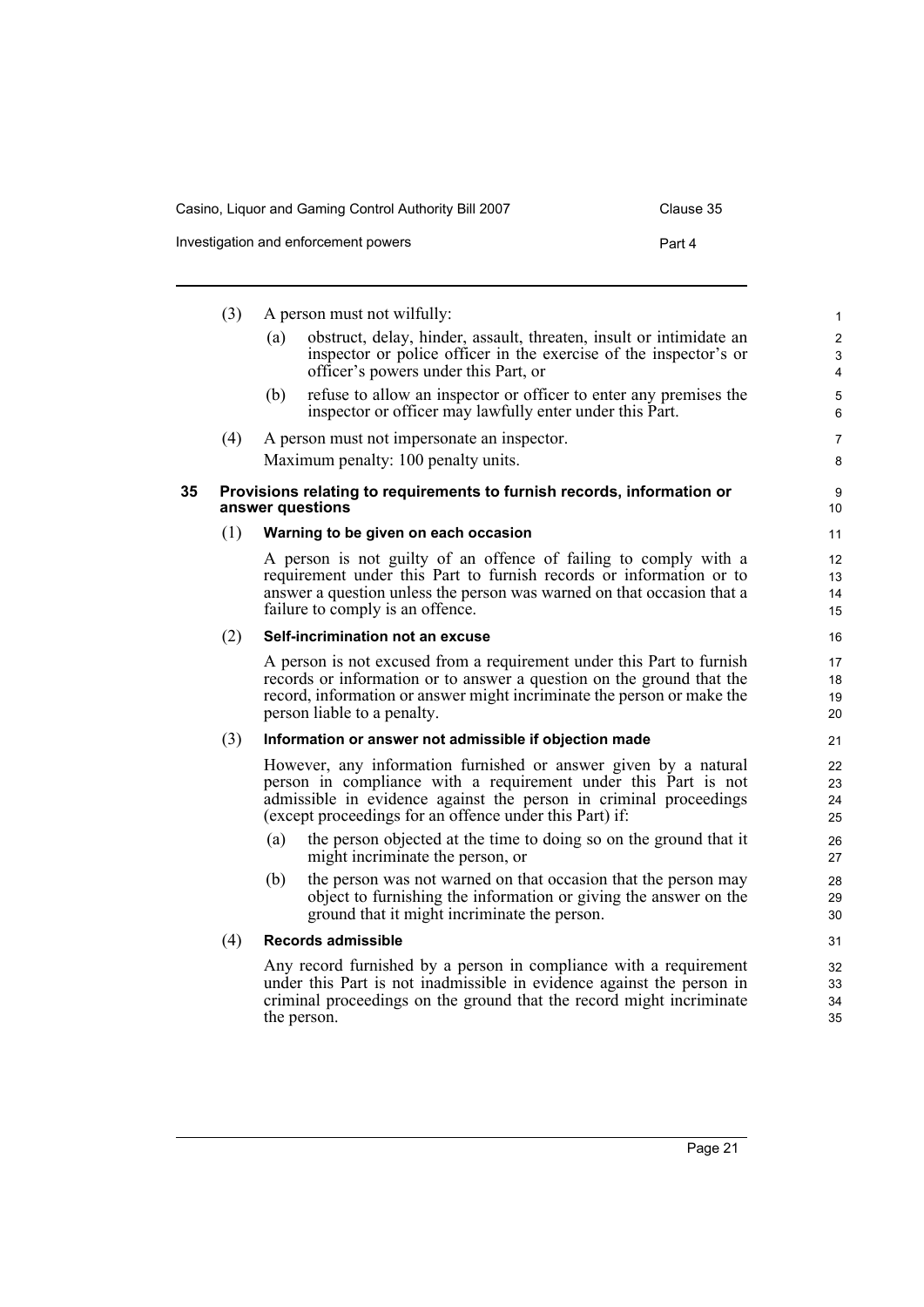Part 4 Investigation and enforcement powers

# (5) **Further information**

Further information obtained as a result of a record or information furnished or of an answer given in compliance with a requirement under this Part is not inadmissible on the ground:

- (a) that the record or information had to be furnished or the answer had to be given, or
- (b) that the record or information furnished or answer given might incriminate the person.

#### (6) **Requirement to state name and address**

This section extends to a requirement under this Part to state a person's name and address.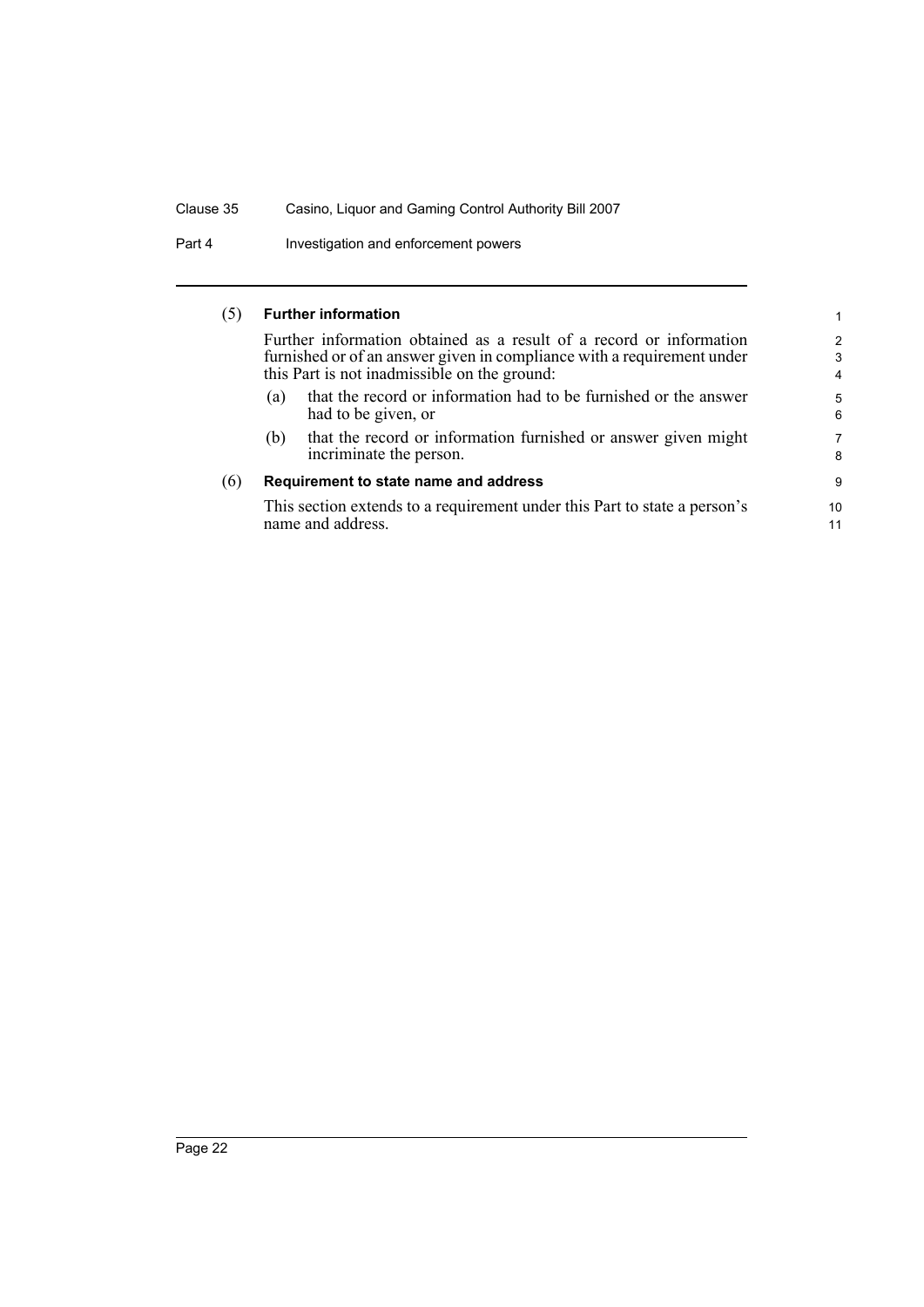Casino, Liquor and Gaming Control Authority Bill 2007 Clause 36 Miscellaneous **Part 5** 

<span id="page-28-4"></span><span id="page-28-3"></span><span id="page-28-2"></span><span id="page-28-1"></span><span id="page-28-0"></span>

| Part 5 |     | <b>Miscellaneous</b>                                                                                                                                                                                                                                                                                                     | 1                              |
|--------|-----|--------------------------------------------------------------------------------------------------------------------------------------------------------------------------------------------------------------------------------------------------------------------------------------------------------------------------|--------------------------------|
| 36     |     | <b>False or misleading statements</b>                                                                                                                                                                                                                                                                                    | 2                              |
|        | (1) | A person must not, in any official document, make a statement that the<br>person knows, or could reasonably be expected to know:                                                                                                                                                                                         | $\ensuremath{\mathsf{3}}$<br>4 |
|        |     | is false or misleading in a material respect, or<br>(a)                                                                                                                                                                                                                                                                  | 5                              |
|        |     | (b)<br>omits material matter.                                                                                                                                                                                                                                                                                            | 6                              |
|        |     | Maximum penalty: 50 penalty units or imprisonment for 12 months, or<br>both.                                                                                                                                                                                                                                             | $\overline{7}$<br>8            |
|        | (2) | In this section:                                                                                                                                                                                                                                                                                                         | 9                              |
|        |     | <i>official document</i> means any application, instrument or other document                                                                                                                                                                                                                                             | 10                             |
|        |     | that is, for the purposes of the gaming and liquor legislation, given to or<br>lodged with the Minister, the Authority, the Director or the relevant                                                                                                                                                                     | 11<br>12                       |
|        |     | Division Head.                                                                                                                                                                                                                                                                                                           | 13                             |
| 37     |     | <b>Protection from personal liability</b>                                                                                                                                                                                                                                                                                | 14                             |
|        |     | Anything done or omitted to be done by a person who is:                                                                                                                                                                                                                                                                  | 15                             |
|        |     | a member of the Authority, or<br>(a)                                                                                                                                                                                                                                                                                     | 16                             |
|        |     | (b)<br>the Director, or                                                                                                                                                                                                                                                                                                  | 17                             |
|        |     | a member of staff, or<br>(c)                                                                                                                                                                                                                                                                                             | 18                             |
|        |     | a consultant to the Authority, or<br>(d)                                                                                                                                                                                                                                                                                 | 19                             |
|        |     | (e)<br>a police officer,                                                                                                                                                                                                                                                                                                 | 20                             |
|        |     | in exercising functions conferred or imposed on the person by or under<br>the gaming and liquor legislation, or in the course of the administration<br>of that legislation, does not, if it was done or omitted to be done in good<br>faith, subject the person personally to any action, liability, claim or<br>demand. | 21<br>22<br>23<br>24<br>25     |
| 38     |     | <b>Delegation by Division Head</b>                                                                                                                                                                                                                                                                                       | 26                             |
|        |     | The relevant Division Head may delegate to any member of staff any of<br>the Division Head's functions under this Act (other than this power of<br>delegation).                                                                                                                                                          | 27<br>28<br>29                 |
| 39     |     | <b>Annual report</b>                                                                                                                                                                                                                                                                                                     | 30                             |
|        |     | A report under the Annual Reports (Departments) Act 1985 in respect<br>of the Department of the Arts, Sport and Recreation may include any<br>annual report required to be made in respect of the Authority under the<br>Annual Reports (Statutory Bodies) Act 1984.                                                     | 31<br>32<br>33<br>34           |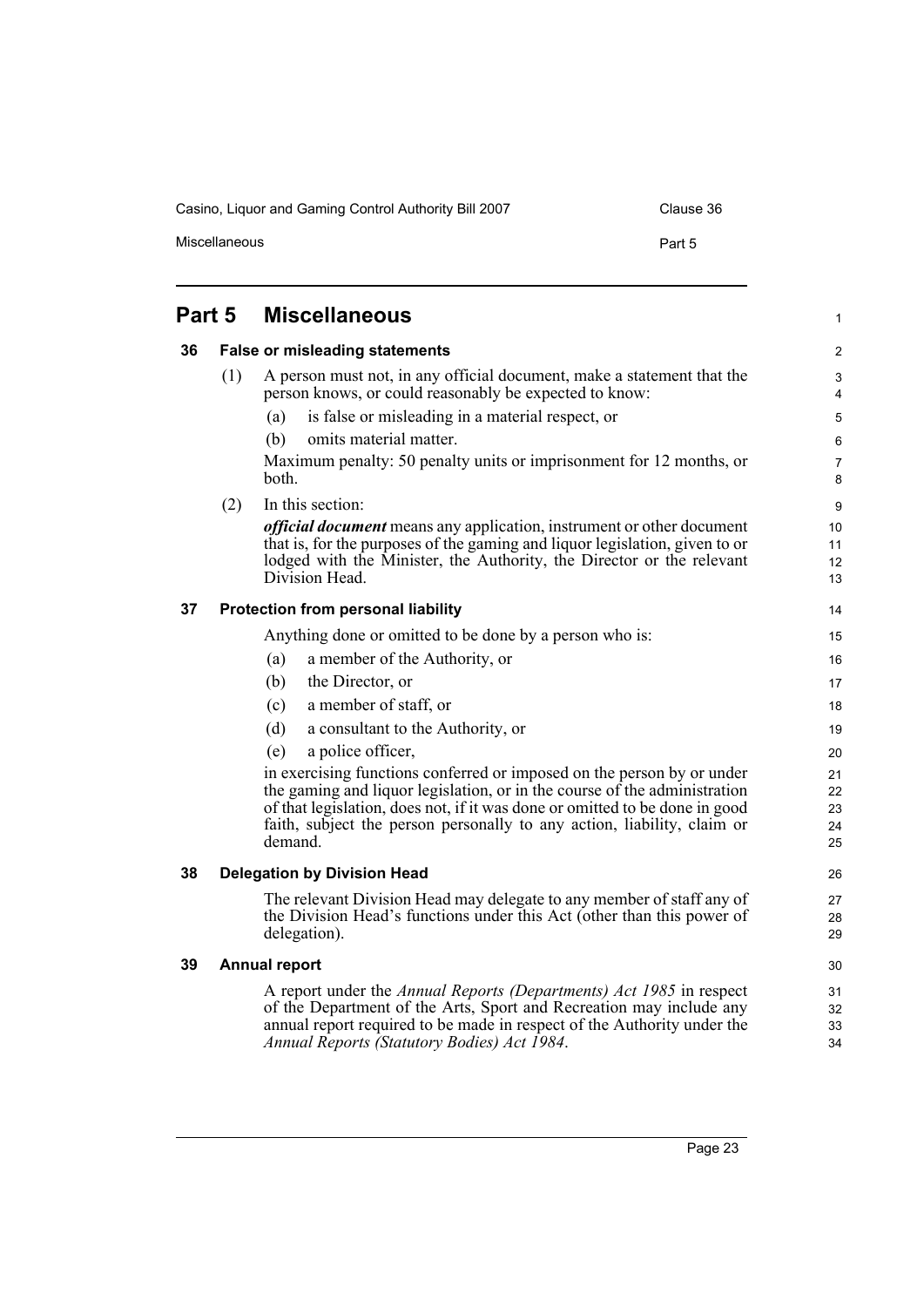Part 5 Miscellaneous

#### <span id="page-29-0"></span>**40 Recovery of money due to Authority**

(1) Any money due to the Authority under the gaming and liquor legislation (including any monetary penalty imposed by the Authority or any costs it orders to be paid) may be recovered by the Authority as a debt in a court of competent jurisdiction.

(2) This section does not limit the operation of section 23 of the *Casino Control Act 1992*.

#### <span id="page-29-1"></span>**41 Seal of Authority**

The seal of the Authority is to be kept by the Chief Executive and may be affixed to a document only:

- (a) in the presence of the Chief Executive or a member of the staff of the Authority authorised in that behalf by the Chief Executive, and
- (b) with an attestation by the signature of the Chief Executive or that member of staff of the fact of the affixing of the seal.

## <span id="page-29-2"></span>**42 Service of documents on Authority**

- (1) A document may be served on the Authority by sending it by post to an office of the Authority or leaving it at the office with a person authorised in writing by the Authority to accept service of documents on behalf of the Authority.
- (2) Nothing in this section affects the operation of any provision of a law or of the rules of a court authorising a document to be served on the Authority in any other manner.

#### <span id="page-29-3"></span>**43 Service of notices**

- (1) Any notice or other instrument required or authorised by or under the gaming and liquor legislation to be served on or given to a person may be served or given:
	- (a) in the case of an individual:
		- (i) by delivering it personally to the individual, or
		- (ii) by posting it, addressed to the individual at the individual's residential address, business address or address for service of notices, or
		- (iii) by leaving it with a person apparently aged 16 years or more at the individual's residential address or business address, or
		- (iv) by sending it by means of electronic communication or facsimile transmission, addressed to the individual at the individual's address for service of electronic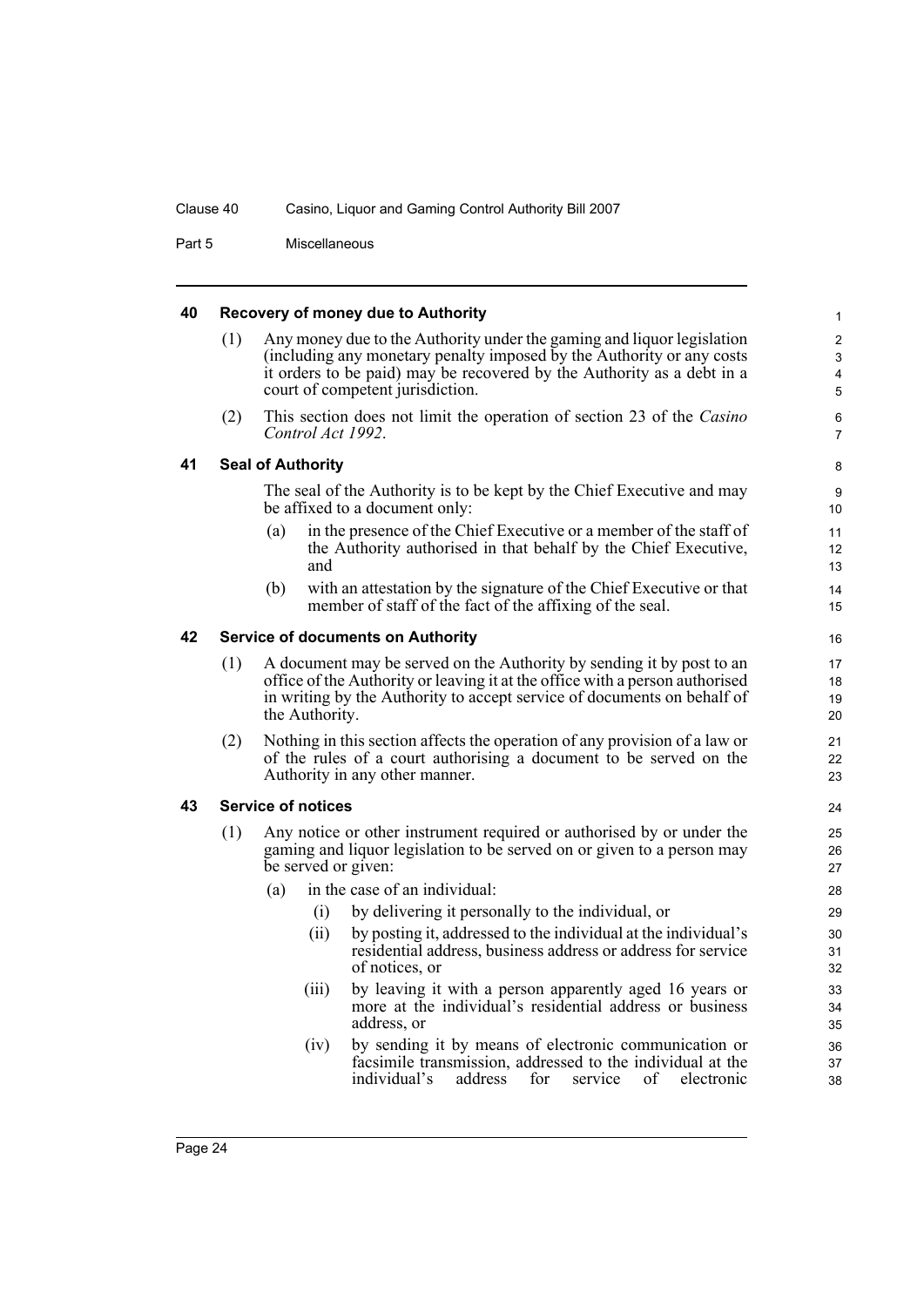<span id="page-30-1"></span><span id="page-30-0"></span>l.

Miscellaneous **Part 5** 

| Clause 44 |  |
|-----------|--|
|-----------|--|

|    |     | communications or facsimile transmissions, in accordance<br>with the individual's information technology requirements<br>with respect to the receipt of electronic communications or<br>facsimile transmissions, or                                                                                                                                                                                                             | 1<br>$\overline{2}$<br>3<br>4          |
|----|-----|---------------------------------------------------------------------------------------------------------------------------------------------------------------------------------------------------------------------------------------------------------------------------------------------------------------------------------------------------------------------------------------------------------------------------------|----------------------------------------|
|    |     | (b)<br>in the case of a corporation:                                                                                                                                                                                                                                                                                                                                                                                            | 5                                      |
|    |     | by delivering it personally to a person concerned in the<br>(i)<br>corporation's management, or                                                                                                                                                                                                                                                                                                                                 | 6<br>$\overline{7}$                    |
|    |     | by posting it, addressed to the corporation at the<br>(ii)<br>corporation's business address or address for service of<br>notices, or                                                                                                                                                                                                                                                                                           | 8<br>9<br>10                           |
|    |     | (iii)<br>by leaving it with a person apparently aged 16 years or<br>more at the corporation's business address, or                                                                                                                                                                                                                                                                                                              | 11<br>12                               |
|    |     | by sending it by means of electronic communication or<br>(iv)<br>facsimile transmission, addressed to the corporation at the<br>for<br>corporation's<br>address<br>οf<br>service<br>electronic<br>communications or facsimile transmissions, in accordance<br>corporation's<br>information<br>with<br>the<br>technology<br>requirements with respect to the receipt of electronic<br>communications or facsimile transmissions. | 13<br>14<br>15<br>16<br>17<br>18<br>19 |
|    | (2) | A reference in this section to a person's address of any particular kind<br>includes a reference to the address of that kind:                                                                                                                                                                                                                                                                                                   | 20<br>21                               |
|    |     | (a)<br>as last known to the Authority, or                                                                                                                                                                                                                                                                                                                                                                                       | 22                                     |
|    |     | (b)<br>as nominated by the person and provided to the Authority.                                                                                                                                                                                                                                                                                                                                                                | 23                                     |
|    | (3) | In this section, <i>business address</i> in relation to a person includes the<br>address of any licensed premises of which the person is the licensee.                                                                                                                                                                                                                                                                          | 24<br>25                               |
| 44 |     | <b>Offences by corporations</b>                                                                                                                                                                                                                                                                                                                                                                                                 | 26                                     |
|    | (1) | If a corporation contravenes any provision of this Act, each person who<br>is a director of the corporation or who is concerned in the management<br>of the corporation is taken to have contravened the same provision if the<br>person knowingly authorised or permitted the contravention.                                                                                                                                   | 27<br>28<br>29<br>30                   |
|    | (2) | A person may be proceeded against and convicted under a provision<br>pursuant to subsection (1) whether or not the corporation has been<br>proceeded against or convicted under that provision.                                                                                                                                                                                                                                 | 31<br>32<br>33                         |
|    | (3) | Nothing in this section affects any liability imposed on a corporation for<br>an offence committed by the corporation under this Act.                                                                                                                                                                                                                                                                                           | 34<br>35                               |
| 45 |     | <b>Proceedings for offences</b>                                                                                                                                                                                                                                                                                                                                                                                                 | 36                                     |
|    |     | Proceedings for an offence under this Act or the regulations are to be<br>disposed of summarily before the Local Court.                                                                                                                                                                                                                                                                                                         | 37<br>38                               |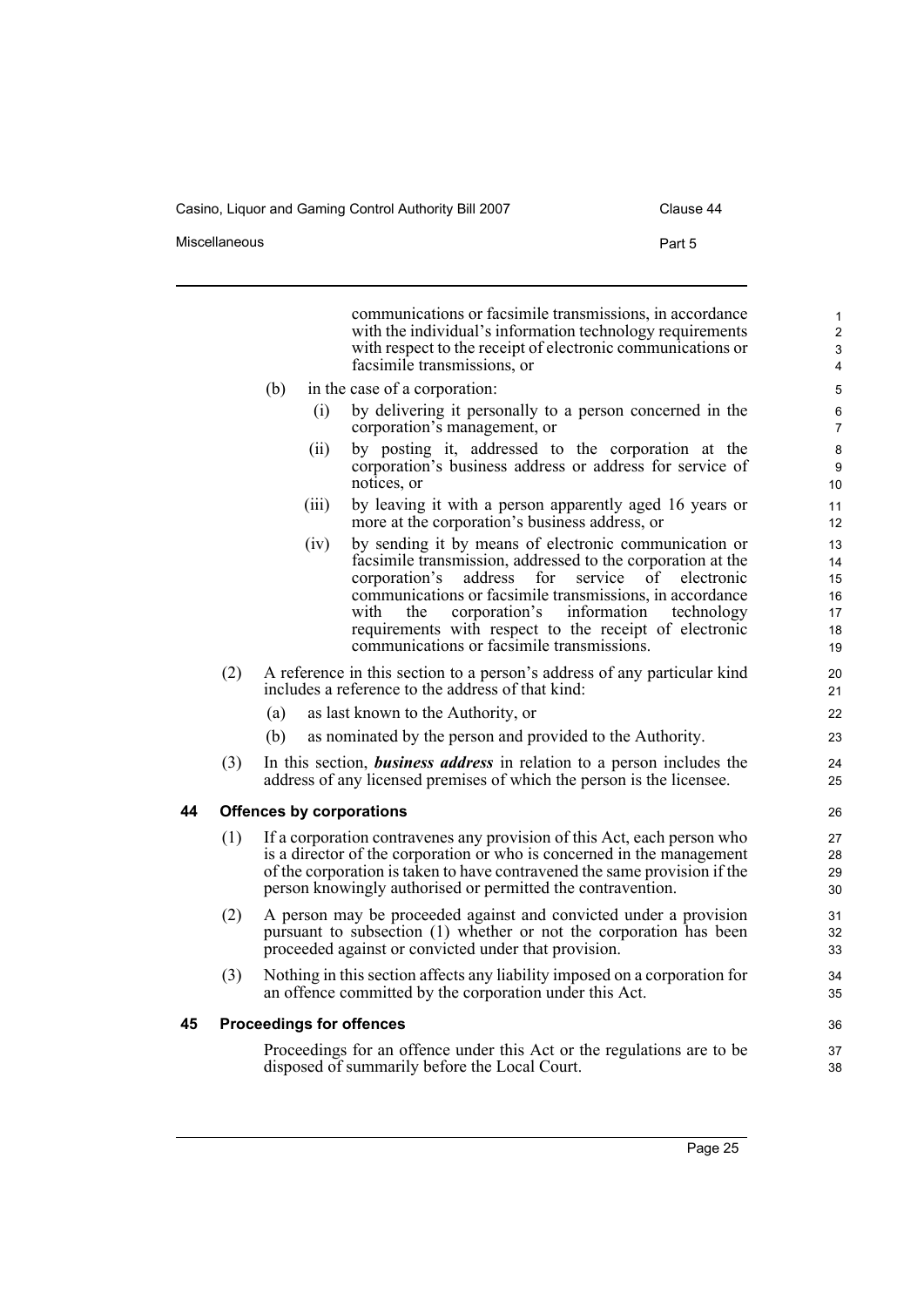Part 5 Miscellaneous

#### <span id="page-31-0"></span>**46 Penalty notices**

| (1) | An authorised officer may serve a penalty notice on a person if it    |
|-----|-----------------------------------------------------------------------|
|     | appears to the officer that the person has committed an offence under |
|     | this Act, being an offence prescribed by the regulations.             |

- (2) A penalty notice is a notice to the effect that, if the person served does not wish to have the matter determined by a court, the person may pay within a time and to a person specified in the notice the amount of penalty prescribed by the regulations for the offence if dealt with under this section.
- (3) A penalty notice may be served personally or by post.
- (4) If the amount of penalty prescribed for an alleged offence is paid under this section, no person is liable to any further proceedings for the alleged offence.
- (5) Payment under this section is not to be regarded as an admission of liability for the purpose of, and does not in any way affect or prejudice, any civil proceeding arising out of the same occurrence.
- (6) The regulations may:
	- (a) prescribe an offence for the purposes of this section by specifying the offence or by referring to the provision creating the offence, and
	- (b) prescribe the amount of penalty payable for the offence if dealt with under this section, and
	- (c) prescribe different amounts of penalties for different offences or classes of offences.
- (7) The amount of a penalty prescribed under this section for an offence must not exceed the maximum amount of penalty that could be imposed for the offence by a court.
- (8) This section does not limit the operation of any other provision of, or made under, this or any other Act relating to proceedings that may be taken in respect of offences.
- (9) In this section: *authorised officer* means a police officer or an inspector.

#### <span id="page-31-1"></span>**47 Regulations**

(1) The Governor may make regulations, not inconsistent with this Act, for or with respect to any matter that by this Act is required or permitted to be prescribed or that is necessary or convenient to be prescribed for carrying out or giving effect to this Act.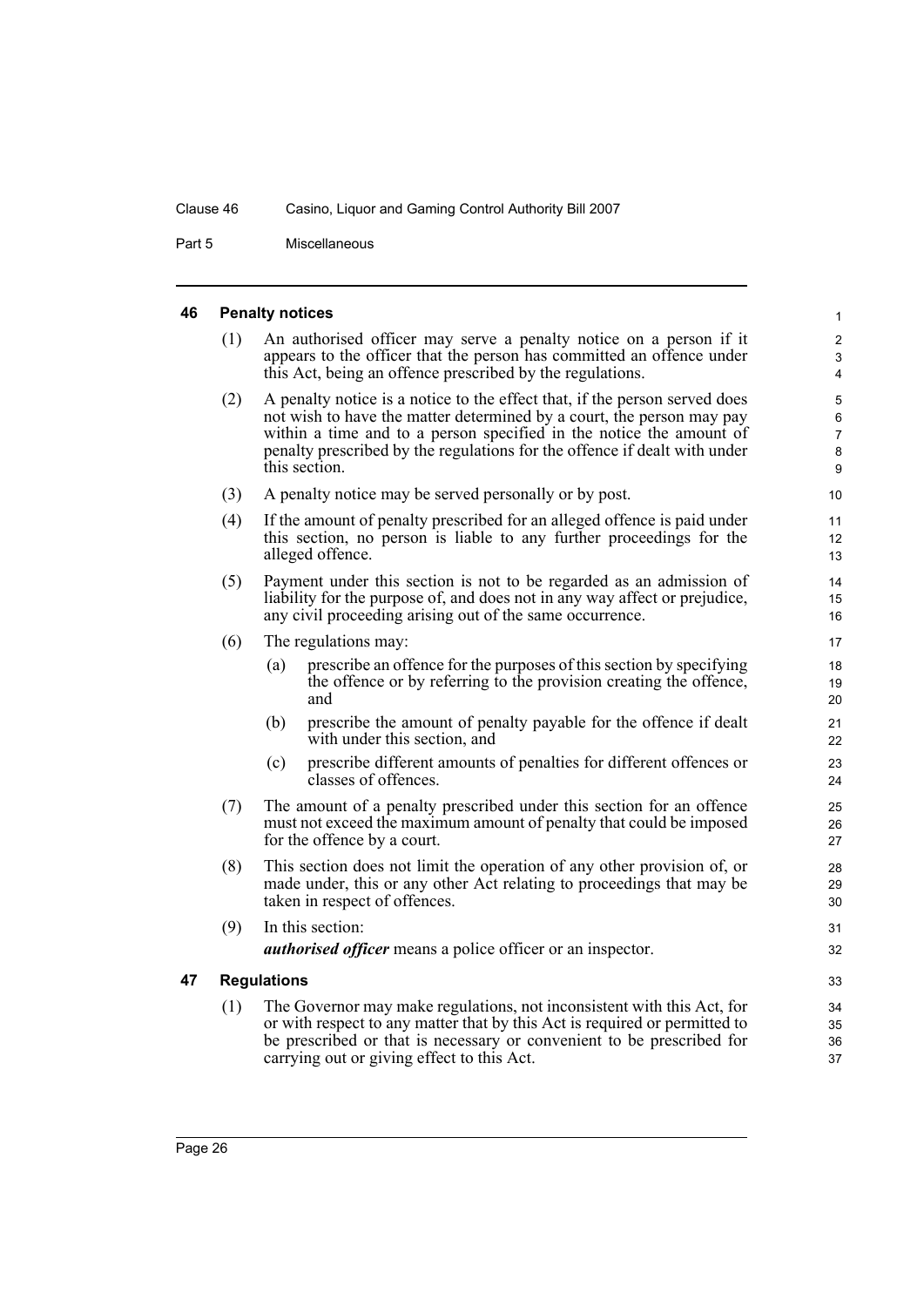<span id="page-32-2"></span><span id="page-32-1"></span><span id="page-32-0"></span>

|    | Miscellaneous | Part 5                                                                                                                                                                                         |
|----|---------------|------------------------------------------------------------------------------------------------------------------------------------------------------------------------------------------------|
|    | (2)           | The regulations may create offences punishable by a penalty not<br>exceeding 100 penalty units.                                                                                                |
| 48 |               | <b>Act to bind Crown</b>                                                                                                                                                                       |
|    |               | This Act binds the Crown in right of New South Wales and, in so far as<br>the legislative power of the Parliament of New South Wales permits, the<br>Crown in all its other capacities.        |
| 49 |               | Savings, transitional and other provisions                                                                                                                                                     |
|    |               | Schedule 2 has effect.                                                                                                                                                                         |
| 50 |               | <b>Review of Act</b>                                                                                                                                                                           |
|    | (1)           | The Minister is to review this Act to determine whether the policy<br>objectives of the Act remain valid and whether the terms of the Act<br>remain appropriate for securing those objectives. |
|    | (2)           | The review is to be undertaken as soon as possible after the period of 5<br>years from the date of assent to this Act.                                                                         |
|    | (3)           | A report on the outcome of the review is to be tabled in each House of<br>Parliament within 12 months after the end of the period of 5 years.                                                  |
|    |               |                                                                                                                                                                                                |

Casino, Liquor and Gaming Control Authority Bill 2007 Clause 48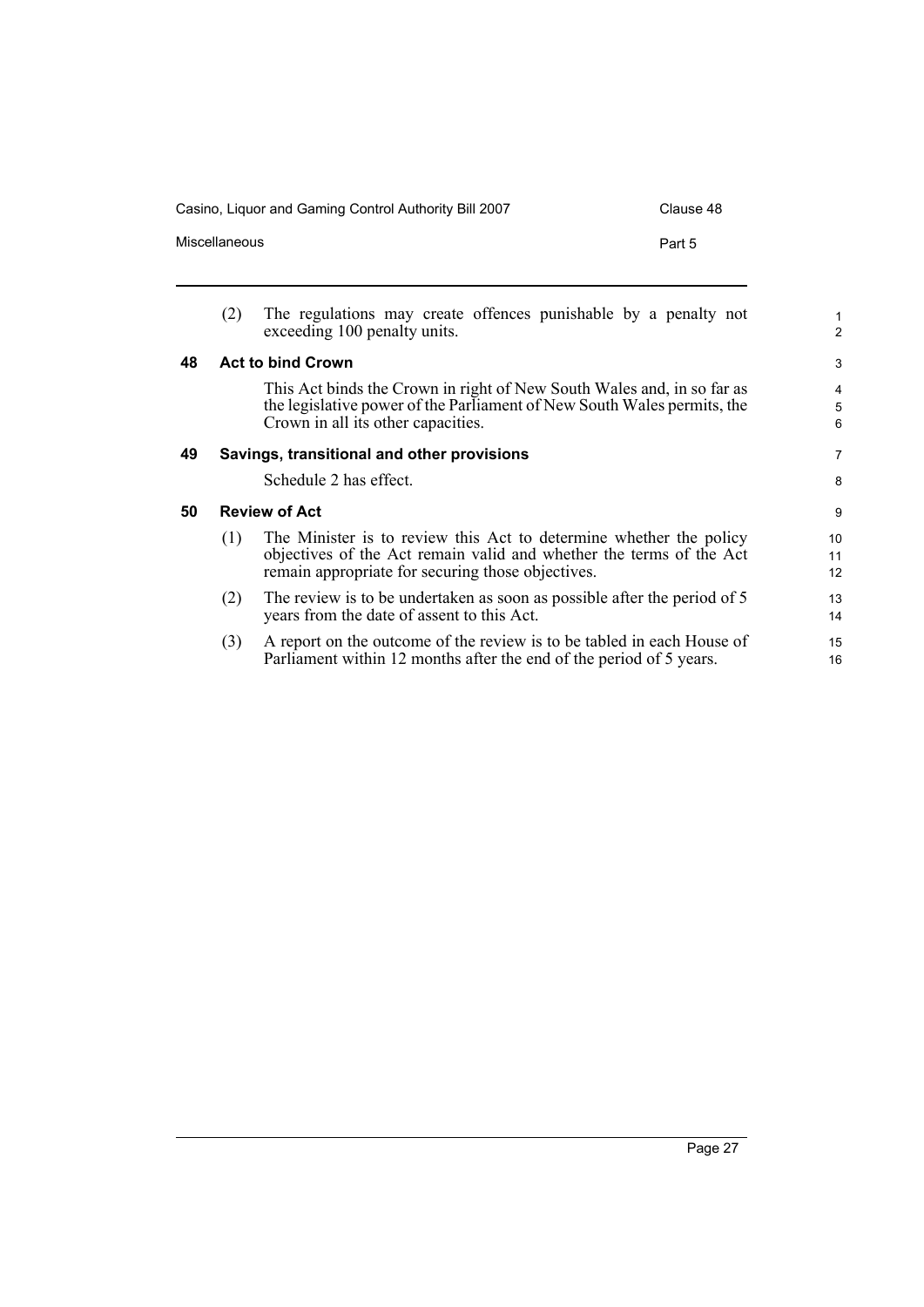Schedule 1 Provisions relating to the members and procedure of the Authority

# <span id="page-33-0"></span>**Schedule 1 Provisions relating to the members and procedure of the Authority**

(Section 7 (5))

1  $\mathfrak{p}$ 

3

4

# **Part 1 Members**

# **1 Definition**

In this Schedule: *appointed member* means a member of the Authority other than the Chief Executive.

# **2 Appointed member may be appointed as a full-time or part-time member**

- (1) The appointment of an appointed member may be on a full-time or part-time basis.
- (2) A full-time appointed member must devote the whole of his or her time to the duties of the office of a full-time member of the Authority.

# **3 Term of office**

- (1) Subject to this Schedule, an appointed member holds office for such period (not exceeding 5 years) as is specified in the member's instrument of appointment.
- (2) The periods for which appointed members are appointed must be such that at any time at least  $\hat{2}$  of the appointed members have no more than 3 years of a term of office remaining.
- (3) An appointed member is eligible to be reappointed.

# **4 Remuneration**

- (1) A full-time appointed member is (subject to subclause (2)) entitled to be paid remuneration in accordance with the *Statutory and Other Offices Remuneration Act 1975* and such travelling and subsistence allowances as the Minister may from time to time determine in respect of the member.
- (2) A full-time appointed member who is a Judge is not, while receiving salary or allowance as a Judge, entitled to remuneration under this Act.
- (3) A part-time appointed member is entitled to be paid such remuneration (including travelling and subsistence allowances) as the Minister may from time to time determine in respect of the member.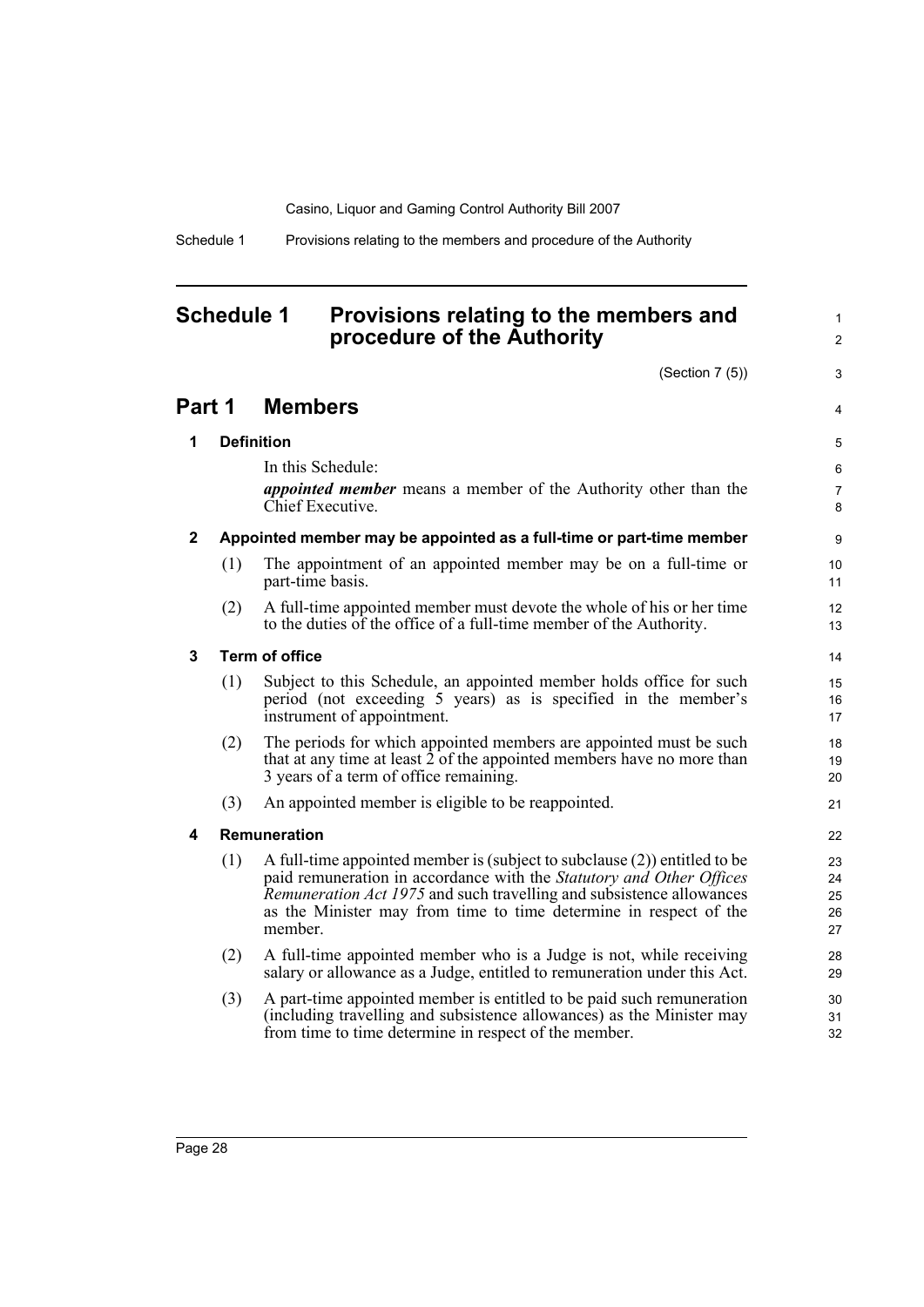Provisions relating to the members and procedure of the Authority

| Schedule 1 |  |
|------------|--|

| 5 |     | Appointment of Judge as member not to affect tenure etc                                                                                                                                                                                                                                                                                                                                                          | $\mathbf{1}$                                                               |
|---|-----|------------------------------------------------------------------------------------------------------------------------------------------------------------------------------------------------------------------------------------------------------------------------------------------------------------------------------------------------------------------------------------------------------------------|----------------------------------------------------------------------------|
|   | (1) | The appointment of a person who is the holder of a judicial office as a<br>member or deputy member, or service by a person who is the holder of<br>a judicial office as a member or deputy member, does not affect the<br>person's tenure of that judicial office or the person's rank, title, status,<br>precedence, salary, allowances or other rights or privileges as the holder<br>of that judicial office. | $\overline{c}$<br>3<br>$\overline{\mathbf{4}}$<br>5<br>6<br>$\overline{7}$ |
|   | (2) | For all purposes, the person's service as a member or deputy member is<br>to be taken to be service as the holder of that judicial office.                                                                                                                                                                                                                                                                       | 8<br>9                                                                     |
|   | (3) | In this clause, <i>judicial office</i> means an office of Judge.                                                                                                                                                                                                                                                                                                                                                 | 10                                                                         |
| 6 |     | <b>Deputies</b>                                                                                                                                                                                                                                                                                                                                                                                                  | 11                                                                         |
|   | (1) | The Minister may, from time to time, appoint a person to be the deputy<br>of an appointed member, and the Minister may revoke any such<br>appointment.                                                                                                                                                                                                                                                           | 12<br>13<br>14                                                             |
|   | (2) | Section 14 applies to the position of deputy of a member.                                                                                                                                                                                                                                                                                                                                                        | 15                                                                         |
|   | (3) | In the absence of an appointed member, the member's deputy:                                                                                                                                                                                                                                                                                                                                                      | 16                                                                         |
|   |     | may, if available, act in the place of the member, and<br>(a)                                                                                                                                                                                                                                                                                                                                                    | 17                                                                         |
|   |     | while so acting, has all the functions of the member and is to be<br>(b)<br>regarded as a member.                                                                                                                                                                                                                                                                                                                | 18<br>19                                                                   |
|   | (4) | A person appointed as the deputy of an appointed member may perform<br>such other functions as the Minister may determine.                                                                                                                                                                                                                                                                                       | 20<br>21                                                                   |
|   | (5) | The deputy of an appointed member who is also Chairperson or Deputy<br>Chairperson does not have the member's functions as Chairperson or<br>Deputy Chairperson.                                                                                                                                                                                                                                                 | 22<br>23<br>24                                                             |
|   | (6) | A person while acting in the place of an appointed member, or while<br>performing any function under subclause $(4)$ , is entitled to be paid such<br>remuneration (including travelling and subsistence allowances) as the<br>Minister may from time to time determine in respect of the person.                                                                                                                | 25<br>26<br>27<br>28                                                       |
|   | (7) | A person may, but need not, be appointed to the position of deputy of a<br>member for a period specified in the person's instrument of<br>appointment.                                                                                                                                                                                                                                                           | 29<br>30<br>31                                                             |
|   | (8) | The position of deputy of a member becomes vacant if the deputy:                                                                                                                                                                                                                                                                                                                                                 | 32                                                                         |
|   |     | (a)<br>dies, or                                                                                                                                                                                                                                                                                                                                                                                                  | 33                                                                         |
|   |     | (b)<br>if appointed for a period, completes a term in the position and is<br>not reappointed, or                                                                                                                                                                                                                                                                                                                 | 34<br>35                                                                   |
|   |     | resigns the position by instrument in writing addressed to the<br>(c)<br>Minister, or                                                                                                                                                                                                                                                                                                                            | 36<br>37                                                                   |
|   |     |                                                                                                                                                                                                                                                                                                                                                                                                                  |                                                                            |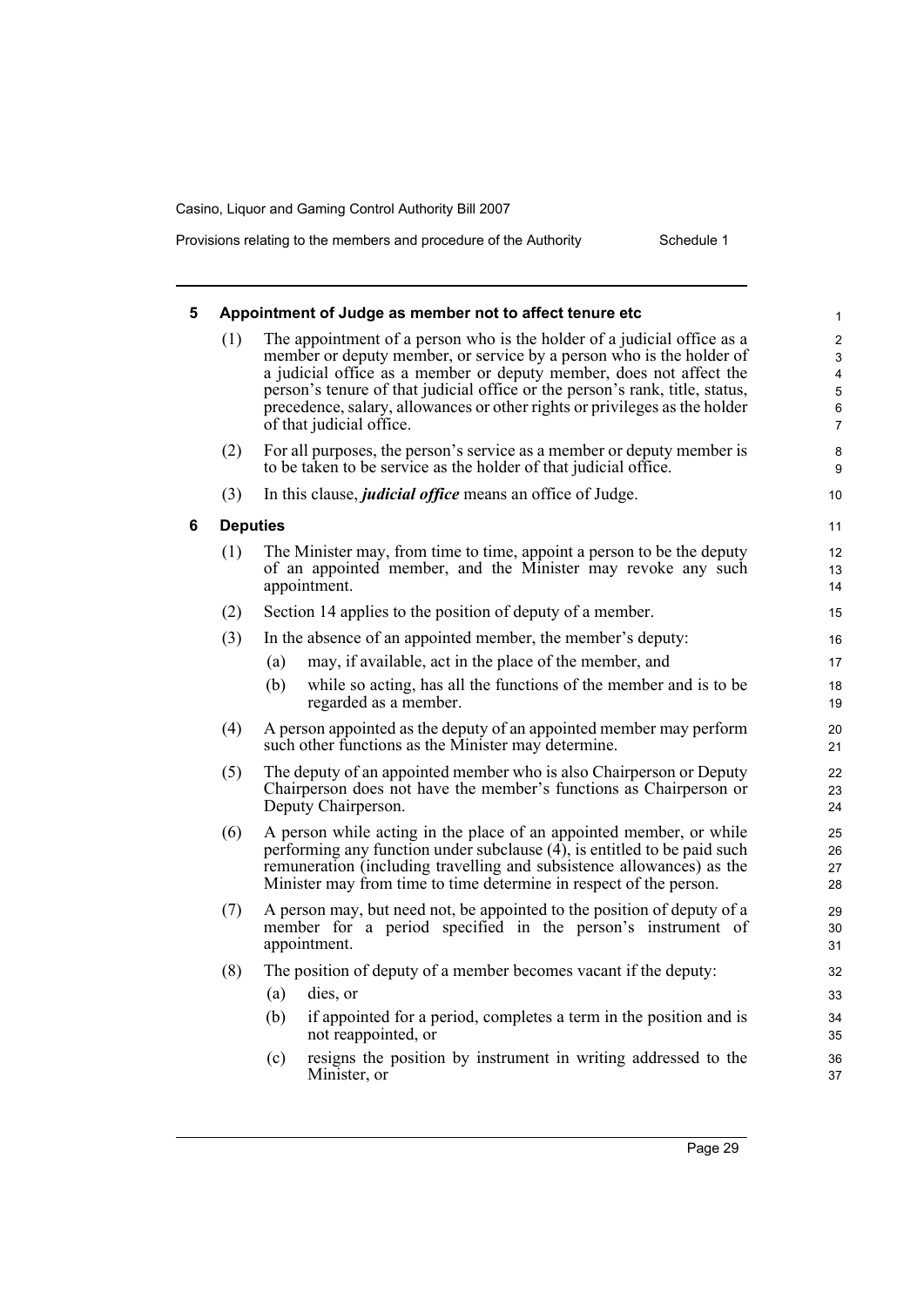(d) is removed from the position by revocation of the appointment under this clause, or

- (e) becomes bankrupt, applies to take the benefit of any law for the relief of bankrupt or insolvent debtors, compounds with his or her creditors or makes an assignment of his or her remuneration for their benefit, or
- (f) becomes a mentally incapacitated person, or
- (g) is convicted in New South Wales of an offence which is punishable by imprisonment for 12 months or more or is convicted elsewhere than in New South Wales of an offence which, if committed in New South Wales, would be an offence so punishable.

# **7 Vacancy in office of appointed member**

- (1) The office of an appointed member becomes vacant if the member:
	- (a) dies, or
	- (b) completes a term of office and is not reappointed, or
	- (c) resigns the office by instrument in writing addressed to the Minister, or
	- (d) is removed from office by the Governor under this clause or under Chapter 5 of the *Public Sector Employment and Management Act 2002*, or
	- (e) in the case of a part-time appointed member, is absent from 4 consecutive meetings of the Authority of which reasonable notice has been given to the member personally or in the ordinary course of post, except on leave granted by the Authority or unless, before the expiration of 4 weeks after the last of those meetings, the member is excused by the Authority for having been absent from those meetings, or
	- (f) becomes bankrupt, applies to take the benefit of any law for the relief of bankrupt or insolvent debtors, compounds with his or her creditors or makes an assignment of his or her remuneration for their benefit, or
	- (g) becomes a mentally incapacitated person, or
	- (h) is convicted in New South Wales of an offence which is punishable by imprisonment for 12 months or more or is convicted elsewhere than in New South Wales of an offence which, if committed in New South Wales, would be an offence so punishable.
- (2) The Governor may remove an appointed member from office at any time.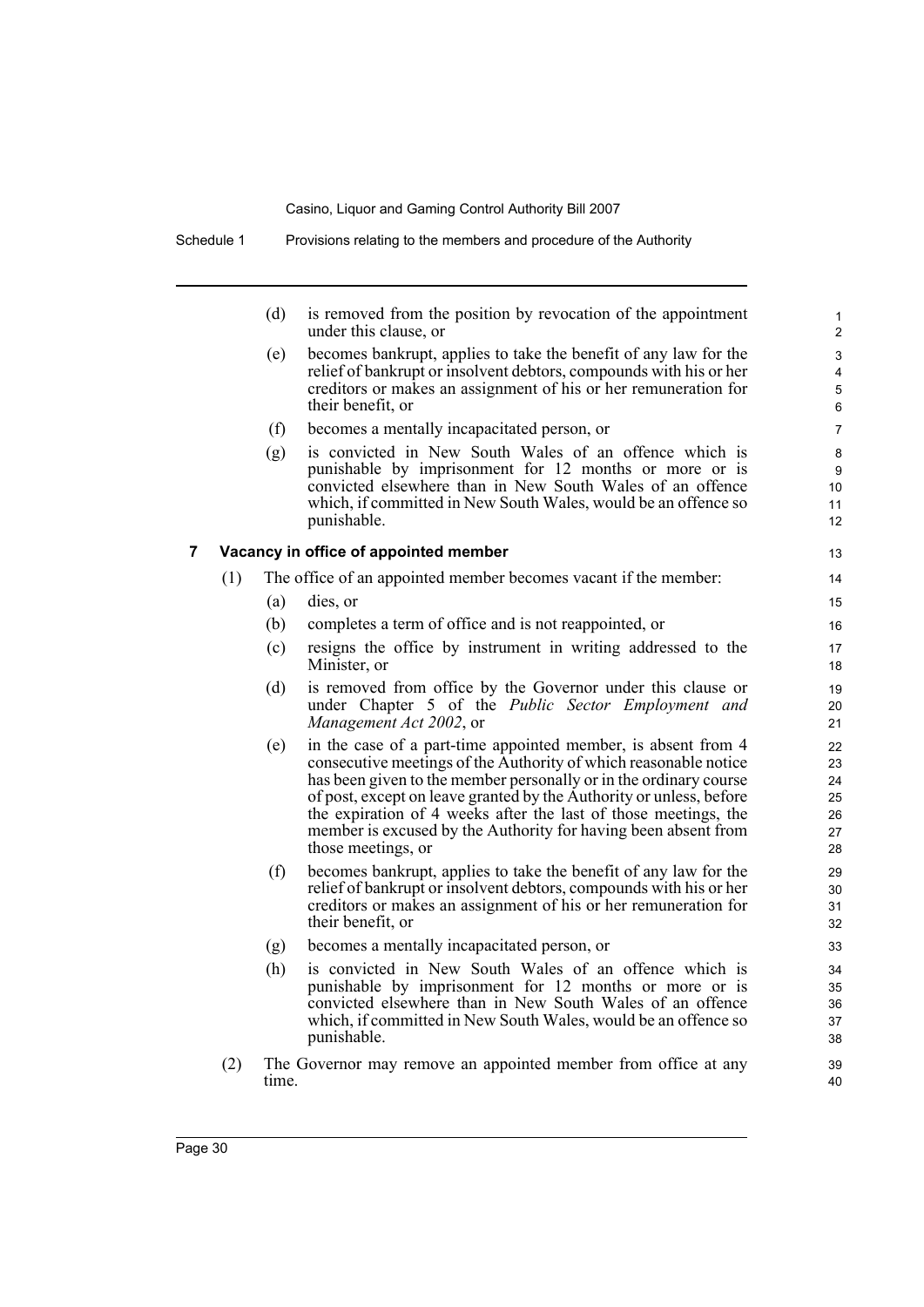| 8  |     |     | Filling of vacancy in office of appointed member                                                                                                                                                                                                                                               | $\mathbf{1}$         |
|----|-----|-----|------------------------------------------------------------------------------------------------------------------------------------------------------------------------------------------------------------------------------------------------------------------------------------------------|----------------------|
|    |     |     | If the office of an appointed member becomes vacant, a person may,<br>subject to this Act, be appointed to fill the vacancy.                                                                                                                                                                   | 2<br>$\mathfrak{S}$  |
| 9  |     |     | Vacation of office by Chairperson                                                                                                                                                                                                                                                              | 4                    |
|    | (1) |     | The office of Chairperson becomes vacant if the Chairperson:                                                                                                                                                                                                                                   | 5                    |
|    |     | (a) | resigns the office by instrument in writing addressed to the<br>Minister, or                                                                                                                                                                                                                   | 6<br>$\overline{7}$  |
|    |     | (b) | is removed from that office by the Governor under this clause, or                                                                                                                                                                                                                              | 8                    |
|    |     | (c) | ceases to be an appointed member.                                                                                                                                                                                                                                                              | 9                    |
|    | (2) |     | The Governor may remove the Chairperson from office at any time.                                                                                                                                                                                                                               | 10                   |
| 10 |     |     | <b>Disclosure of pecuniary interests</b>                                                                                                                                                                                                                                                       | 11                   |
|    | (1) |     | A member of the Authority:                                                                                                                                                                                                                                                                     | 12                   |
|    |     | (a) | who has a direct or indirect pecuniary interest in a matter being<br>considered or about to be considered at a meeting of the<br>Authority, and                                                                                                                                                | 13<br>14<br>15       |
|    |     | (b) | whose interest appears to raise a conflict with the proper<br>performance of the member's duties in relation to the<br>consideration of the matter,                                                                                                                                            | 16<br>17<br>18       |
|    |     |     | must, as soon as possible after the relevant facts have come to the<br>member's knowledge, disclose the nature of the interest at a meeting of<br>the Authority.                                                                                                                               | 19<br>20<br>21       |
|    | (2) |     | A disclosure by a member of the Authority at a meeting of the Authority<br>that the member:                                                                                                                                                                                                    | 22<br>23             |
|    |     | (a) | is a member, or is in the employment, of a specified company or<br>other body, or                                                                                                                                                                                                              | 24<br>25             |
|    |     | (b) | is a partner, or is in the employment, of a specified person, or                                                                                                                                                                                                                               | 26                   |
|    |     | (c) | has some other specified interest relating to a specified company<br>or other body or to a specified person,                                                                                                                                                                                   | 27<br>28             |
|    |     |     | is a sufficient disclosure of the nature of the interest in any matter<br>relating to that company or other body or to that person which may arise<br>after the date of the disclosure and which is required to be disclosed<br>under this clause.                                             | 29<br>30<br>31<br>32 |
|    | (3) |     | Particulars of any disclosure made under this clause must be recorded<br>by the members of the Authority in a book kept for the purpose and that<br>book must be open at all reasonable hours to inspection by any person<br>on payment of the fee determined by the members of the Authority. | 33<br>34<br>35<br>36 |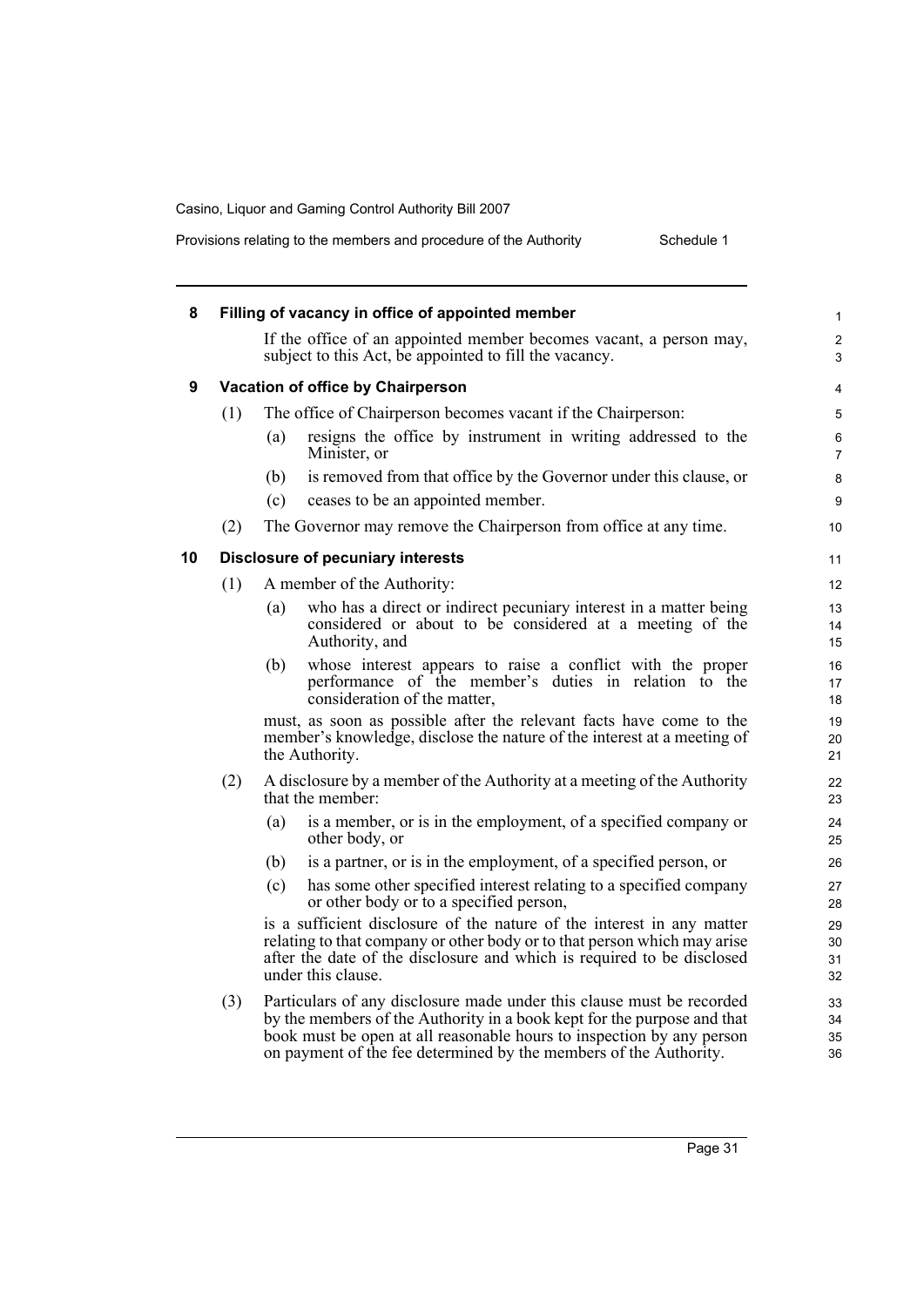|    | (4) |     | After a member of the Authority has disclosed the nature of an interest<br>in any matter, the member must not, unless the other members of the<br>Authority otherwise determine:                                                                   | $\mathbf{1}$<br>$\overline{2}$<br>3 |
|----|-----|-----|----------------------------------------------------------------------------------------------------------------------------------------------------------------------------------------------------------------------------------------------------|-------------------------------------|
|    |     | (a) | be present during any deliberation of the Authority with respect<br>to the matter, or                                                                                                                                                              | 4<br>5                              |
|    |     | (b) | take part in any decision of the Authority with respect to the<br>matter.                                                                                                                                                                          | 6<br>$\overline{7}$                 |
|    | (5) |     | For the purposes of the making of a determination by the members of<br>the Authority under subclause $(4)$ , a member of the Authority who has<br>a direct or indirect pecuniary interest in a matter to which the disclosure<br>relates must not: | 8<br>9<br>10<br>11                  |
|    |     | (a) | be present during any deliberation of the other members of the<br>Authority for the purpose of making the determination, or                                                                                                                        | 12<br>13                            |
|    |     | (b) | take part in the making by the other members of the Authority of<br>the determination.                                                                                                                                                             | 14<br>15                            |
|    | (6) |     | A contravention of this clause does not invalidate any decision of the<br>Authority.                                                                                                                                                               | 16<br>17                            |
|    | (7) |     | A reference in this clause to a meeting of the Authority includes a<br>reference to a meeting of a committee of the Authority.                                                                                                                     | 18<br>19                            |
| 11 |     |     | <b>Effect of certain other Acts</b>                                                                                                                                                                                                                | 20                                  |
|    | (1) |     | The Public Sector Employment and Management Act 2002 does not<br>apply to the appointment of an appointed member and an appointed<br>member is not, as such a member, subject to that Act (except Chapter 5).                                      | 21<br>22<br>23                      |
|    | (2) |     | If by or under any Act provision is made:                                                                                                                                                                                                          | 24                                  |
|    |     | (a) | requiring a person who is the holder of a specified office to<br>devote the whole of his or her time to the duties of that office, or                                                                                                              | 25<br>26                            |
|    |     | (b) | prohibiting the person from engaging in employment outside the<br>duties of that office,                                                                                                                                                           | 27<br>28                            |
|    |     |     | the provision does not operate to disqualify the person from holding that<br>office and also the office of an appointed member or from accepting and<br>retaining any remuneration payable to the person under this Act as an<br>appointed member. | 29<br>30<br>31<br>32                |
|    | (3) |     | The office of a part-time appointed member is not, for the purposes of<br>any Act, an office or place of profit under the Crown.                                                                                                                   | 33<br>34                            |
| 12 |     |     | Proof of certain matters not required                                                                                                                                                                                                              | 35                                  |
|    |     |     | In any legal proceedings, proof is not required (until evidence is given<br>to the contrary) of:                                                                                                                                                   | 36<br>37                            |
|    |     | (a) | the constitution of the Authority, or                                                                                                                                                                                                              | 38                                  |
|    |     |     |                                                                                                                                                                                                                                                    |                                     |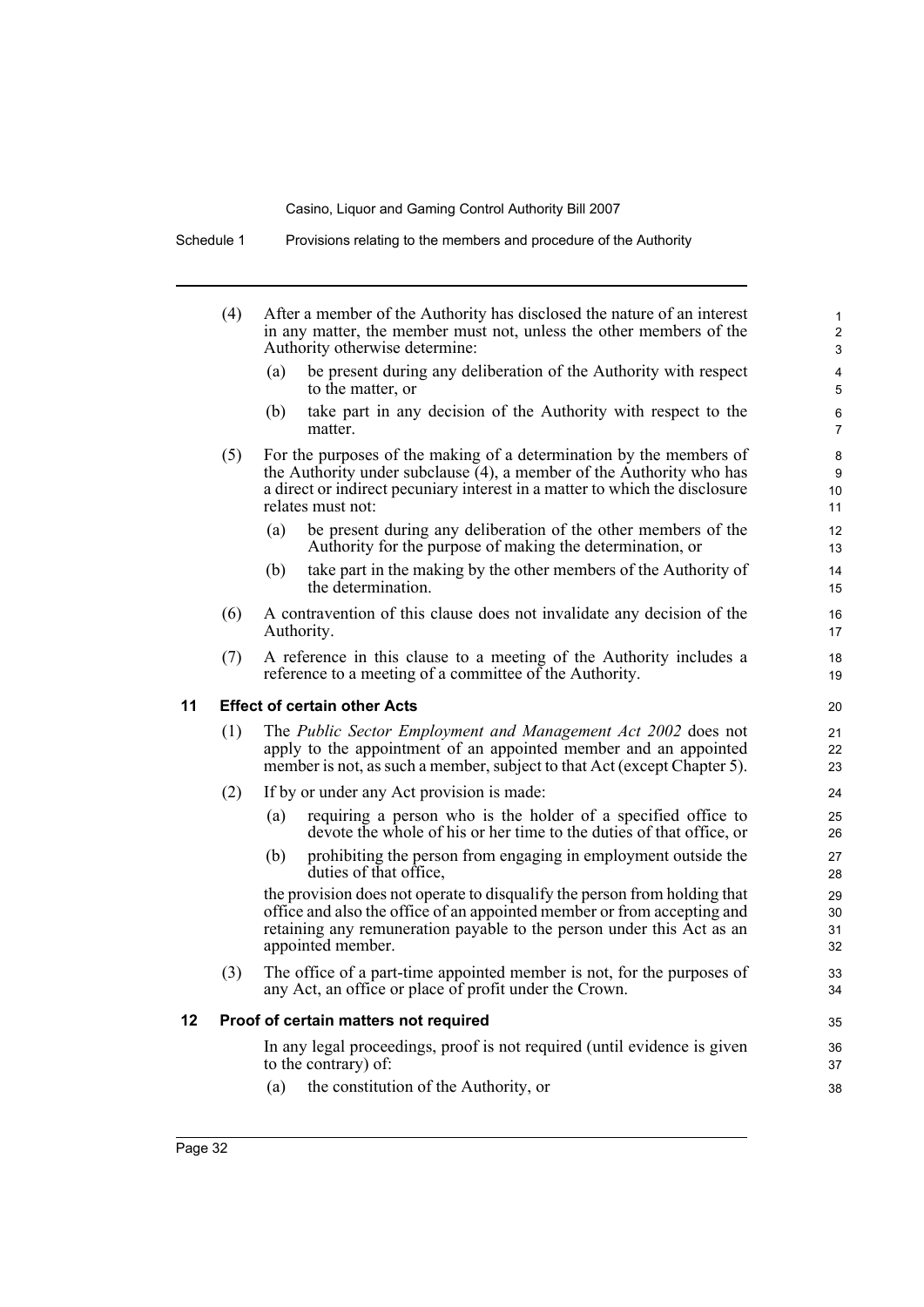Provisions relating to the members and procedure of the Authority

| Schedule 1 |  |
|------------|--|
|            |  |

|        |        | (b)<br>any resolution of the Authority, or                                                                                                                                                                                                                                                            | $\mathbf{1}$               |
|--------|--------|-------------------------------------------------------------------------------------------------------------------------------------------------------------------------------------------------------------------------------------------------------------------------------------------------------|----------------------------|
|        |        | the appointment of, or holding of office by, any member of the<br>(c)<br>Authority, or                                                                                                                                                                                                                | $\overline{2}$<br>3        |
|        |        | the presence or nature of a quorum at any meeting of the<br>(d)<br>Authority.                                                                                                                                                                                                                         | 4<br>5                     |
| Part 2 |        | <b>Procedure</b>                                                                                                                                                                                                                                                                                      | 6                          |
| 13     |        | <b>General procedure</b>                                                                                                                                                                                                                                                                              | $\overline{7}$             |
|        |        | The procedure for the calling of meetings of the Authority and for the<br>conduct of business at those meetings is, subject to this Act, to be as<br>determined by the Authority.                                                                                                                     | 8<br>9<br>10               |
| 14     | Quorum |                                                                                                                                                                                                                                                                                                       | 11                         |
|        |        | The quorum for a meeting of the Authority is a majority of its members.                                                                                                                                                                                                                               | 12                         |
| 15     |        | <b>Presiding member</b>                                                                                                                                                                                                                                                                               | 13                         |
|        | (1)    | The Chairperson or, in the absence of the Chairperson, the Deputy<br>Chairperson, is to preside at a meeting of the Authority.                                                                                                                                                                        | 14<br>15                   |
|        | (2)    | In the absence of both the Chairperson and the Deputy Chairperson,<br>another member elected to chair the meeting by the members present is<br>to preside at a meeting of the Authority.                                                                                                              | 16<br>17<br>18             |
|        | (3)    | The person presiding at any meeting of the Authority has a deliberative<br>vote and, in the event of an equality of votes, has a second or casting<br>vote.                                                                                                                                           | 19<br>20<br>21             |
| 16     | Voting |                                                                                                                                                                                                                                                                                                       | 22                         |
|        |        | A decision supported by a majority of the votes cast at a meeting of the<br>Authority at which a quorum is present is the decision of the Authority.                                                                                                                                                  | 23<br>24                   |
| 17     |        | Transaction of business outside meetings or by telephone etc                                                                                                                                                                                                                                          | 25                         |
|        | (1)    | The Authority may, if it thinks fit, transact any of its business by the<br>circulation of papers among all the members of the Authority for the<br>time being, and a resolution in writing approved in writing by a majority<br>of those members is to be regarded as a decision of the Authority.   | 26<br>27<br>28<br>29       |
|        | (2)    | The Authority may, if it thinks fit, transact any of its business at a<br>meeting at which members (or some members) participate by telephone,<br>closed-circuit television or other means, but only if any member who<br>speaks on a matter before the meeting can be heard by the other<br>members. | 30<br>31<br>32<br>33<br>34 |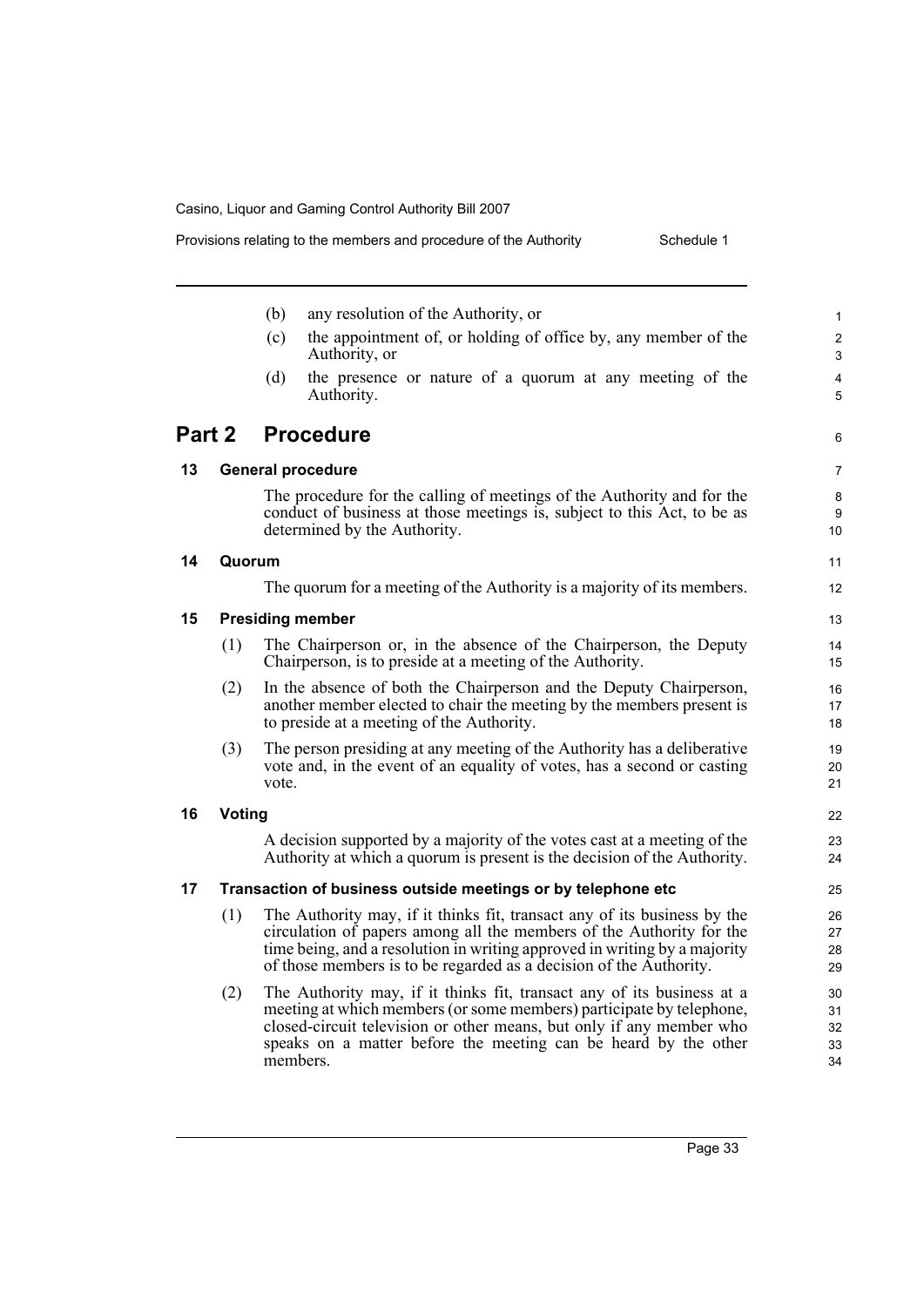Schedule 1 Provisions relating to the members and procedure of the Authority

|    | (3)                  | For the purpose of:                                                                                                                          | 1        |  |
|----|----------------------|----------------------------------------------------------------------------------------------------------------------------------------------|----------|--|
|    |                      | the approval of a resolution under subclause $(1)$ , or<br>(a)                                                                               | 2        |  |
|    |                      | a meeting held in accordance with subclause (2),<br>(b)                                                                                      | 3        |  |
|    |                      | the Chairperson and each member have the same voting rights as they<br>have at an ordinary meeting of the Authority.                         | 4<br>5   |  |
|    | (4)                  | A resolution approved under subclause (1) is, subject to the regulations,<br>to be recorded in the minutes of the meetings of the Authority. |          |  |
|    | (5)                  | Papers may be circulated among members for the purposes of subclause                                                                         | 8        |  |
|    |                      | $(1)$ by facsimile, email or other transmission of the information in the<br>papers concerned.                                               | 9<br>10  |  |
| 18 | <b>Minutes</b>       |                                                                                                                                              |          |  |
|    |                      | The Authority must cause full and accurate minutes to be kept of the<br>proceedings of each meeting of the Authority.                        | 12<br>13 |  |
| 19 | <b>First meeting</b> |                                                                                                                                              |          |  |
|    |                      | The Minister may call the first meeting of the Authority in such manner<br>as the Minister thinks fit.                                       | 15<br>16 |  |
|    |                      |                                                                                                                                              |          |  |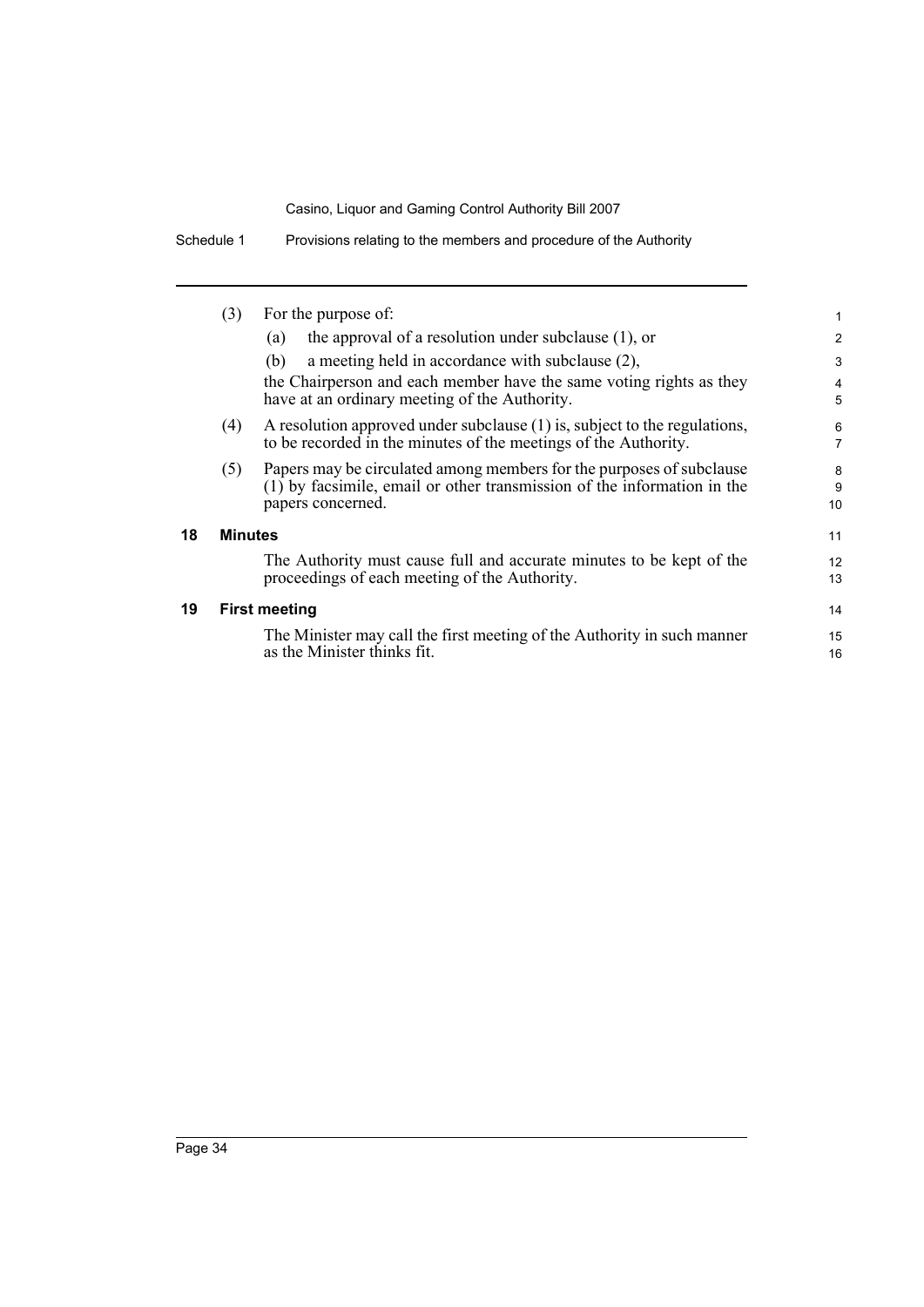Savings, transitional and other provisions Schedule 2 Schedule 2

<span id="page-40-0"></span>

|              | <b>Schedule 2</b>                                            |                                                                                                                                                                                                                                                                                                                                                                                                                                                                                                                             | Savings, transitional and other<br>provisions                                                                                                                                         |                     |  |
|--------------|--------------------------------------------------------------|-----------------------------------------------------------------------------------------------------------------------------------------------------------------------------------------------------------------------------------------------------------------------------------------------------------------------------------------------------------------------------------------------------------------------------------------------------------------------------------------------------------------------------|---------------------------------------------------------------------------------------------------------------------------------------------------------------------------------------|---------------------|--|
|              |                                                              |                                                                                                                                                                                                                                                                                                                                                                                                                                                                                                                             | (Section 49)                                                                                                                                                                          | 3                   |  |
|              | <b>Part 1</b>                                                | <b>Preliminary</b>                                                                                                                                                                                                                                                                                                                                                                                                                                                                                                          |                                                                                                                                                                                       |                     |  |
| 1            |                                                              | Savings and transitional regulations                                                                                                                                                                                                                                                                                                                                                                                                                                                                                        |                                                                                                                                                                                       |                     |  |
|              | (1)                                                          |                                                                                                                                                                                                                                                                                                                                                                                                                                                                                                                             | The regulations may contain provisions of a savings or transitional<br>nature consequent on the enactment of the following Acts:                                                      | 6<br>$\overline{7}$ |  |
|              |                                                              | this Act                                                                                                                                                                                                                                                                                                                                                                                                                                                                                                                    |                                                                                                                                                                                       | 8                   |  |
|              |                                                              |                                                                                                                                                                                                                                                                                                                                                                                                                                                                                                                             | Miscellaneous Acts (Casino, Liquor and Gaming) Amendment Act 2007                                                                                                                     | 9                   |  |
|              | (2)                                                          | Any such provision may, if the regulations so provide, take effect from<br>the date of assent to the Act concerned or a later day.                                                                                                                                                                                                                                                                                                                                                                                          |                                                                                                                                                                                       |                     |  |
|              | (3)                                                          |                                                                                                                                                                                                                                                                                                                                                                                                                                                                                                                             | To the extent to which any such provision takes effect from a date that<br>is earlier than the date of its publication in the Gazette, the provision<br>does not operate so as:       | 12<br>13<br>14      |  |
|              |                                                              | (a)                                                                                                                                                                                                                                                                                                                                                                                                                                                                                                                         | to affect, in a manner prejudicial to any person (other than the<br>State or an authority of the State), the rights of that person<br>existing before the date of its publication, or | 15<br>16<br>17      |  |
|              |                                                              | (b)                                                                                                                                                                                                                                                                                                                                                                                                                                                                                                                         | to impose liabilities on any person (other than the State or an<br>authority of the State) in respect of anything done or omitted to<br>be done before the date of its publication.   | 18<br>19<br>20      |  |
| Part 2       |                                                              | Act                                                                                                                                                                                                                                                                                                                                                                                                                                                                                                                         | Provisions consequent on enactment of this                                                                                                                                            | 21<br>22            |  |
| $\mathbf{2}$ | <b>Continuation of appointment of Chief Executive of CCA</b> |                                                                                                                                                                                                                                                                                                                                                                                                                                                                                                                             |                                                                                                                                                                                       |                     |  |
|              | (1)                                                          | The person holding office as Chief Executive of the Casino Control<br>Authority under section 137 of the Casino Control Act 1992<br>immediately before the repeal of that section by the Miscellaneous Acts<br>(Casino, Liquor and Gaming) Amendment Act 2007 is, on the<br>commencement of section 7 of this Act, taken to have been appointed<br>as the Chief Executive of the Casino, Liquor and Gaming Control<br>Authority for the remainder of the term for which the person was<br>appointed to the previous office. |                                                                                                                                                                                       |                     |  |
|              | (2)                                                          |                                                                                                                                                                                                                                                                                                                                                                                                                                                                                                                             | Section 14 of this Act does not apply in relation to the appointment that<br>is taken to have been made under subclause (1).                                                          | 32<br>33            |  |